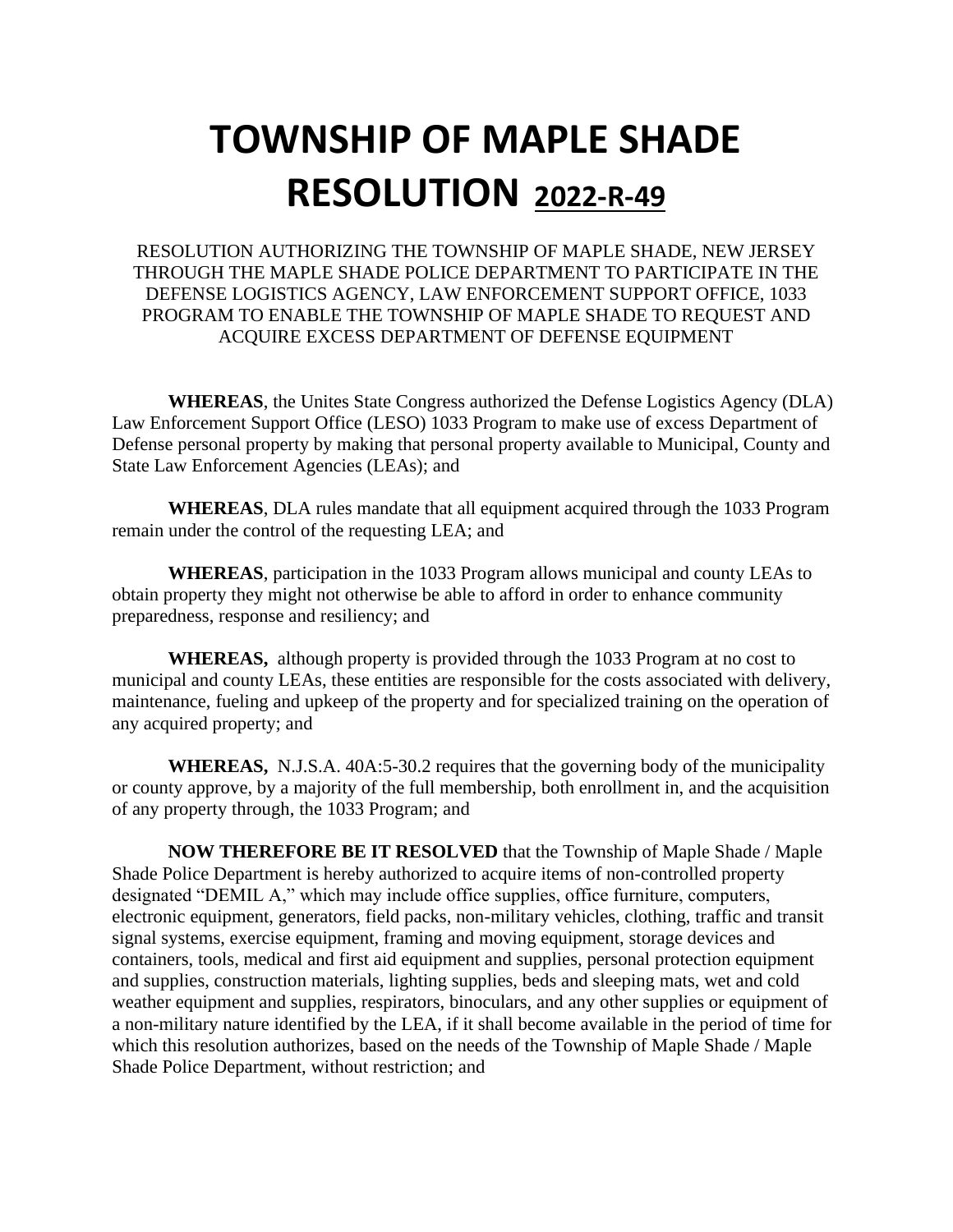**NOW THEREFORE BE IT RESOLVED** that the Township of Maple Shade / Maple Shade Police Department is hereby authorized to acquire the following "DEMIL B through Q" property, if it shall become available in the period of time for which this resolution authorizes: (1) Trucks, Utility, (12) M16 rifles, (1) Truck, Cargo, and (1) MRAP; and

BE IT FUTHER RESOLVED that the Township of Maple Shade / Maple Shade Police Department shall develop and implement a full training plan and policy for the maintenance and use of the acquired property; and

BE IT FURTHER RESOLVED that the Township of Maple Shade / Maple Shade Police Department shall provide a quarterly accounting of all property obtained through the 1033 Program which shall be available to the public upon request; and

BE IT FURTHER RESOLVED that this resolution shall take effect immediately and shall be valid to authorize requests to acquire "DEMIL A" property that may be made available through the 1033 Program during the period of time which this resolution authorizes; and requests to acquire "DEMIL B through Q" property that may be made available through the 10333 Program during the period of time for which the resolution authorizes, with Program participation and all property request authorization terminating on December 31 of the current calendar year from January 1, 2022 to December 31, 2022

## **CERTIFICATION**

I hereby certify the foregoing to be a true copy of a Resolution adopted by the Maple Shade Township Council at a meeting held on February 10, 2022.

Andrea T. McVeigh, Township Clerk

 $\overline{\phantom{a}}$  , which is the set of the set of the set of the set of the set of the set of the set of the set of the set of the set of the set of the set of the set of the set of the set of the set of the set of the set of

| <b>COUNCIL</b> | <b>MOTION</b> | <b>SECOND</b> | <b>AYES</b> | <b>NAYS</b> | <b>ABSTAIN</b> | <b>ABSENT</b> |
|----------------|---------------|---------------|-------------|-------------|----------------|---------------|
| Kauffman       |               |               | x           |             |                |               |
| Schmidt        |               | X             | л           |             |                |               |
| Volpe          | x             |               |             |             |                |               |
| Wiest          |               |               | л           |             |                |               |
| <b>Nunes</b>   |               |               | л           |             |                |               |

DATE: February 10, 2022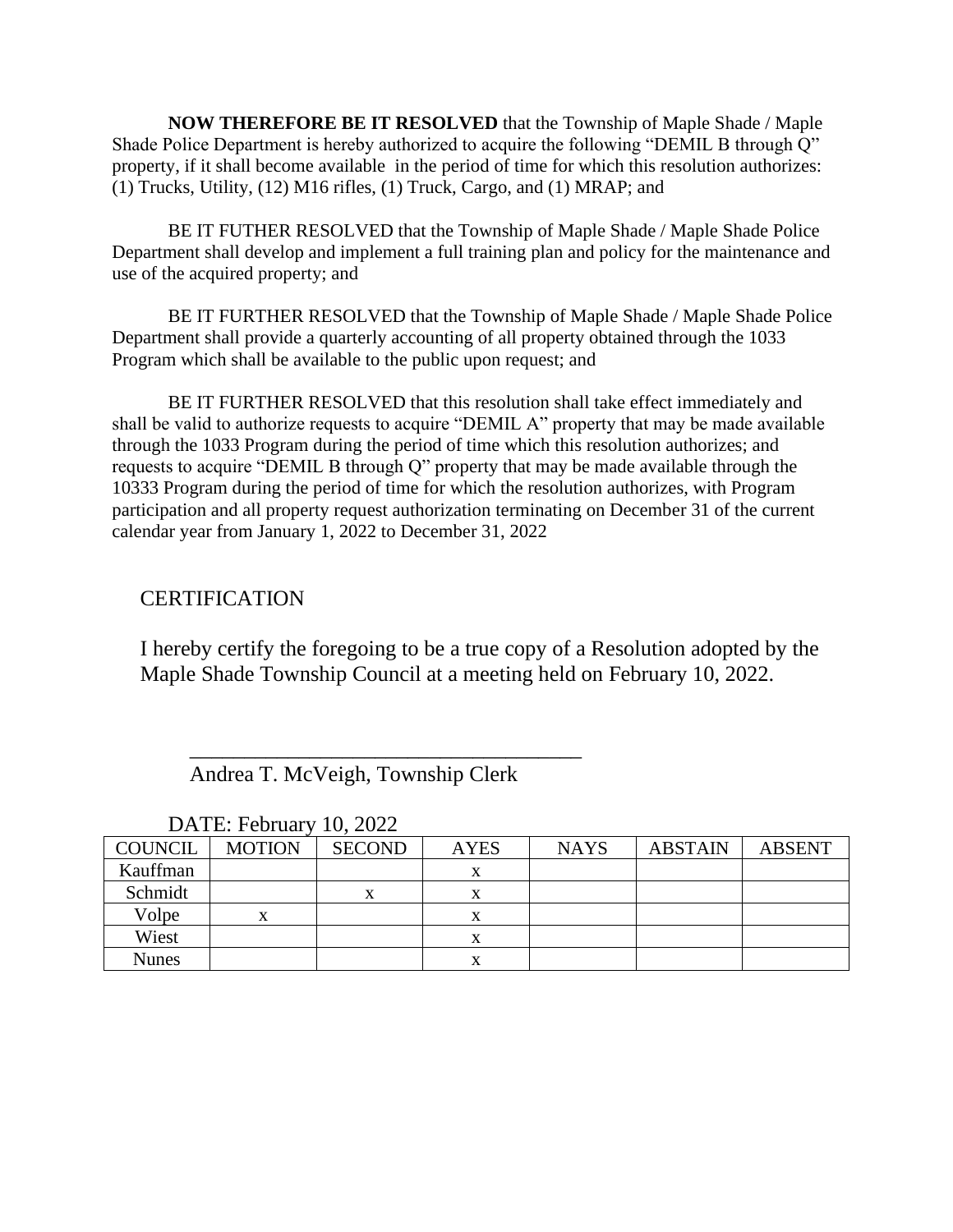## **TOWNSHIP OF MAPLE SHADE RESOLUTION 2022-R-50**

### AWARD OF CONTRACT FOR 2021 VARIOUS PUMP STATION IMPROVEMENTS PROJECT TO MUNICIPAL MAINTENANCE COMPANY, 1352 TAYLORS LANE, CINNAMINSON, NJ 08077 IN AN AMOUNT OF \$331.129.00 REORESEBTUBG BID ITEMS 1-18

WHEREAS, the Township Council has determined to provide for the 2021 Various Pump Station Improvement Project, particularly described in specifications which are on file in the Office of the Township Clerk and available for public inspection during regular business hours, and is appearing that the cost of the aforementioned items will be paid with Municipal Funds and will exceed \$44,000.00; and

WHEREAS, N.J.S.A. 40A:11-4 provides that a municipality with a Qualified Purchasing Agent may only award a contract, the cost of which will exceed \$44,000.00 in a fiscal year, only after public advertising for bids and bidding therefor; and

WHEREAS, the Township Engineer has publicly advertised for bids and has received and opened bids on January 27, 2022 for the purpose of awarding a contract for the aforementioned purpose and the Township Manager has informed the Township Council that a certain entity is the lowest, qualified responsible bidder for said contract and has recommended that the Township Council award said contract or reject said bids within sixty (60) days as required by N.J.S.A. 40A:11-4; and

WHEREAS, the Township's Chief Financial Officer, as required by N.J.A.C. 5:30-1, has certified that there are sufficient funds available for the purpose of awarding a contract to said entity, said certification being attached hereto and made a part hereof.

NOW, THEREFORE, BE IT RESOLVED, by the Township Council of the Township of Maple Shade, in the County of Burlington and State of New Jersey, as follows:

1. That the Township Council, based upon the aforementioned certificate, hereby declares that there are sufficient funds available for the aforesaid purpose, and the Township Council hereby directs that the hereinafter expenditure be charged against:

2. That the Township Council, for the aforementioned reasons, hereby declares that Municipal Maintenance Company, 1352 Taylors Lane, Cinnaminson, NJ 08077 is the lowest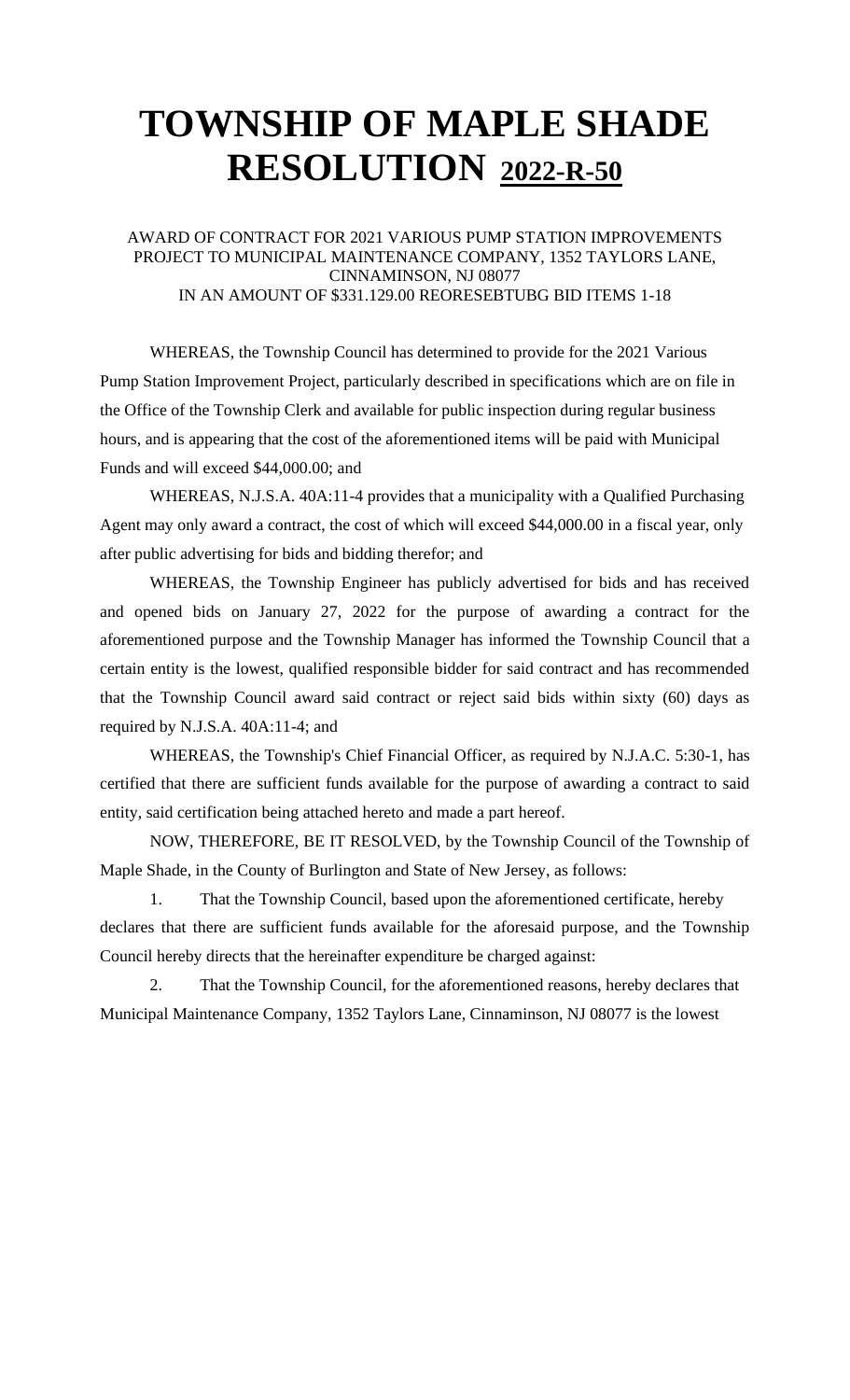qualified bidder for the aforementioned contract and hereby awards a contract to the said entity for the aforesaid purpose for an amount not to exceed \$331,129.00 (representing bid items 1-18), in accordance with the terms and conditions of the Bid Proposal, the Notice to Bidders and Specifications, copies of which are on file in the Office of the Township Clerk and available for public inspection during regular business hours.

3. That the Township Council hereby directs the Township Clerk to return the bid securities to any unsuccessful bidders in accordance with N.J.S.A. 40A:11-4.

4. That the Township Council hereby directs the Township Mayor and Clerk execute any contract documents which are necessary to effectuate the terms of this Resolution and which shall be prepared by or reviewed by the Office of the Township Attorney.

## **CERTIFICATION**

I hereby certify the foregoing to be a true copy of a Resolution adopted by the Township Council of the Township of Maple Shade, County of Burlington and State of New Jersey at a meeting held February 10, 2022.

Andrea T. McVeigh, Township Clerk

| $DATL$ . Protugal v TO, $2022$ |               |               |             |             |                |               |
|--------------------------------|---------------|---------------|-------------|-------------|----------------|---------------|
| <b>COUNCIL</b>                 | <b>MOTION</b> | <b>SECOND</b> | <b>AYES</b> | <b>NAYS</b> | <b>ABSTAIN</b> | <b>ABSENT</b> |
| Kauffman                       |               |               |             |             |                |               |
| Schmidt                        |               |               |             |             |                |               |
| Volpe                          |               |               |             |             |                |               |
| Wiest                          |               |               |             |             |                |               |
| <b>Nunes</b>                   |               |               |             |             |                |               |

DATE: February 10, 2022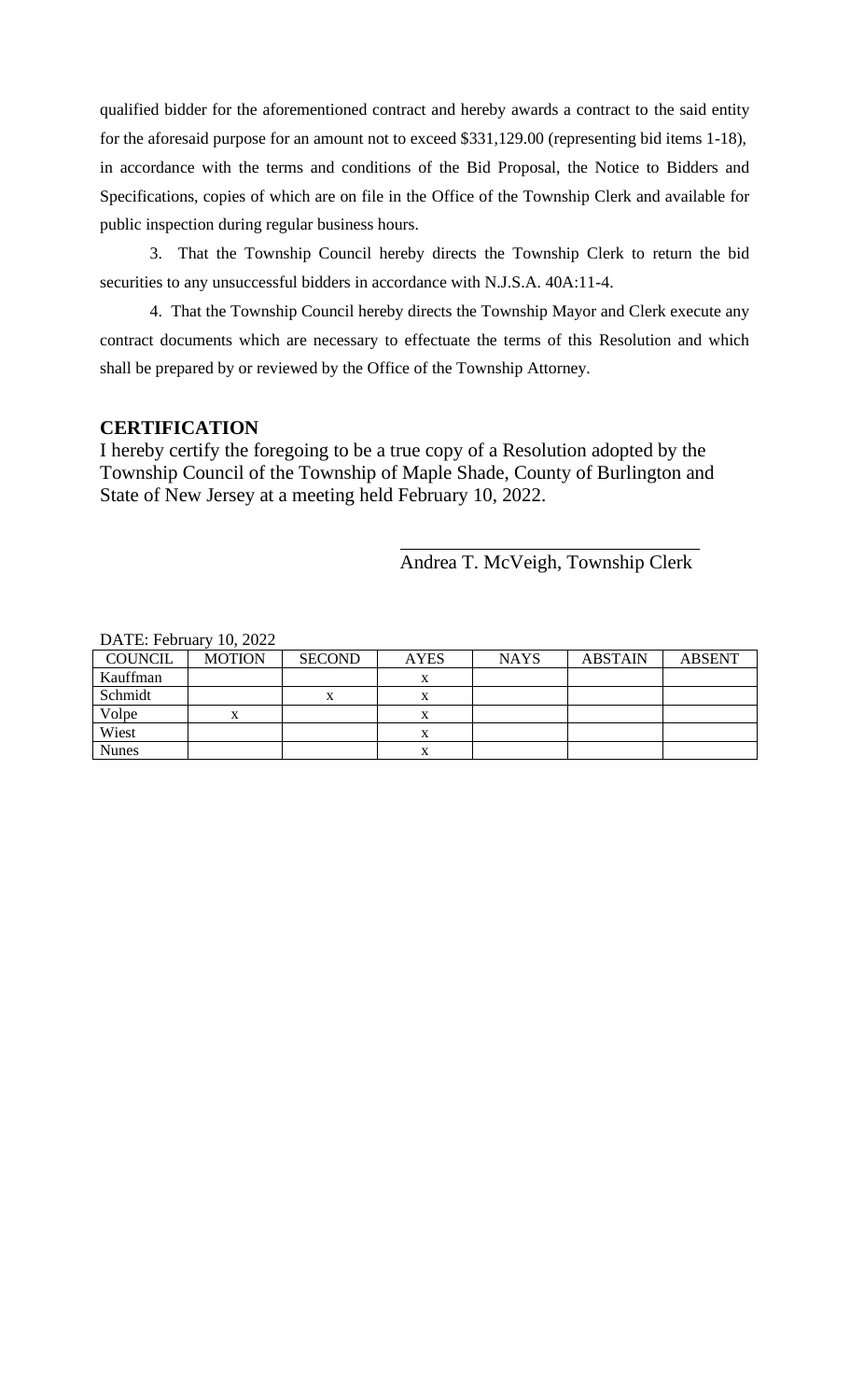# **TOWNSHIP OF MAPLE SHADE RESOLUTION 2022-R-51**

## **AUTHORIZE THE SALE OF SURPLUS PROPERTY THROUGH ON-LINE AUCTION**

WHEREAS, Maple Shade Township has determined that the property described as Schedule A and incorporated herein is no longer needed for public use; and

WHEREAS, N.J.S.A. 40A:11-36 authorizes the sale of surplus personal property no longer needed for public use through the use of an online auction service; and

WHERESA, the Local Unit Technology Pilot Program and Study Act (P.L. 2001, c. 30) authorizes the sale of surplus personal property no longer needed for public use through the use of an online auction service; and

WHEREAS, Maple Shade Township, through this resolution, gives notice of its intention, pursuant to Local Finance Notice 2008-9 and Township Resolution 2022-R-30, to sell the surplus property by means of an on-line auction of GovDeals at [www.GovDeals.com](http://www.govdeals.com/) at a date to be determined; and

NOW, THEREFORE, BE IT RESOLVED by the Township Council of the Township of Maple Shade, County of Burlington and State of New Jersey, that the Township is hereby authorized to sell the surplus personal property on an on-line auction website entitled [www.GovDeals.com;](http://www.govdeals.com/) and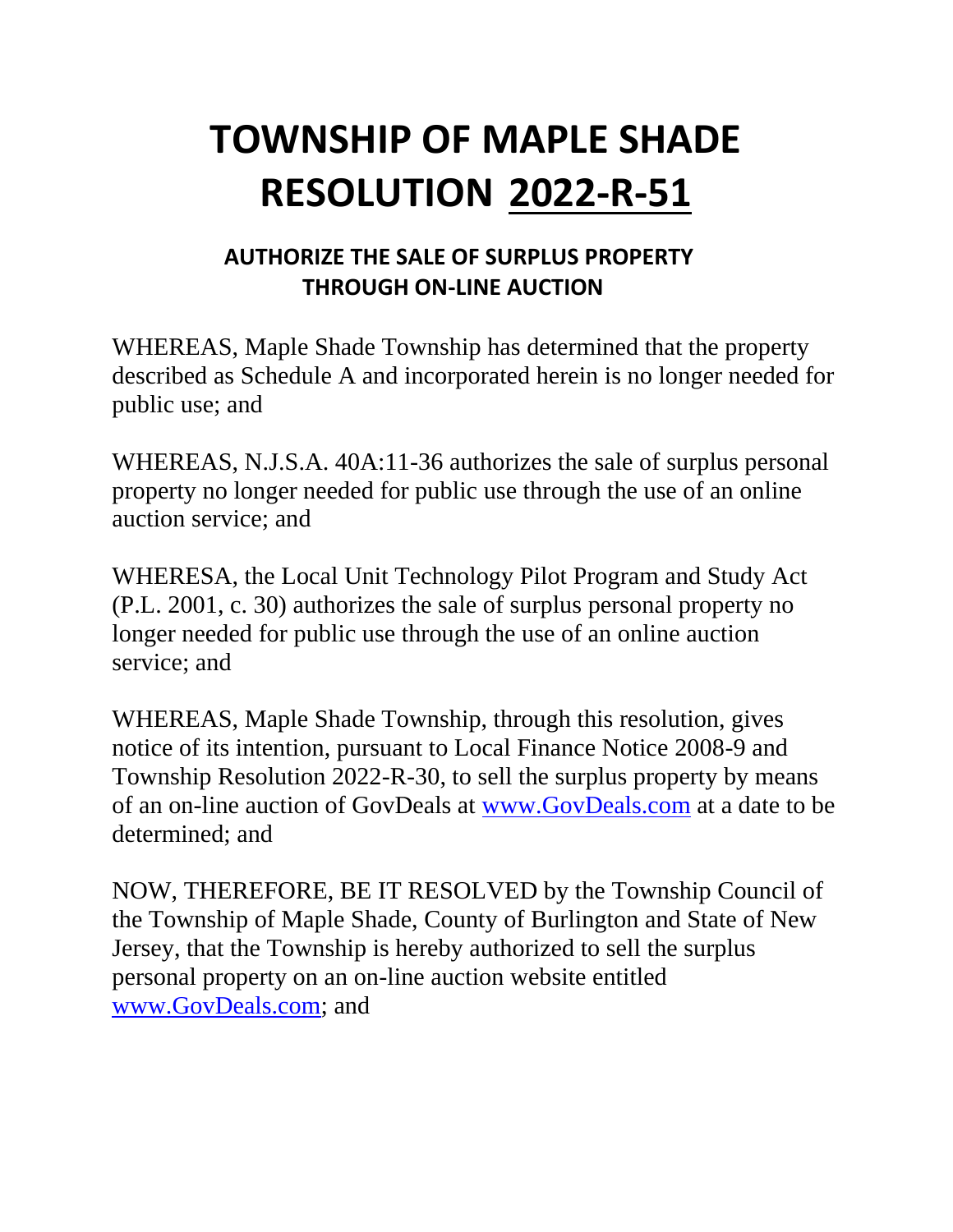BE IT FURTHER RESOLVED, formal public notification will be provided by the publication of a Legal Notice not less than 7 or more than 14 days prior to the scheduled auction; and

BE IT FURTHER RESOLVED, that the terms and conditions of the agreement entered into between GovDeals and Maple Shade Township are available at [www.GovDeals.com](http://www.govdeals.com/)

## **CERTIFICATION**

I hereby certify the foregoing to be a true copy of a Resolution adopted by the Maple Shade Township Council at a meeting held on February 10, 2022.

Andrea T. McVeigh, Township Clerk

 $\overline{\phantom{a}}$  , which is the set of the set of the set of the set of the set of the set of the set of the set of the set of the set of the set of the set of the set of the set of the set of the set of the set of the set of

| <b>COUNCIL</b> | <b>MOTION</b> | <b>SECOND</b> | <b>AYES</b> | <b>NAYS</b> | <b>ABSTAIN</b> | <b>ABSENT</b> |
|----------------|---------------|---------------|-------------|-------------|----------------|---------------|
| Kauffman       |               |               |             |             |                |               |
| Schmidt        |               |               |             |             |                |               |
| Volpe          |               |               |             |             |                |               |
| Wiest          |               |               |             |             |                |               |
| <b>Nunes</b>   |               |               |             |             |                |               |

DATE: February 10, 2022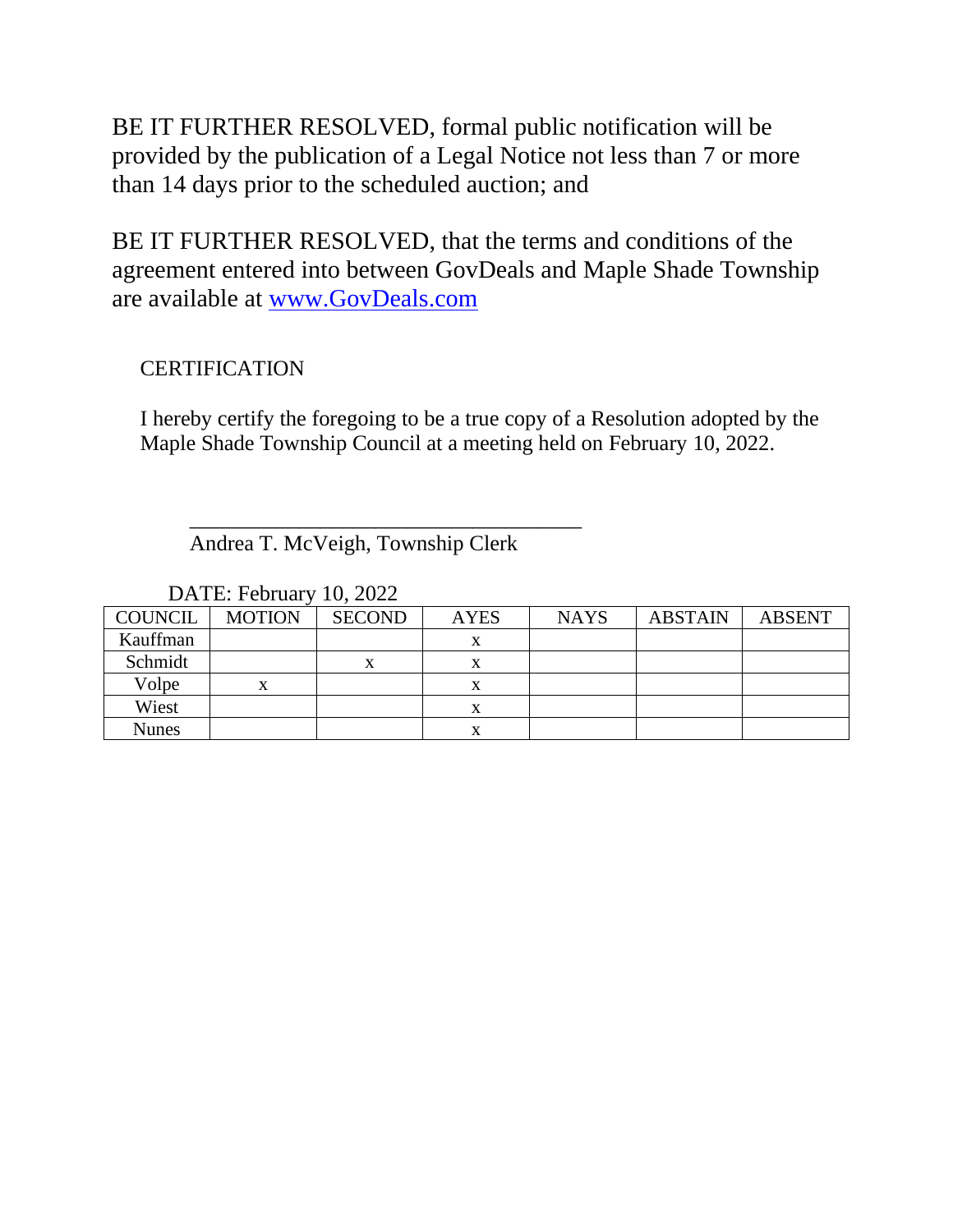# **TOWNSHIP OF MAPLE SHADE RESOLUTION 2022-R-52**

## AUTHORIZE CURRENT AND UTILITY FUND TRANSFER

## OF APPROPRIATIONS

**WHEREAS,** there are certain 2021 Budget Appropriations of the Township of Maple Shade with balances insufficient to meet requirements for operating Township affairs as indicated on the below schedule; and

**WHEREAS,** there are 2021 Budget Appropriations with unexpended balances that are not needed for such purposes; and

**WHEREAS,** N.J.S.A. 40A:4-59 provides for transfers to be made from unexpended balances to those which are expected to be insufficient during the last two months of the year.

**NOW THEREFORE**, be it resolved by the Township Council of the Township of Maple Shade, County of Burlington, State of New Jersey that a transfer in the amount of \$ be made between the 2021 Budget Appropriation as per the Attached Schedule A:

## **CERTIFICATION**

I hereby certify the foregoing to be a true copy of a Resolution adopted by the Maple Shade Township Council at a meeting held on February 10, 2022.

Andrea T. McVeigh, Township Clerk

 $\frac{1}{\sqrt{2}}$  ,  $\frac{1}{\sqrt{2}}$  ,  $\frac{1}{\sqrt{2}}$  ,  $\frac{1}{\sqrt{2}}$  ,  $\frac{1}{\sqrt{2}}$  ,  $\frac{1}{\sqrt{2}}$  ,  $\frac{1}{\sqrt{2}}$  ,  $\frac{1}{\sqrt{2}}$  ,  $\frac{1}{\sqrt{2}}$  ,  $\frac{1}{\sqrt{2}}$  ,  $\frac{1}{\sqrt{2}}$  ,  $\frac{1}{\sqrt{2}}$  ,  $\frac{1}{\sqrt{2}}$  ,  $\frac{1}{\sqrt{2}}$  ,  $\frac{1}{\sqrt{2}}$ 

| DATE, FUITUALY TV, $\angle 022$ |               |               |             |             |                |               |
|---------------------------------|---------------|---------------|-------------|-------------|----------------|---------------|
| COUNCIL                         | <b>MOTION</b> | <b>SECOND</b> | <b>AYES</b> | <b>NAYS</b> | <b>ABSTAIN</b> | <b>ABSENT</b> |
| Kauffman                        |               |               |             |             |                |               |
| Schmidt                         |               |               | x           |             |                |               |
| Volpe                           | x             |               | x           |             |                |               |
| Wiest                           |               |               | x           |             |                |               |
| <b>Nunes</b>                    |               |               | л           |             |                |               |

DATE: February 10, 2022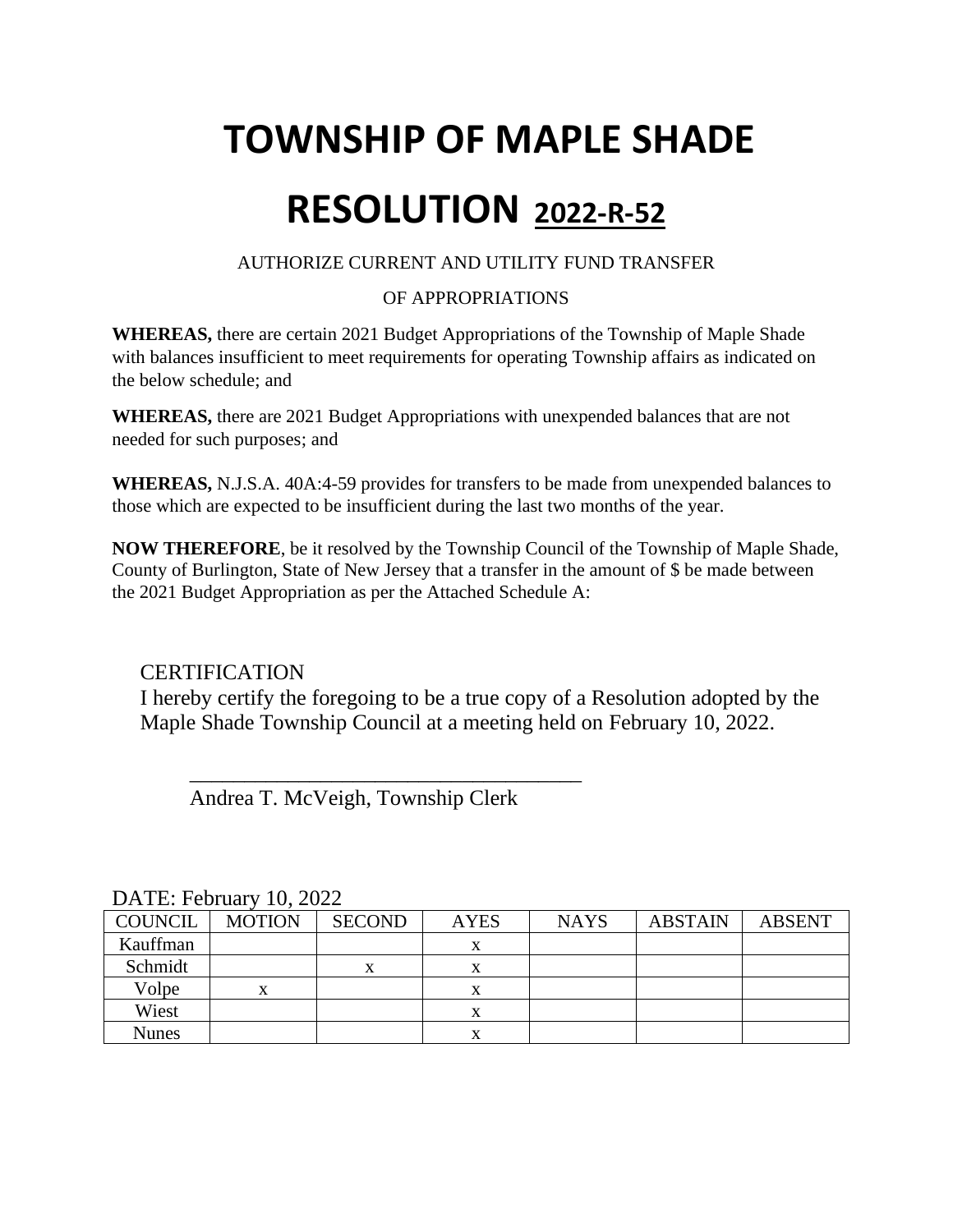#### **TOWNSHIP OF MAPLE SHADE RESOLUTION NO. 2022-53**

**RESOLUTION OF THE TOWNSHIP OF MAPLE SHADE, IN THE COUNTY OF BURLINGTON, NEW JERSEY, AUTHORIZING THE SALE OF \$19,995,000 PRINCIPAL AMOUNT OF GENERAL OBLIGATION BONDS, SERIES 2022; CONSISTING OF \$9,358,000 GENERAL IMPROVEMENT BONDS AND \$10,637,000 WATER AND SEWER UTILITY BONDS; AND AUTHORIZING OTHER MATTERS RELATING THERETO.**

**WHEREAS**, the Township of Maple Shade, in the County of Burlington, New Jersey (the "Township") has adopted the Bond Ordinances listed on the attached Appendix A authorizing the issuance of obligations of the Township for the purpose of financing the general capital improvements and water and sewer improvements as set forth in the respective Bond Ordinances; and

**WHEREAS**, the Township has determined to finance permanently a portion of the costs of two land acquisition projects undertaken pursuant to the respective Bond Ordinances by the issuance of \$19,995,000 principal amount of General Obligation Bonds; consisting of \$9,358,000 General Improvement Bonds and \$10,637,000 Water and Sewer Utility Bonds; and

**NOW, THEREFORE, BE IT RESOLVED** by the Township Council of the Township of Maple Shade, in the County of Burlington, New Jersey (not less than a majority of all members thereof affirmatively concurring), as follows:

**Section 1. Useful Lives for each Series of General Obligation Bonds.** The principal amount of general obligation bonds under the respective Bond Ordinances described in Appendix A hereto are hereby combined into a single and combined issue of \$19,995,000 aggregate principal amount of general obligation bonds (the "General Obligation Bonds" or "Bonds"); consisting of \$9,358,000 General Improvement Bonds (the "General Improvement Bonds") and \$10,637,000 Water and Sewer Utility Bonds (the "Water and Sewer Utility Bonds"). The average period of usefulness for the improvements financed by the General Improvement Bonds taking into consideration the respective amounts of obligations presently authorized to be issued pursuant to the Bond Ordinances and the period or average period of usefulness determined in the Bond Ordinances, is 10.23 years. The average period of usefulness for the Water and Sewer Utility Bonds taking into consideration the respective amounts of obligations presently authorized to be issued pursuant to the Bond Ordinances and the period or average period of usefulness determined in the Bond Ordinances, is 16.80 years.

**Section 2. Public Sale of Bonds.** The General Obligation Bonds shall be issued and sold as a combined issue of bonds, designated "General Obligation Bonds, Series 2022" (the "Bonds") at public sale in accordance with the provisions hereof and of the Local Bond Law, constituting Chapter 169 of the Laws of 1960 of the State of New Jersey, as amended and supplemented (the "Local Bond Law").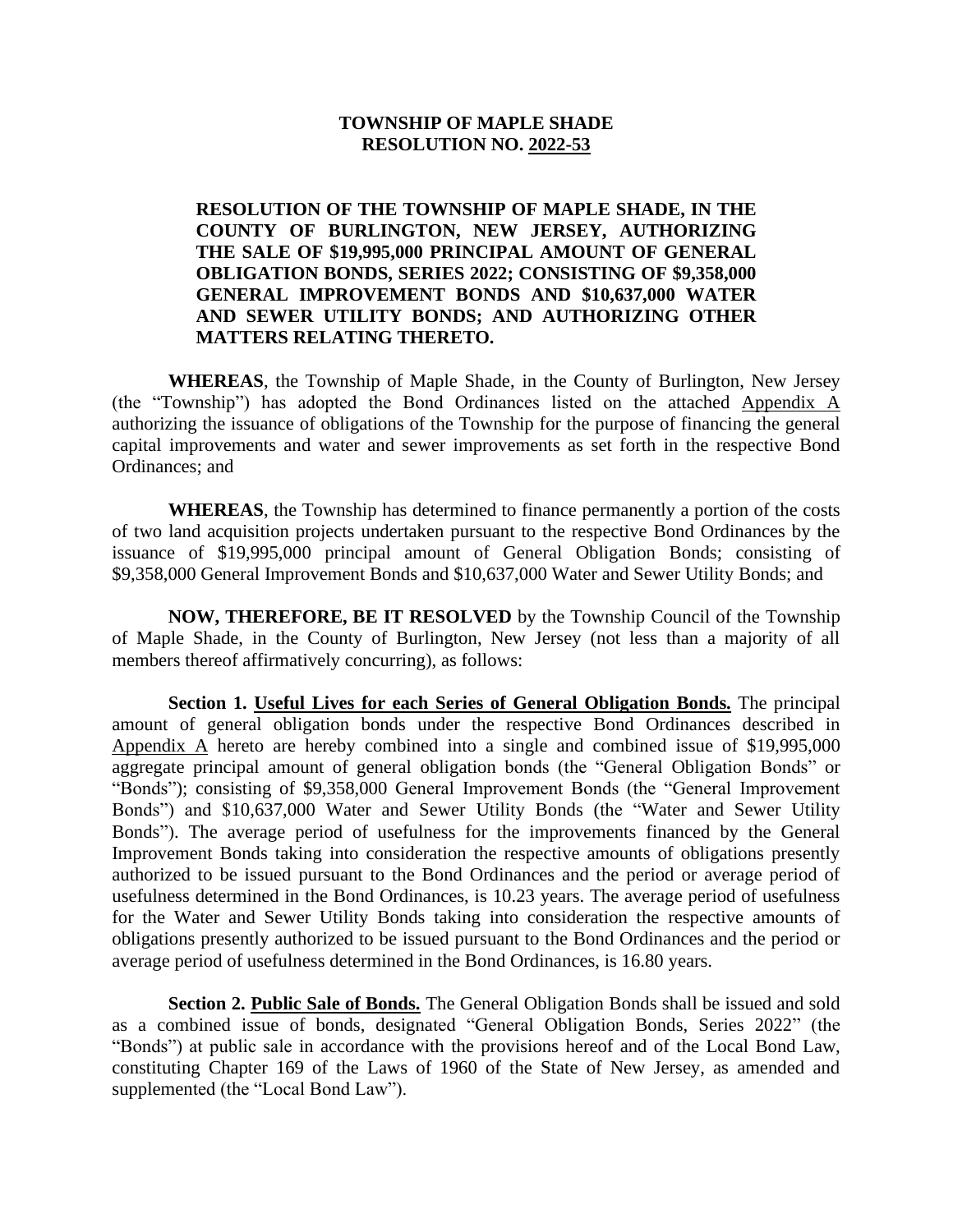Section 3. Term of the Bonds. The Bonds shall be dated the date of delivery, shall be in book-entry only form, shall bear interest from the dated date, payable semiannually on March 15th and September 15th of each year, commencing March 15, 2023, at the rate or rates to be specified by the successful bidder. The Bonds shall mature, subject to prior redemption, on March 15th in the annual principal amounts and years as set forth below:

| Year | <b>General</b> | <b>Water and</b>     | <b>Total</b>  |
|------|----------------|----------------------|---------------|
|      | Improvement    | <b>Sewer Utility</b> | <b>Amount</b> |
|      | <b>Bonds</b>   | <b>Bonds</b>         |               |
| 2023 | \$738,000      | \$352,000            | \$1,090,000   |
| 2024 | 865,000        | 625,000              | 1,490,000     |
| 2025 | 885,000        | 640,000              | 1,525,000     |
| 2026 | 910,000        | 655,000              | 1,565,000     |
| 2027 | 935,000        | 675,000              | 1,610,000     |
| 2028 | 955,000        | 690,000              | 1,645,000     |
| 2029 | 980,000        | 700,000              | 1,680,000     |
| 2030 | 1,005,000      | 700,000              | 1,705,000     |
| 2031 | 1,030,000      | 700,000              | 1,730,000     |
| 2032 | 1,055,000      | 700,000              | 1,755,000     |
| 2033 |                | 700,000              | 700,000       |
| 2034 |                | 700,000              | 700,000       |
| 2035 |                | 700,000              | 700,000       |
| 2036 |                | 700,000              | 700,000       |
| 2037 |                | 700,000              | 700,000       |
| 2038 |                | 700,000              | 700,000       |
|      | \$9,358,000    | \$10,637,000         | \$19,995,000  |

#### **GENERAL OBLIGATION BONDS**

The Bonds shall contain such other terms and conditions as are specified in the Notice of Sale approved in Section 5 hereof (the "Notice of Sale").

**Section 4. Redemption.** The Bonds maturing prior to March 15, 2030 are not subject to redemption prior to maturity. The Bonds maturing on or after March 15, 2030 are subject to redemption prior to maturity at the option of the Township, as a whole at any time or in part from time to time on or after March 15, 2029, in such order of maturity as the Township may direct at a redemption price equal to one hundred percent (100%) of the principal amount to be redeemed plus accrued interest thereon to the date fixed for redemption.

Any Bond subject to redemption as aforesaid may be called in part, provided that the portion not called for redemption shall be in the principal amount of \$5,000 or any integral multiple thereof. If less than all of the Bonds of a particular series or maturity are to be redeemed, Bonds of that series or maturity shall be selected by the Chief Financial Officer (or, if appointed, pursuant to Section 12 hereof, the Paying Agent) by lot.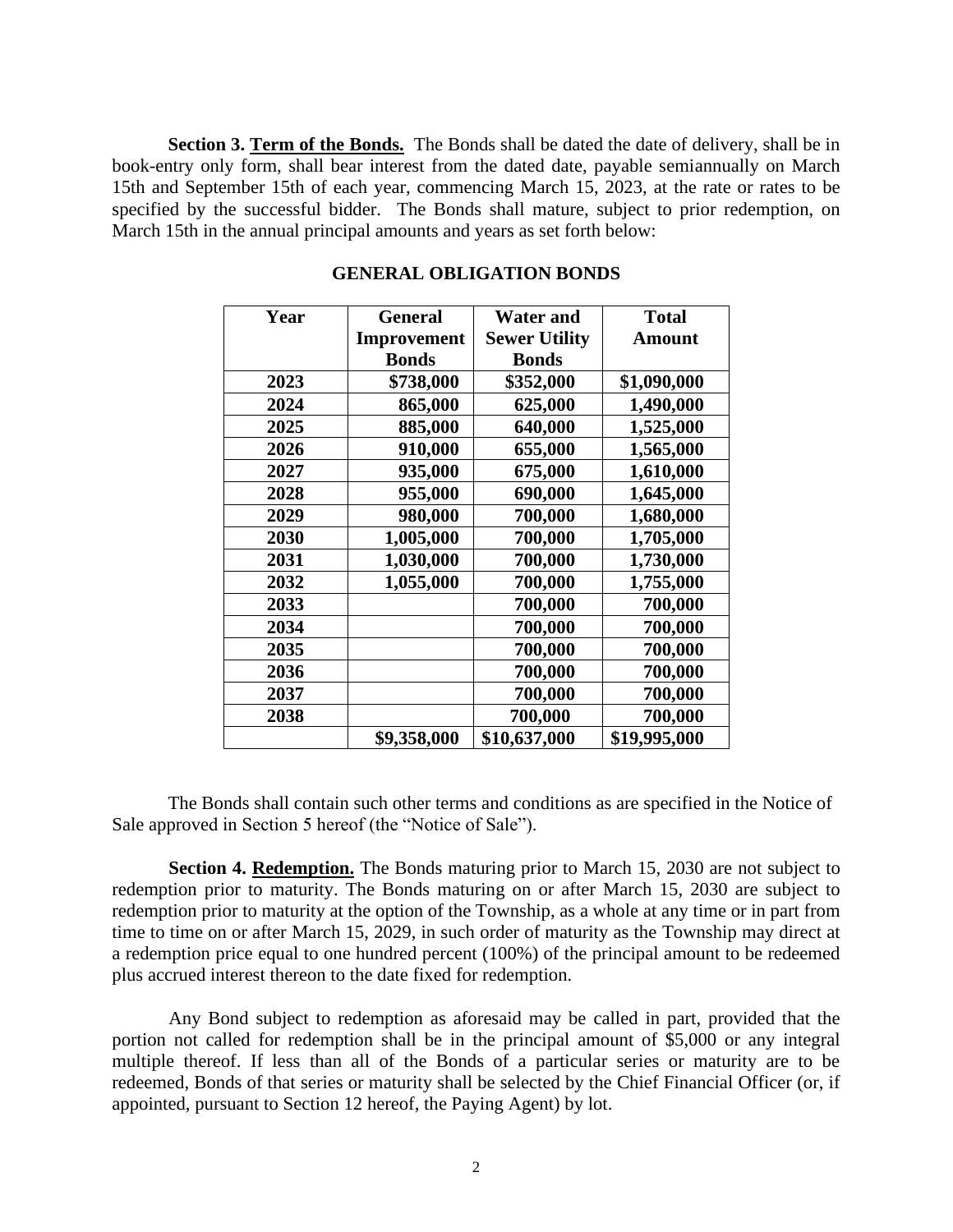When any Bonds are to be redeemed, the Chief Financial Officer (or, if appointed pursuant to Section 12 hereof, the Paying Agent) shall give notice of the redemption of the Bonds by mailing first class mail in a sealed envelope with postage pre-paid to the registered owners of any Bonds or portions thereof which are to be redeemed, at their respective addresses as they last appear on the registration books of the Township at least thirty (30) but not more than sixty (60) days before the date fixed for redemption. Such mailing shall not be a condition precedent to such redemption, and failure to so mail or receive any such notice to any of such registered owners shall not affect the validity of the proceedings for the redemption of the Bonds. Notice of redemption having been given as aforesaid, the Bonds, or portions thereof so to be redeemed, shall, on the date fixed for redemption, become due and payable at the redemption price specified therein plus accrued interest to the redemption date and, upon presentation and surrender thereof at the place specified in such notice, such Bonds, or portions thereof, shall be paid at the redemption price, plus accrued interest to the redemption date. On and after the redemption date (unless the Township shall default in the payment of the redemption price and accrued interest), such Bonds shall no longer be considered as outstanding hereunder. If moneys sufficient to pay the redemption price and accrued interest have not been made available by the Township on the redemption date, the Bonds called for redemption shall continue to bear interest until paid at the same rate as they would have borne had they not been called for redemption.

During any period in which DTC (or any successor thereto) shall act as securities depository for the Bonds, the notices referred to above shall be given only to such depository and not to the beneficial owners of the Bonds, any failure of such depository to advise any of its participants or any failure of any participant to notify any beneficial owner of any notice of redemption shall not affect the validity of the redemption proceedings.

**Section 5. Approval of Notice of Sale.** The Notice of Sale containing the terms and provisions of the Bonds and setting forth the conditions of the sale thereof, all of which are hereby approved, shall be substantially in the form attached to this Resolution as Appendix B and made a part hereof. The Township Clerk is hereby authorized and directed to advertise the Notice of Sale in accordance with the terms of the Local Bond Law.

**Section 6. Approval of Summary Notice of Sale.** The Summary Notice of Sale setting forth a summary of conditions of the sale of the Bonds, all of which are hereby approved, shall be substantially in the form attached to this Resolution as Appendix C and made a part hereof. The Township Clerk is hereby authorized and directed to advertise the Summary Notice of Sale in accordance with the terms of the Local Bond Law.

**Section 7. Publication of Notice of Sale.** The Notice of Sale substantially in the form attached to this Resolution shall be published at least once in a newspaper published and circulating in the Township and the Summary Notice of Sale substantially in the form attached to this Resolution shall be published at least once in The Bond Buyer, a newspaper published in the City of New York and State of New York. The advertisement of said Notice of Sale and Summary Notice of Sale in each such newspaper shall be published not less than seven (7) days prior to sale date for the Bonds.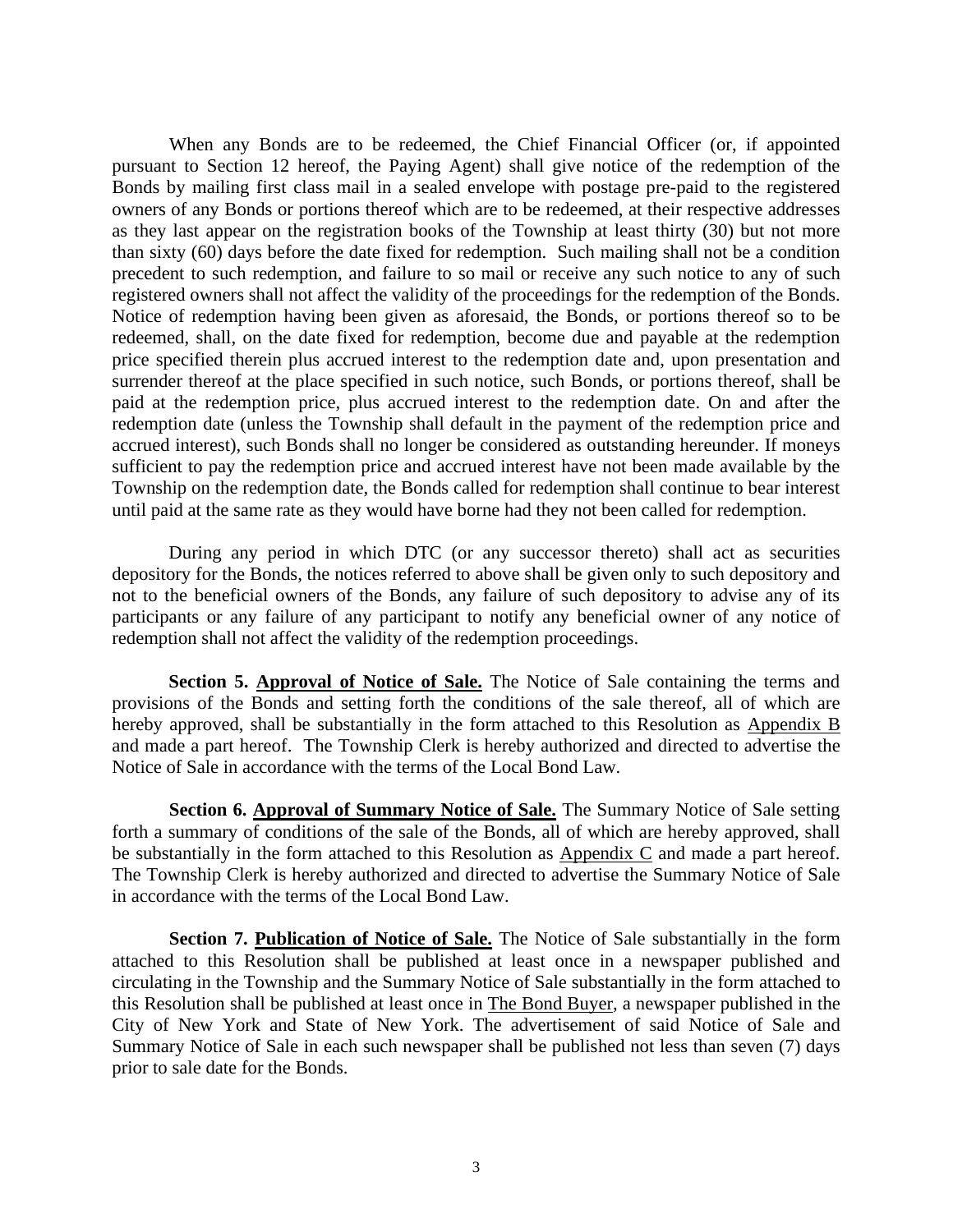**Section 8. Designation of Chief Financial Officer to Award Bonds.** Proposals for the purchase of the Bonds shall be received by the Chief Financial Officer on Tuesday, March 8, 2022 as provided in the Notice of Sale and the Summary Notice of Sale, as such date may be revised with the advice of the Township's Auditors or bond counsel. The Township Council hereby designates the Chief Financial Officer to sell and award the Bonds in accordance with this Resolution and the Notice of Sale. The Chief Financial Officer is hereby directed to report, in writing, to the Township Council at its first meeting after the sale of the Bonds as to the principal amount, interest rate and maturities of the Bonds sold, the price obtained and the name of the purchaser.

**Section 9. Cost of Issuance.** The Chief Financial Officer is hereby authorized to pay the firms set forth in Schedule A not to exceed the amounts set forth therein. Additional fees for firms other than those set forth in Schedule A or fees in excess of the amounts set forth in Schedule A shall be approved separately by the Township Council.

**Section 10. Authorization for Official Statement.** The proper Township officials and advisors are hereby authorized to prepare and distribute to the prospective purchasers of the Bonds a Preliminary Official Statement and a final Official Statement containing information relating to the Township, its financial condition and the terms of the Bonds and other material facts customarily included in official statements for general obligation bonds in the State of New Jersey.

The Chief Financial Officer is hereby authorized on behalf of the Township to approve and "deem final" the Preliminary Official Statement prepared in connection with the offering and sale of the Bonds for the purposes of Rule 15c2-12, as amended and supplemented (the "Rule"), promulgated by the Securities and Exchange Commission pursuant to the Securities Exchange Act of 1934, as amended, with the exception of certain information permitted to be omitted thereby, in consultation with Bond Counsel.

**Section 11. Approval of Form of Bonds.** The form of the Bonds, substantially as set forth in Appendix D attached hereto and made a part hereof, is hereby approved. The Bonds shall be executed in the name of the Township by the manual or facsimile signature of the Mayor and the Chief Financial Officer and the seal of the Township, or a facsimile impression thereof, shall be affixed to the Bonds and attested by the manual signature of the Township Clerk.

**Section 12. Appointment of Securities Depository.** The Depository Trust Company, New York, New York ("DTC"), shall act as securities depository for the Bonds. The ownership of one fully registered bond for each maturity of the Bonds each in the aggregate principal amount of such maturity, will be registered in the name of Cede & Co., as nominee for DTC. Pursuant to the book-entry only system, any person for whom a DTC Participant acquires an interest in the Bonds (the "Beneficial Owner") will not receive certificated Bonds and will not be the registered owner thereof. Ownership interests in the Bonds may be purchased by or through DTC Participants. Each DTC Participant will receive a credit balance in the records of DTC in the amount of such DTC Participant's interest in the Bonds, which will be confirmed in accordance with DTC's standard procedures. Receipt by the Beneficial Owners (through any DTC Participant) of timely payment of principal, premium, if any, and interest on the Bonds, is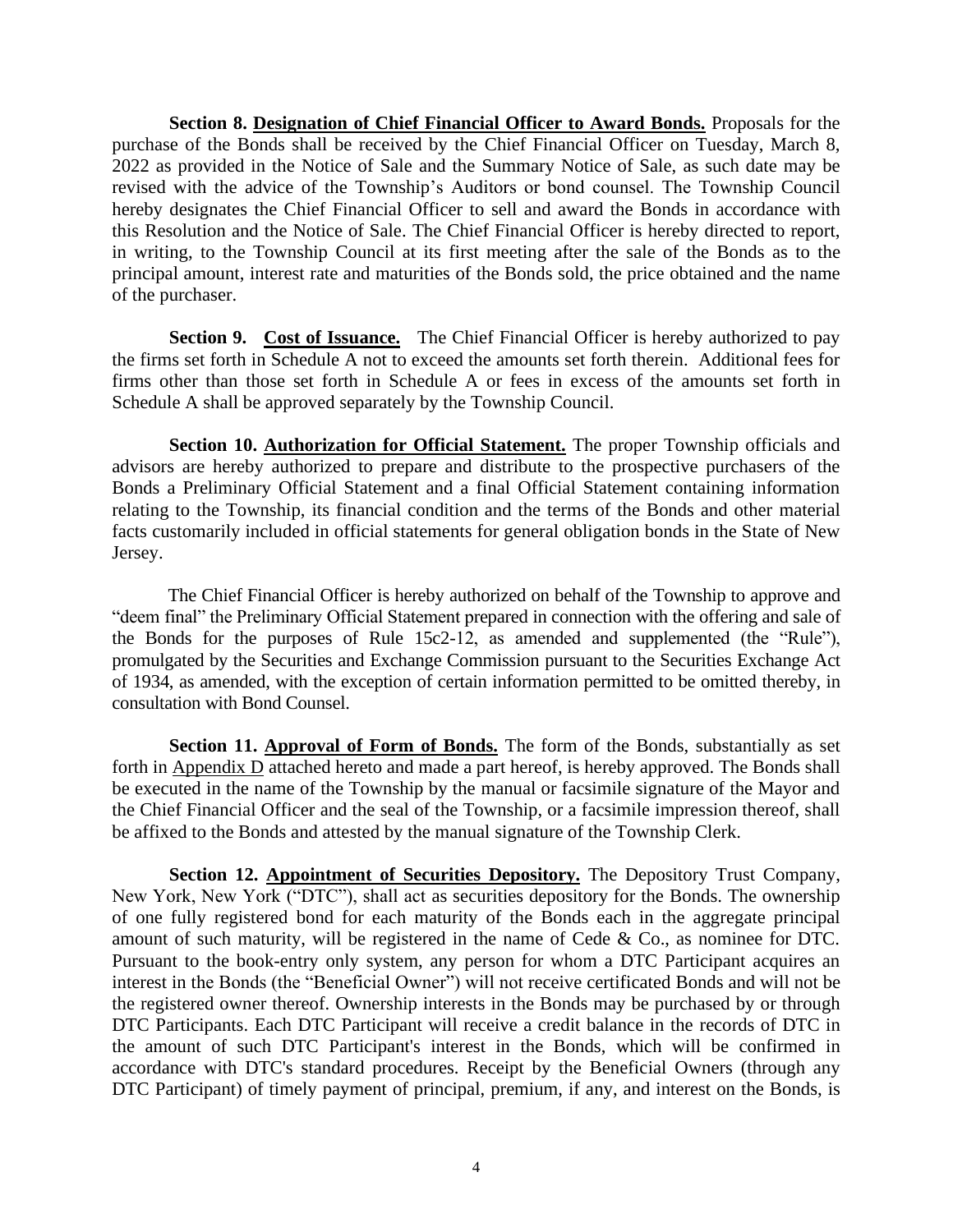subject to DTC making such payment to DTC Participants and such DTC Participants making payment to Beneficial Owners. Neither the Township nor the Paying Agent will have any direct responsibility or obligation to such DTC Participants or the persons for whom they act as nominees for any failure of DTC to act or make any payment with respect to the Bonds.

DTC may determine to discontinue providing its services with respect to the Bonds at any time by giving notice to the Township and discharging its responsibilities with respect thereto under applicable law. Under such circumstances, the Township shall designate a successor securities depository or deliver certificates to the beneficial owners of the Bonds.

Section 13. Paying Agent. The Chief Financial Officer is hereby authorized to select and to enter into an agreement with a Paying Agent to ensure that the Township can meet its obligations undertaken herein to the holders of the Bonds. The Chief Financial Officer may, however, elect not to select a Paying Agent for the Bonds, and may elect to select a Paying Agent at any time prior or subsequent to the issuance of the Bonds. However, the Chief Financial Officer shall select a Paying Agent upon any determination to cause the Bonds to be registered in the names of the Beneficial Owners thereof, as provided in Section 12 hereof.

Section 14. Tax Covenant. The Township hereby covenants with the holders from time to time of the Bonds that it will make no investment or other use of the proceeds of the Bonds or take any further action (or refrain from taking such action) which would cause the Bonds to be "arbitrage bonds" within the meaning of the Internal Revenue Code of 1986, as amended, or under any similar statutory provision or any rule or regulation promulgated thereunder (the "Code"), or would cause interest on the Bonds to be includable in gross income for federal income tax purposes, and that it will comply with the requirements of the Code and said regulations throughout the term of the Bonds.

**Section 15. Pledge of Township.** The full faith and credit of the Township is hereby pledged for the payment of the principal, redemption premium, if any, and interest on the Bonds. The Bonds shall be direct obligations of the Township, and the Township shall be obligated to levy *ad valorem* taxes upon all the taxable real property within the Township for the payment of the principal of and interest on the Bonds without limitation as to rate or amount.

**Section 16. Continuing Disclosure.** To comply with Rule 15c2-12 under the Securities Exchange Act of 1934, the Township hereby covenants and agrees that it will comply with and carry out all of the provisions of the Continuing Disclosure Certificate executed by the Township and dated the date of issuance and delivery of the Bonds, as originally executed and as it may be amended from time to time in accordance with the terms thereof.

**Section 17. Further Action.** The proper officers of the Township are hereby authorized and directed to take all such action as may be necessary to effect the issuance and delivery of the Bonds.

**Section 18. Effective Date.** This Resolution shall take effect immediately.

Adopted: February 10, 2022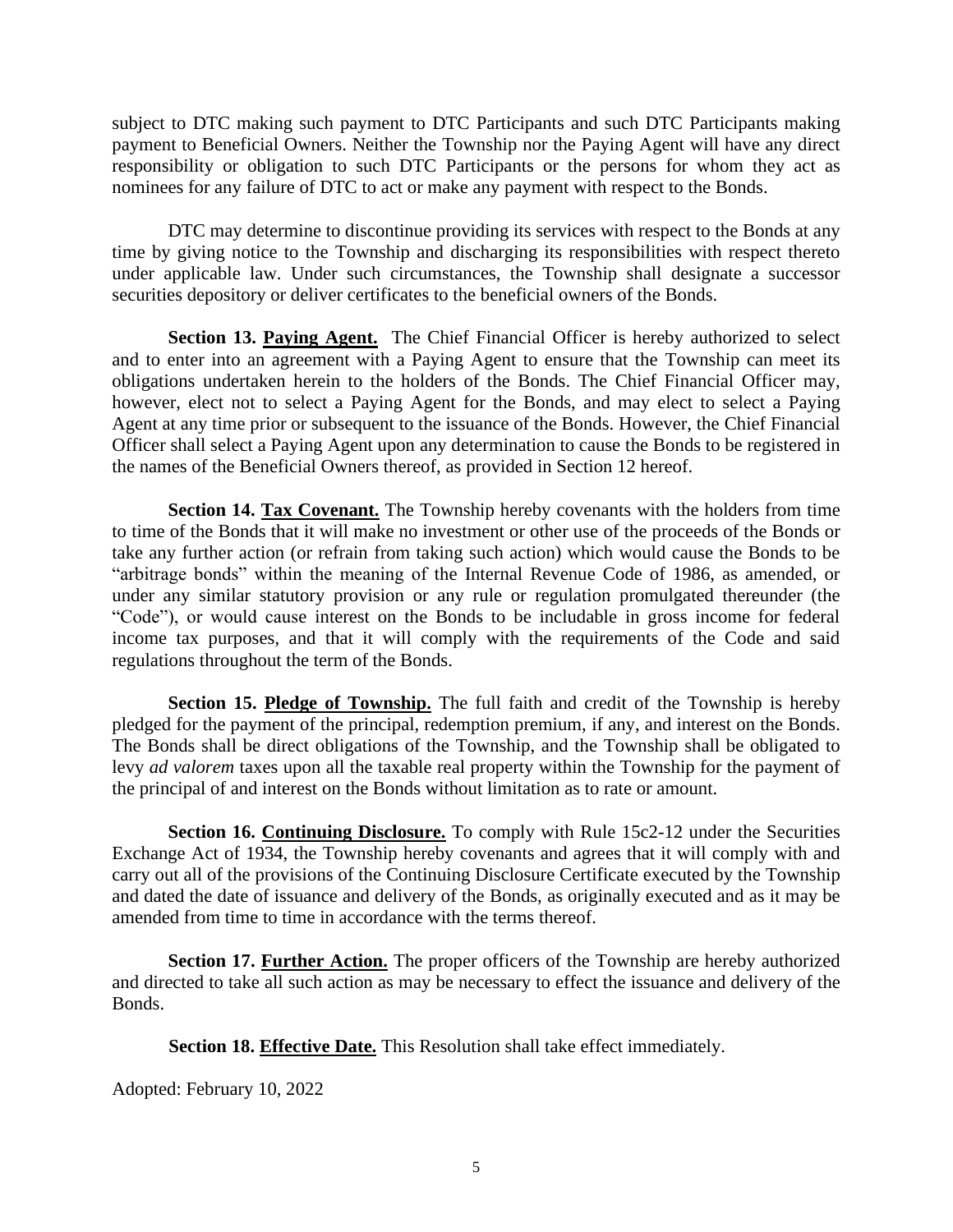## **CERTIFICATION**

I hereby certify the foregoing to be a true copy of a Resolution adopted by the Maple Shade Township Council at a meeting held on February 10, 2022.

#### Andrea T. McVeigh, Township Clerk

 $\overline{\phantom{a}}$  , which is the set of the set of the set of the set of the set of the set of the set of the set of the set of the set of the set of the set of the set of the set of the set of the set of the set of the set of

| DATE. FORMALY TV, $2022$ |               |               |             |             |                |               |
|--------------------------|---------------|---------------|-------------|-------------|----------------|---------------|
| <b>COUNCIL</b>           | <b>MOTION</b> | <b>SECOND</b> | <b>AYES</b> | <b>NAYS</b> | <b>ABSTAIN</b> | <b>ABSENT</b> |
| Kauffman                 |               |               | л           |             |                |               |
| Schmidt                  |               | $\lambda$     | л           |             |                |               |
| Volpe                    | x             |               | х           |             |                |               |
| Wiest                    |               |               | $\Lambda$   |             |                |               |
| <b>Nunes</b>             |               |               |             |             |                |               |

DATE: February 10, 2022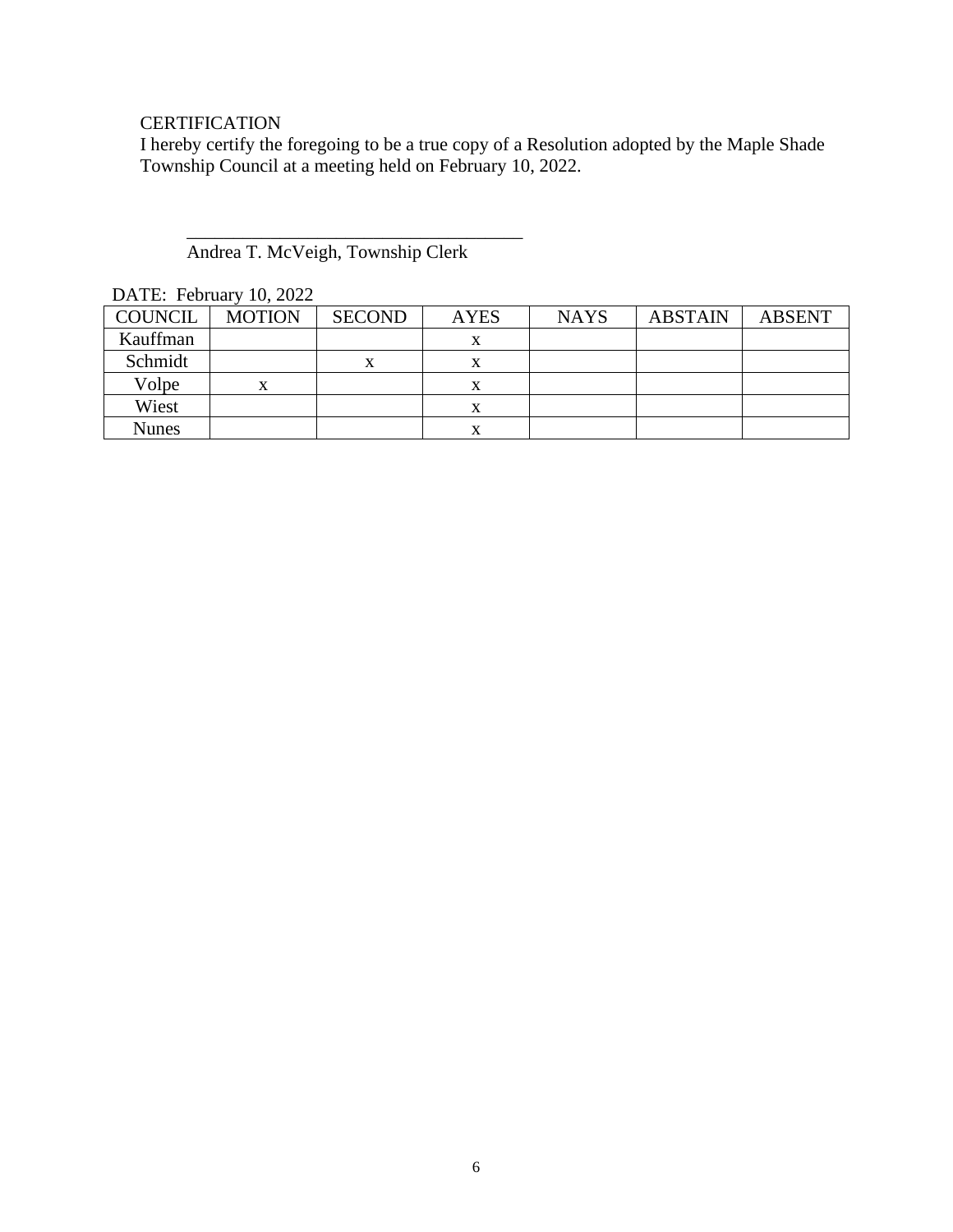## **Schedule A**

## **Cost of Issuance**

| Firm                        | Role                              | <b>Approved Fee</b> |
|-----------------------------|-----------------------------------|---------------------|
|                             |                                   | (Not to Exceed)     |
| Malamut and Associates, LLC | <b>Bond Counsel</b>               | \$27,500.00         |
| Phoenix Advisors            | <b>Municipal Advisor</b>          | 19,500.00           |
| Bowman and Company          | <b>Auditor/Official Statement</b> | 19,000.00           |
| <b>Bond Buyer/Local</b>     | Publications/Misc.                | 3,500.00            |
| S&P Global                  | <b>Rating Agency</b>              | 23,000.00           |
| MuniHub                     | <b>Electronic Dissemination</b>   | 500.00              |
| <b>TOTALS</b>               |                                   | 93,000.00           |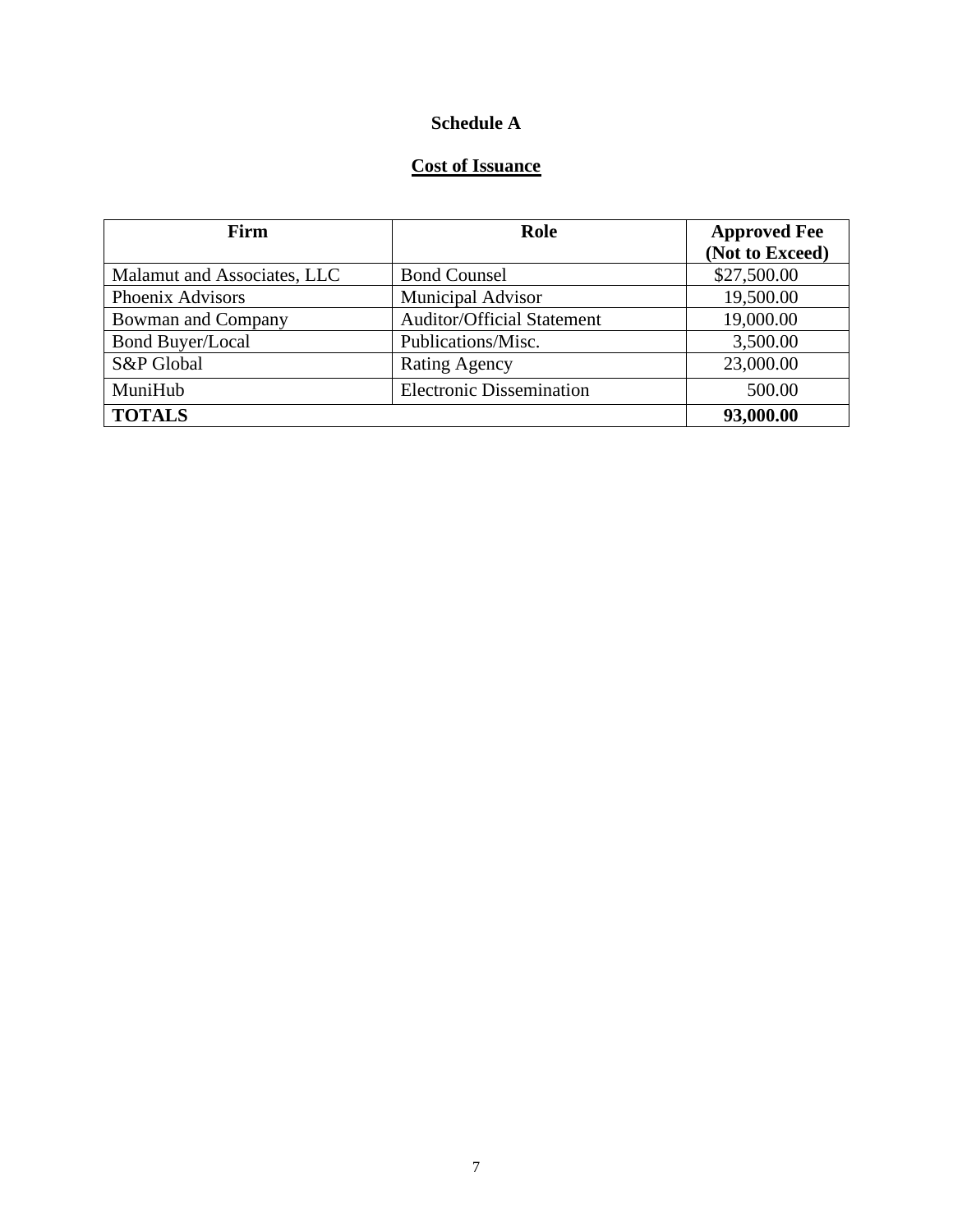## **APPENDIX A**

| <b>Ordinance</b>      | <b>Summary of Purpose</b>                | <b>Total Bonded</b> | <b>Useful</b><br>Life |
|-----------------------|------------------------------------------|---------------------|-----------------------|
|                       | <b>General Capital Improvement Bonds</b> |                     |                       |
| 18-06                 | Var Capital Improvements                 | \$2,380,000         | 10.626                |
| 19-12                 | Var Capital Improvements                 | \$3,107,000         | 10.504                |
| $20 - 06$             | Var Capital Improvements                 | \$1,891,000         | 10.378                |
| 21-09                 | Var Capital Improvements                 | \$1,980,000         | 9.194                 |
|                       |                                          | \$9,358,000         |                       |
| <b>Useful</b><br>Life |                                          | 10.2324             |                       |
|                       | <b>Water and Sewer Utility Bonds</b>     |                     |                       |
| $14 - 15$             | Var Water & Sewer Imp                    | \$256,300           | 40                    |
| $15 - 14$             | Var Water & Sewer Imp                    | \$2,523,750         | 15                    |
| 16-08                 | Var Water & Sewer Imp                    | \$20,000            | 27.2                  |
| $16-18$               | Var Water & Sewer Imp                    | \$49,400            | 20                    |
| $17 - 12$             | Var Water & Sewer Imp                    | \$787,850           | 18.45                 |
| 18-07                 | Var Water & Sewer Imp                    | \$1,700,000         | 15.38                 |
| 19-13                 | Var Water & Sewer Imp                    | \$1,805,000         | 15                    |

20-07 Var Water & Sewer Imp \$1,504,700 15 21-10 Var Water & Sewer Imp \$1,990,000 19.48

**Useful** 

\$10,637,000

**Life 16.8029**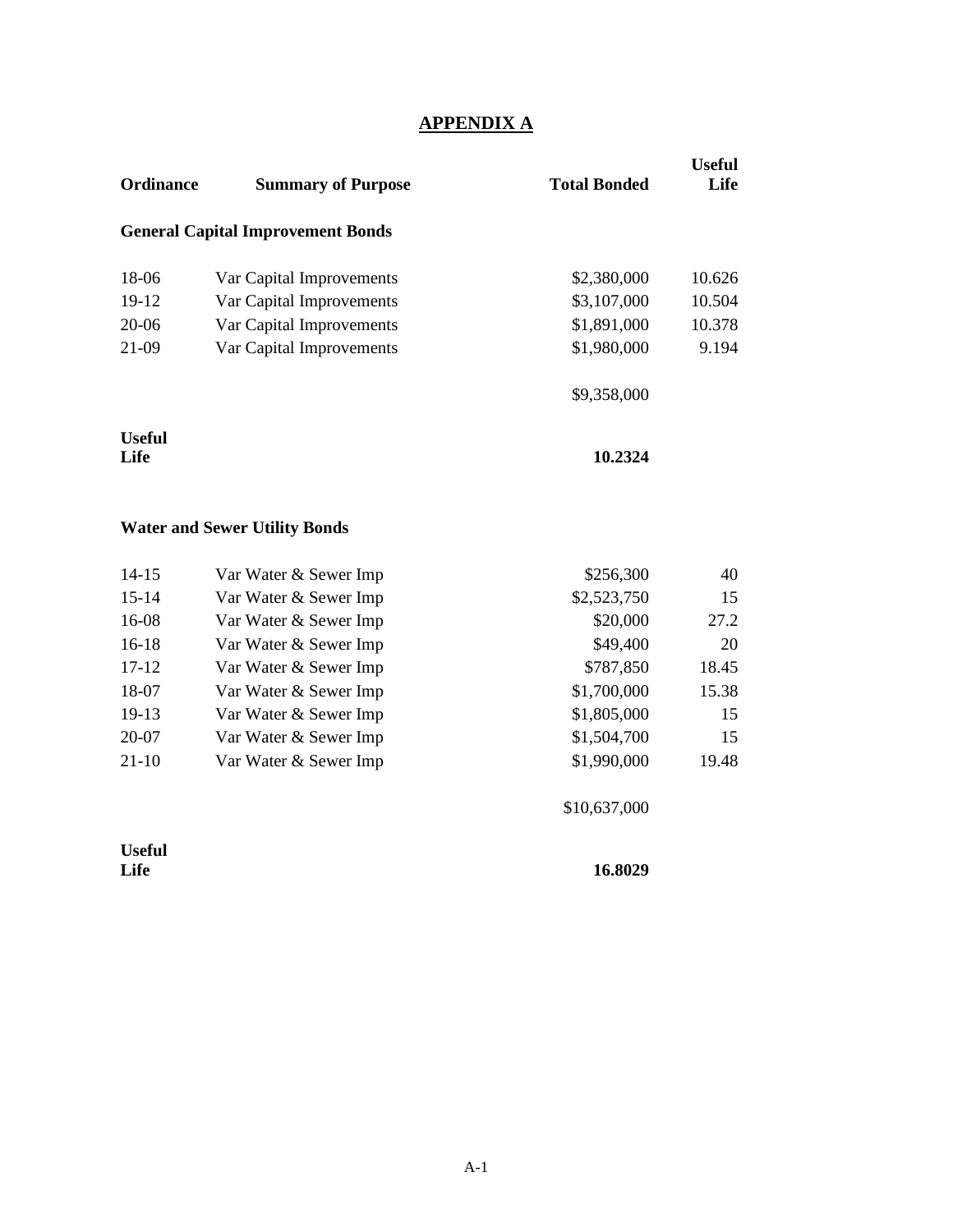#### **APPENDIX B**

#### **NOTICE OF SALE TOWNSHIP OF MAPLE SHADE, IN THE COUNTY OF BURLINGTON, NEW JERSEY \$19,995,000 GENERAL OBLIGATION BONDS, SERIES 2022; CONSISTING OF \$9,358,000 GENERAL IMPROVEMENT BONDS AND \$10,637,000 WATER AND SEWER UTILITY BONDS (Book-Entry-Only) (Callable)**

ELECTRONIC PROPOSALS (the "Proposals"), via BiDCOMP/PARITY Competitive Bidding System ("PARITY") only, will be received in the manner described below by the Chief Financial Officer of the Township of Maple Shade, in the County of Burlington, New Jersey (the "Township"), on **Tuesday, March 8, 2022 until 11:00 a.m**., New York City time for the \$19,995,000 General Obligation Bonds (the "Bonds"), consisting of consisting of \$9,358,000 General Improvement Bonds (the "General Improvement Bonds") and \$10,637,000 Water and Sewer Utility Bonds (the "Water and Sewer Utility Bonds"). Following the receipt of bids for each series of Bonds, the Township will announce the successful bidder for the Bonds. Bidders must bid on both series of Bonds and are required to submit their Proposal for the purchase of the Bonds in accordance with the terms of the Notice of Sale.

#### **Terms of the Bonds**

The Bonds will be dated the date of delivery (which is expected to be March 30, 2022), and will bear interest at the rate or rates per annum specified by the successful bidder therefor in accordance herewith, payable semi-annually on March 15th and September 15th in each year commencing March 15, 2023, until maturity or earlier redemption. The Bonds will mature, subject to prior redemption, on March 15th in the years and in the amounts set forth below:

| Year | <b>General</b>     | <b>Water and</b>     | <b>Total</b> |
|------|--------------------|----------------------|--------------|
|      | <b>Improvement</b> | <b>Sewer Utility</b> | Amount       |
|      | <b>Bonds</b>       | <b>Bonds</b>         |              |
| 2023 | \$738,000          | \$352,000            | \$1,090,000  |
| 2024 | 865,000            | 625,000              | 1,490,000    |
| 2025 | 885,000            | 640,000              | 1,525,000    |
| 2026 | 910,000            | 655,000              | 1,565,000    |
| 2027 | 935,000            | 675,000              | 1,610,000    |
| 2028 | 955,000            | 690,000              | 1,645,000    |
| 2029 | 980,000            | 700,000              | 1,680,000    |
| 2030 | 1,005,000          | 700,000              | 1,705,000    |
| 2031 | 1,030,000          | 700,000              | 1,730,000    |
| 2032 | 1,055,000          | 700,000              | 1,755,000    |
| 2033 |                    | 700,000              | 700,000      |
| 2034 |                    | 700,000              | 700,000      |

#### **GENERAL OBLIGATION BONDS\***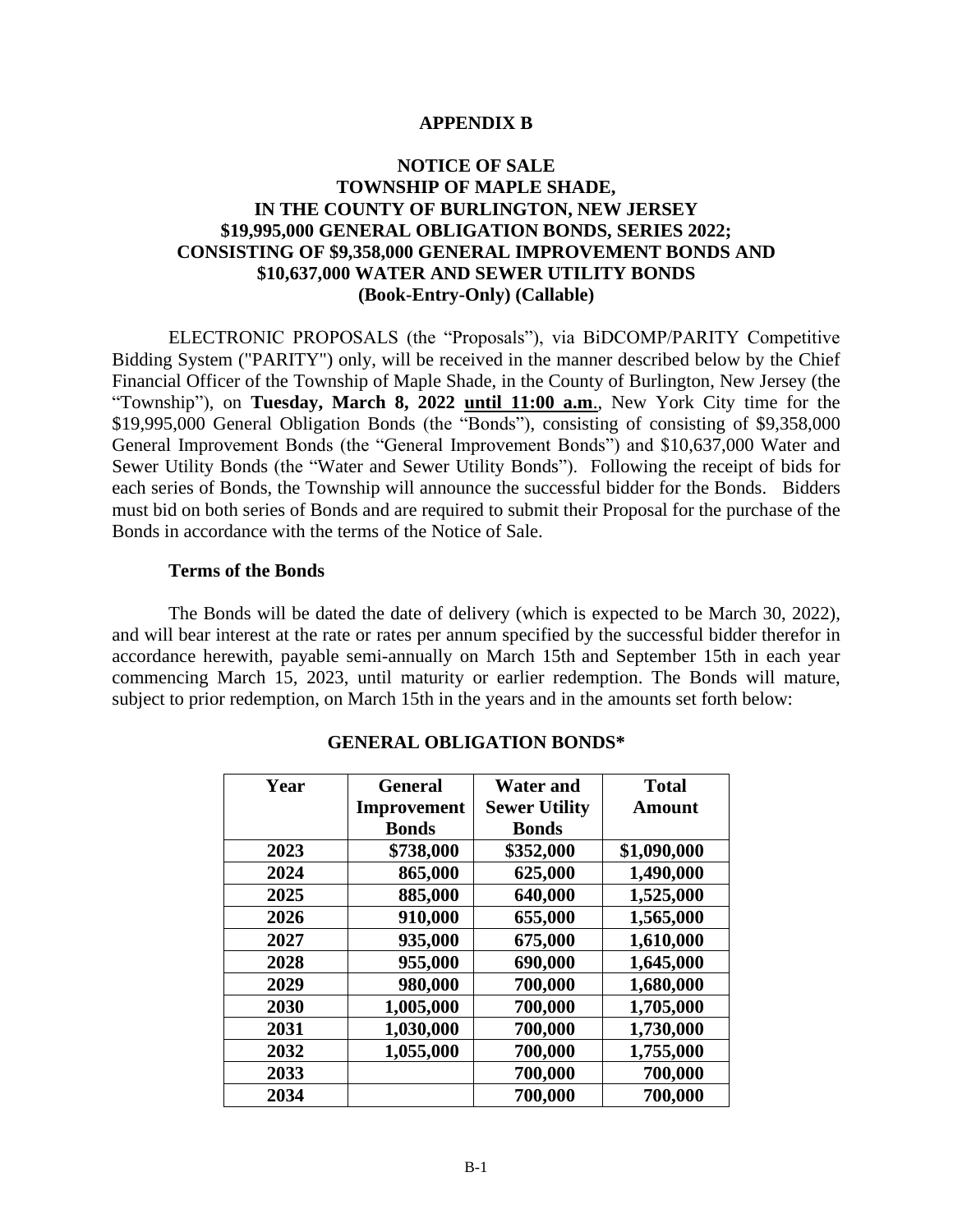| 2035 |             | 700,000      | 700,000      |
|------|-------------|--------------|--------------|
| 2036 |             | 700,000      | 700,000      |
| 2037 |             | 700,000      | 700,000      |
| 2038 |             | 700,000      | 700,000      |
|      | \$9,358,000 | \$10,637,000 | \$19,995,000 |

\* Subject to Adjustment as provided herein.

The Township reserves the right to increase or decrease the aggregate principal amount of the Bonds by an amount not to exceed ten percent (10%) as the Township deems necessary or advisable in order to accomplish the purposes for which the Bonds were issued. No single maturity will be increased or decreased more than ten percent (10%). If the Township elects to increase or decrease the aggregate principal amount of the Bonds and the proposal of the Successful Bidder contains original issue premium for any maturity or maturities of the Bonds, the final purchase price of the Bonds will be adjusted to reflect the total dollar amount of original issue premium on the principal amount of each maturity or maturities of the Bonds. No increase or decrease in the aggregate principal amount of the Bonds as described in this paragraph will affect the basis upon which the Township determines to award the Bonds to the Successful Bidder as described below.

#### **Term Bond Option**

The Bonds will be issued as serial bonds. There is no option for term bonds.

#### **Optional Redemption Provisions**

**\_\_\_\_\_\_\_\_\_\_\_\_\_\_\_\_\_\_\_\_\_\_\_\_\_**

The Bonds maturing prior to March 15, 2030 are not subject to redemption prior to maturity. The Bonds maturing on or after March 15, 2030 are subject to redemption prior to maturity at the option of the Township, as a whole at any time or in part from time to time on or after March 15, 2029 in such order of maturity as the Township may direct, at a redemption price equal to one hundred percent (100%) of the principal amount to be redeemed plus accrued interest thereon to the date fixed for redemption.

Notice of redemption shall be given by first class mail postage prepaid to the registered owners of the Bonds not less than thirty (30) days but not more than sixty (60) days prior to the redemption date. So long as the Bonds are in book-entry form such notice will be mailed to DTC as the registered owner of the Bonds. Any failure of DTC to advise any of its participants or any failure of any participant to notify any beneficial owner of any redemption shall not affect the validity of the redemption proceedings.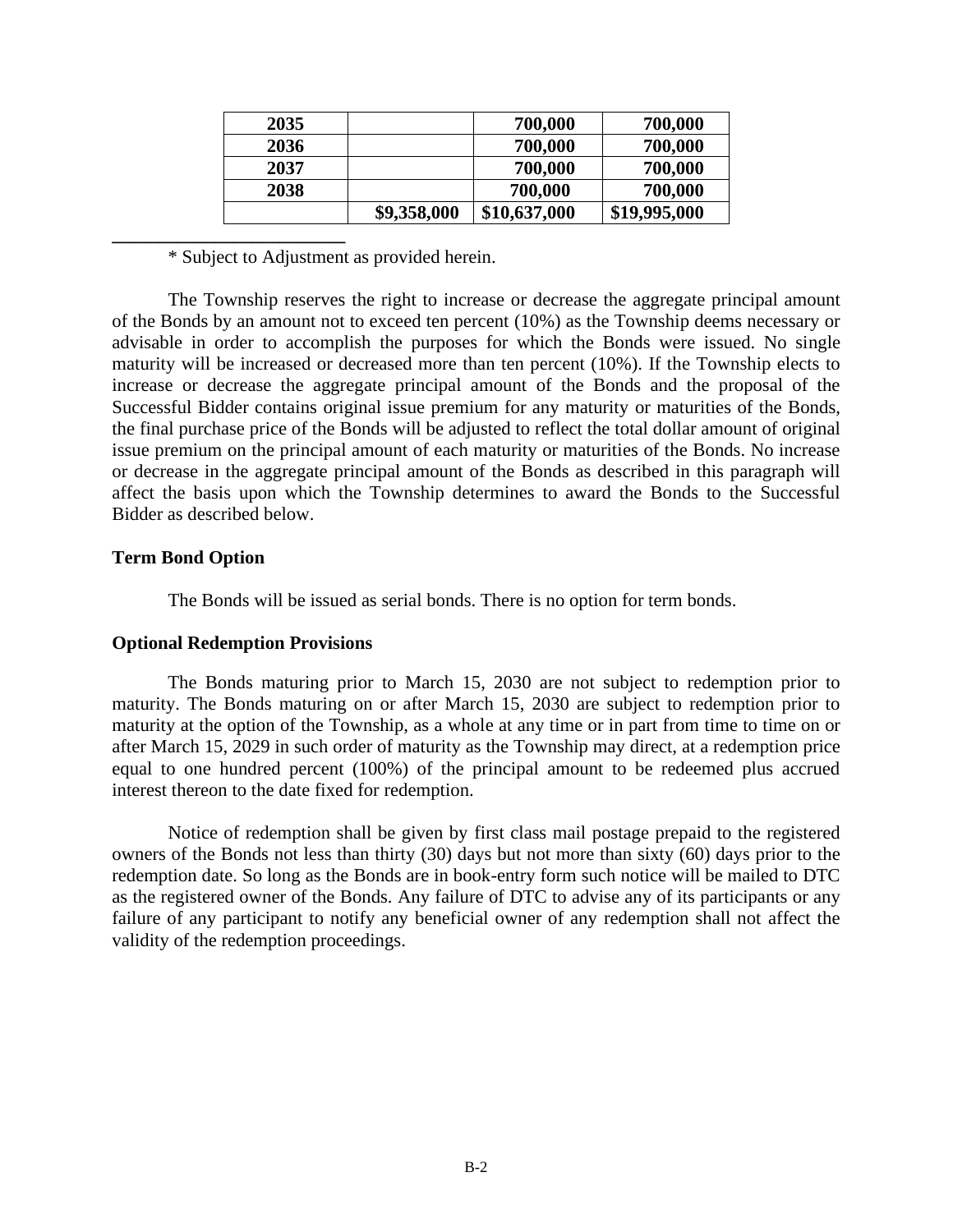#### **Security for the Bonds**

The Bonds are general obligations of the Township and are secured by a pledge of the full faith and credit of the Township for the payment of the principal thereof and the interest thereon. The Bonds are payable, if not paid from other sources, from ad valorem taxes to be levied upon all the taxable real property within the Township without limitation as to rate or amount.

#### **Book-Entry Only System**

All bidders for the Bonds must be participants of The Depository Trust Company, New York, New York ("DTC") or affiliated with its participants. The Bonds will be issued in the form of one certificate for the aggregate principal amount of Bonds maturing in each year and will be payable as to both principal and interest in lawful money of the United States of America. Each certificate will be registered in the name of Cede  $\&$  Co., as nominee of DTC, which will act as Securities Depository. The certificate will be deposited with DTC which will be responsible for maintaining a book-entry system for recording the interests of its participants and the transfers of the interests among its participants. The participants will be responsible for maintaining records regarding the beneficial ownership interests in the Bonds on behalf of the individual purchases. Individual purchases may be made in the principal amount of \$5,000 or any multiple of \$1,000 in excess thereof through book entries made on the books and records of DTC and its participants.

Payments of principal and interest on the Bonds will be made to DTC or its authorized nominee. The DTC will credit payments of principal of and interest on the Bonds to the participants of DTC as listed on the records of DTC.

In the event (a) DTC determines not to continue to act as Securities Depository for the Bonds or (b) the Township determines that continuation of the book-entry system of evidence and transfer of ownership of the Bonds would adversely affect the interests of the beneficial owners of the Bonds, the Township will discontinue the book-entry system with DTC. If the Township fails to identify another qualified securities depository to replace DTC, the Township will deliver replacement bonds in the form of fully registered certificates.

#### **Electronic Bidding Procedures**

Bids may be submitted electronically via PARITY in accordance with this Notice of Sale, until 11:00 a.m., New York City time, for the \$19,995,000 General Obligation Bonds on March 8, 2022, but no bid will be received after the time for receiving bids specified above. To the extent any instructions or directions set forth in PARITY conflict with this Notice of Sale, the terms of this Notice of Sale shall control. For further information about PARITY, potential bidders may contact PARITY at (212) 849-5021. In the event that a bid for the Bonds is submitted via PARITY, the bidder further agrees that:

1. The Township may regard the electronic transmission of the bid through PARITY (including information about the purchase price of the Bonds, the interest rate or rates to be borne by the various maturities of the Bonds, the initial public offering price of each maturity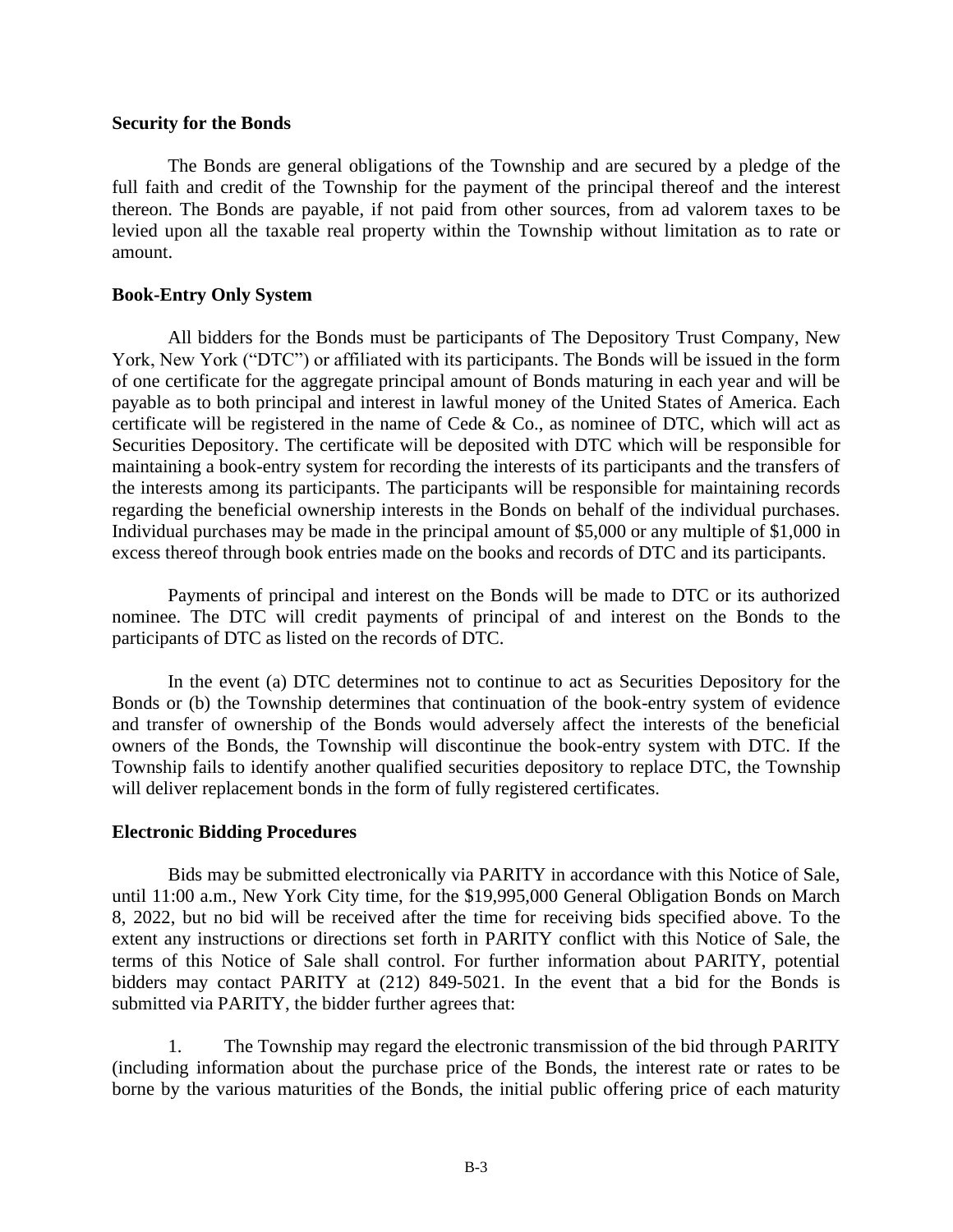and any other information included in such transmission) as though the same information were submitted directly to the Township and executed by a duly authorized signatory of the bidder. If a bid submitted electronically by PARITY is accepted by the Township, the terms of the Proposal for Bonds and this Notice of Sale and the information that is electronically transmitted through PARITY shall form a contract, and the successful bidder shall be bound by the terms of such contract.

2. PARITY is not an agent of the Township, and the Township shall have no liability whatsoever based on any bidder's use of PARITY, including but not limited to any failure by PARITY to correctly or timely transmit information provided by the Township or information provided by the bidder.

3. The Township may choose to discontinue use of electronic bidding via PARITY by issuing a notification to such effect via TM3 News Services, or by other available means, no later than 3:00 p.m. (New York City Time) on the last business date prior to the bid date set forth above.

4. Once the bids are communicated electronically via PARITY to the Township as described above, each bid will constitute a Proposal for Bonds and shall be deemed to be an irrevocable offer to purchase the Bonds on the terms provided in this Notice of Sale. For purposes of submitting electronic bids, the time as maintained on PARITY shall constitute the official time.

5. Each bidder shall be solely responsible to make necessary arrangements to access PARITY for purposes of submitting its bid in a timely manner and in compliance with the requirements of this Notice of Sale. Neither the Township nor PARITY shall have any duty or obligation to undertake such registration to bid for any prospective bidder or to provide or assure access to any qualified prospective bidder, and neither the Township nor PARITY shall be responsible for the proper operation of, or have any liability for any delays or interruptions of, or any damages caused by PARITY. The Township is using PARITY as a communication mechanism, and not as the Township's agent, to conduct the electronic bidding for the Bonds. By using PARITY, each bidder agrees to hold the Township harmless for any harm or damages caused to such bidder in connection with its use of PARITY for bidding on the Bonds.

### **Bid Specifications**

Each proposal submitted must name the rate or rates of interest per annum to be borne by the Bonds, and the rate or rates named must be multiples of one-eighth or one-twentieth of one per centum. Not more than one rate may be named for the Bonds of the same maturity. There is no limitation on the number of rates that may be named. The difference between the lowest and the highest rates named in the proposal for the Bonds shall not exceed two per centum (2.00%). Each proposal submitted must be for all of the Bonds and the purchase price specified in the proposal must be not less than \$19,995,000 nor greater than \$21,394,650 (107%).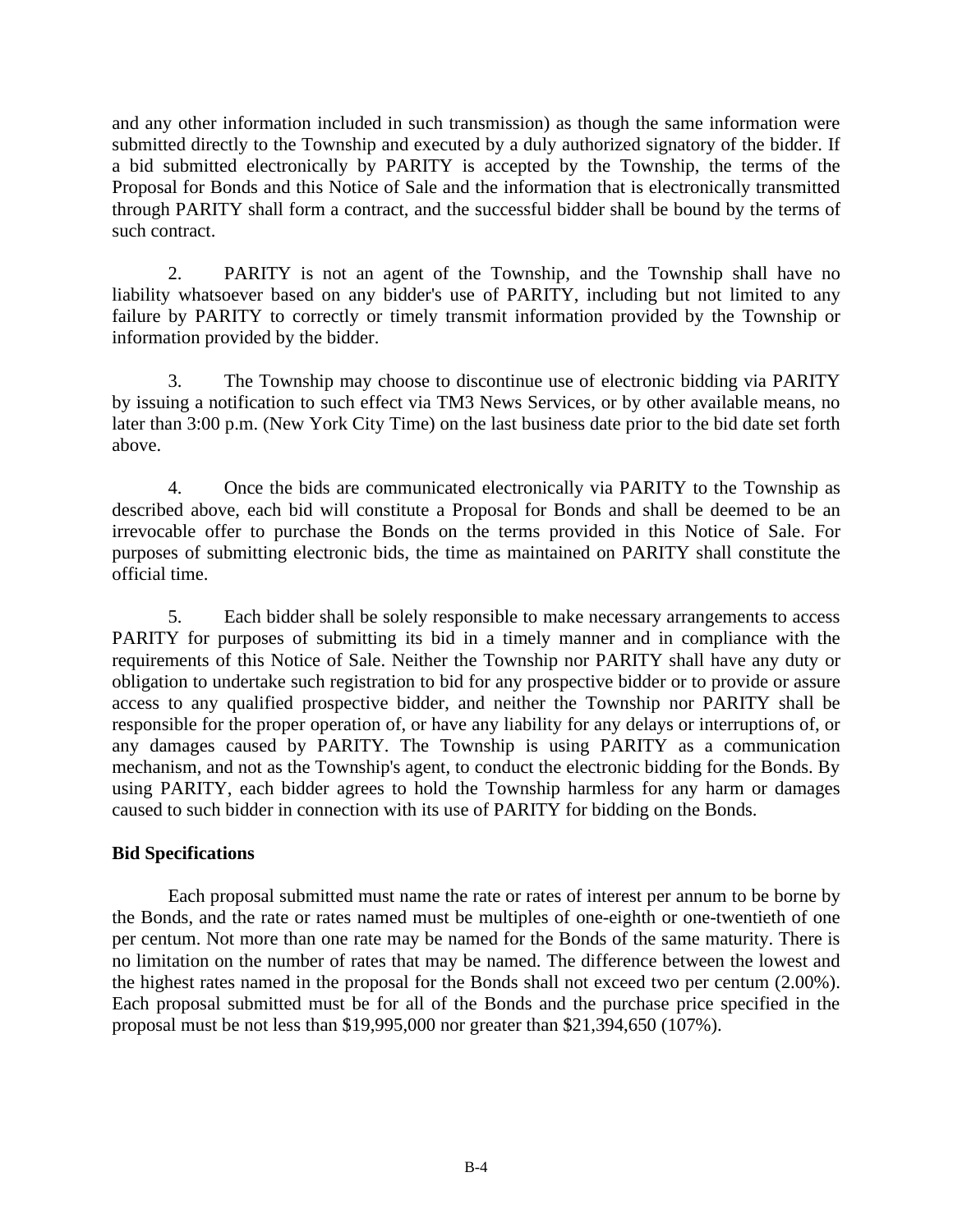#### **Award, Delivery and Payment**

The Bonds will be awarded to the bidder on whose bid the total loan may be made at the lowest true interest cost. Such true interest cost shall be computed, as to each bid, by determining the interest rate, compounded semi-annually, necessary to discount the debt service payments to the date of the Bonds and to the price bid, excluding interest accrued to the delivery date. No Proposal shall be considered that offers to pay an amount less than the principal amount of Bonds offered for sale or under which the total loan is made at an interest cost higher than the lowest true interest cost to the Township under any legally acceptable proposal. If two or more such bidders offer to pay the lowest true interest cost, then the Bonds will be sold to one of such bidders selected by lot from among all such bidders. The bidder to which the Bonds are awarded (in the manner specified above) is herein referred to as the "Successful Bidder." It is expected that delivery of the Bonds to DTC and payment for the Bonds will take place on or about March 30, 2022 at the offices of Malamut & Associates, LLC., bond counsel to the Township ("Bond Counsel"), in Cherry Hill, New Jersey or at such other place as may be agreed upon with the Successful Bidder. The Bonds will be delivered to DTC in single denominations for each maturity of each type of bond. PAYMENT FOR THE BONDS AT THE TIME OF ORIGINAL ISSUANCE AND DELIVERY SHALL BE IN IMMEDIATELY AVAILABLE FUNDS.

#### **Change of Bid Date and Closing Date**

The Township reserves the right to postpone, from time to time, the date established for the receipt of bids and will undertake to notify registered prospective bidders via notification published on Thomson Municipal Market Monitor ("TM3") (www.tm3.com). In addition, the Township reserves the right to make changes to this Notice of Sale. Such changes will be announced on the TM3. A postponement of the bid date will be announced via TM3 not later than 11:00 a.m., New York City time, on the last business day prior to any announced date for receipt of bids, and an alternative sale date and time will be announced via TM3 by 12:00 Noon, New York City time, not less than forty-eight (48) hours prior to such alternative date for receipt of bids. On any such alternative date and time for receipt of bids, the Township will accept electronic bids for the purchase of the Bonds, such bids to conform in all respects to the provisions of this Notice of Sale, except for the changes in the date and time for receipt of bids and any other changes announced via TM3 at the time the date and time for receipt of bids are announced.

#### **Right to Reject Bids; Waive Irregularities**

The right is reserved to reject all bids, and any bid not complying with the terms of this Notice of Sale will be rejected. The Township reserves the right to reject any or all Proposals and so far as permitted by law, to waive any irregularity or informality in any or all Proposals.

#### **Good Faith Deposit**

A good faith deposit (the "Deposit"), in the form of a certified, cashier's or treasurer's check or wire transfer in the amount of \$399,900 is required for each bid for the Bonds to be considered. If a check is used, it must be a certified, cashier's or treasurer's check and must be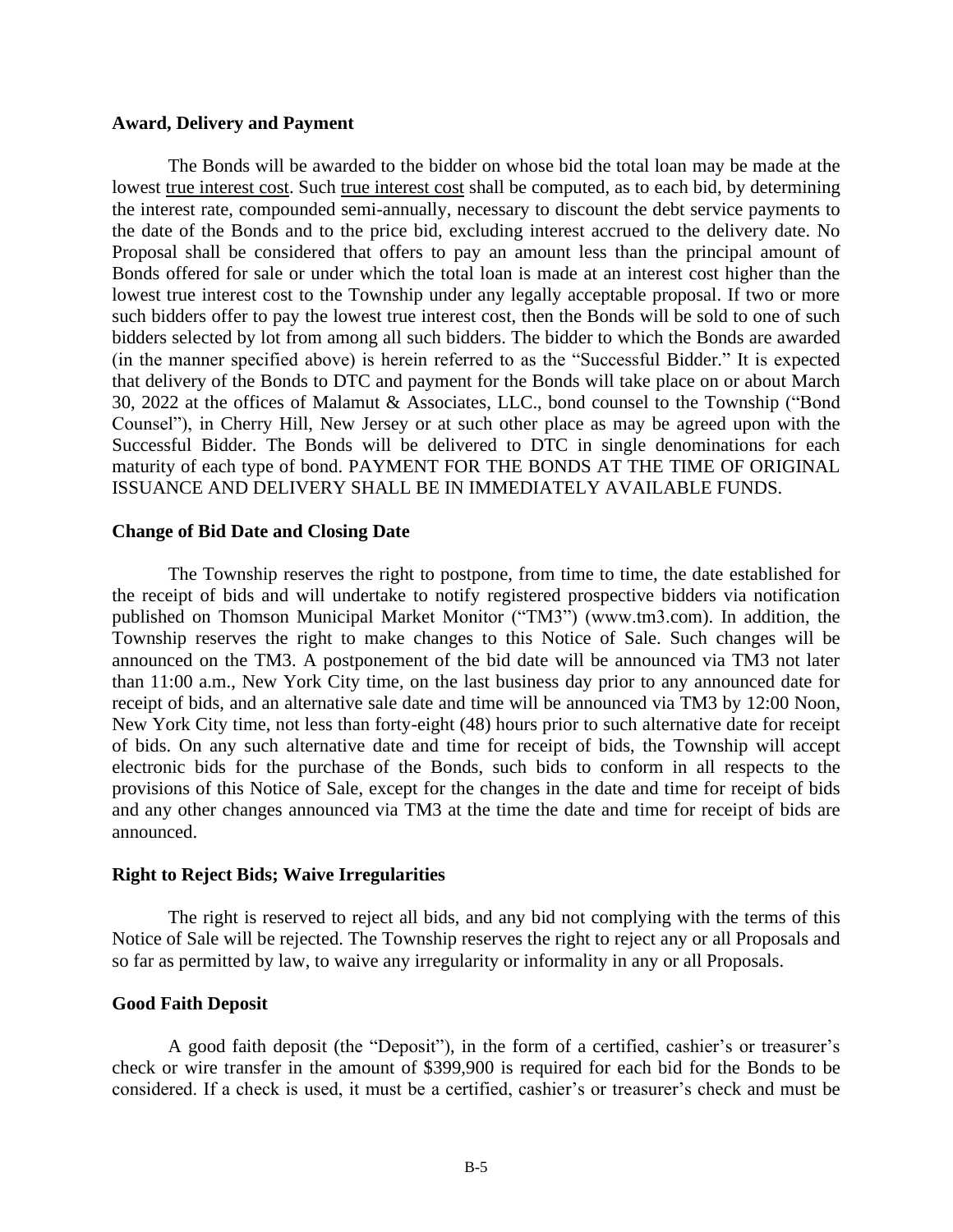provided to the Township by 10:45 a.m., New Jersey time, on the Bid Date at the address referred to above. If a wire transfer is used, the transfer must be completed and receipt confirmed by the Township by 10:45 a.m., New Jersey time, on the Bid Date. Bidders sending a wire transfer should contact Adriane McKendry, Chief Financial Officer at 856-779-9610 x. 163 or Bryan Morris, Phoenix Advisors, LLC at 609-291-0130 for wire instructions. ANY WIRES MUST CLEARLY IDENTIFY THE BIDDER. The Deposit of the Successful Bidder will be collected and the proceeds thereof retained by the Township to be applied in partial payment for the Bonds and no interest will be allowed or paid upon the amount thereof, but in the event the Successful Bidder shall fail to comply with the terms of its respective bid, the proceeds thereof will be retained as and for full liquidated damages. Award of the Bonds to the Successful Bidder or rejection of all bids is expected to be made within five hours after opening of the bids, but such Successful Bidder may not withdraw its Proposal for Bonds until after 5:00 p.m. of the day of such bid-opening and then only if such award has not been made prior to the withdrawal.

#### **Bond Insurance**

If the Bonds qualify for issuance of any policy of municipal bond insurance, any purchase of such policy shall be at the sole option and expense of the Successful Bidder. If the Bonds are to be insured, the Successful Bidder shall pay the premium therefor prior to the delivery of the Bonds. Any failure of the Bonds to be so insured or of any such policy of insurance to be issued shall not in any way relieve the Successful Bidder of its contractual obligations arising from the acceptance of its Proposal for Bonds for the purchase of the Bonds.

#### **CUSIP Numbers**

The Municipal Advisor will apply for CUSIP numbers with respect to the Bonds, but neither the Municipal Advisor nor the Township will assume any obligation for the assignment or printing of such numbers on the Bonds or for the correctness of such numbers, and neither the failure to print such numbers on any Bond nor any error with respect thereto shall constitute cause for a failure or refusal by the winning Bidder to accept delivery of and make payment for the Bonds. The CUSIP Service Bureau charge for the assignment of the CUSIP numbers shall be the responsibility of and shall be paid for by the winning Bidder.

#### **Undertakings of the Successful Bidder**

THE SUCCESSFUL BIDDER SHALL MAKE A BONA FIDE PUBLIC OFFERING OF THE BONDS AT THEIR RESPECTIVE INITIAL REOFFERING PRICES AND SHALL PROVIDE THE RELATED CERTIFICATION DESCRIBED BELOW. THE SUCCESSFUL BIDDER MUST SELL TO THE PUBLIC 10% OR MORE IN PAR AMOUNT OF THE RESPECTIVE SERIES OF THE BONDS FROM EACH MATURITY THEREOF AT THE INITIAL REOFFERING PRICES.

The Successful Bidder shall within thirty (30) minutes after being notified of the award of the Bonds, advise the Township in writing (via facsimile transmission) of the initial reoffering prices to the public of each maturity of the Bonds (the "Initial Reoffering Prices"). The Successful Bidder must, by facsimile transmission or delivery received by the Township within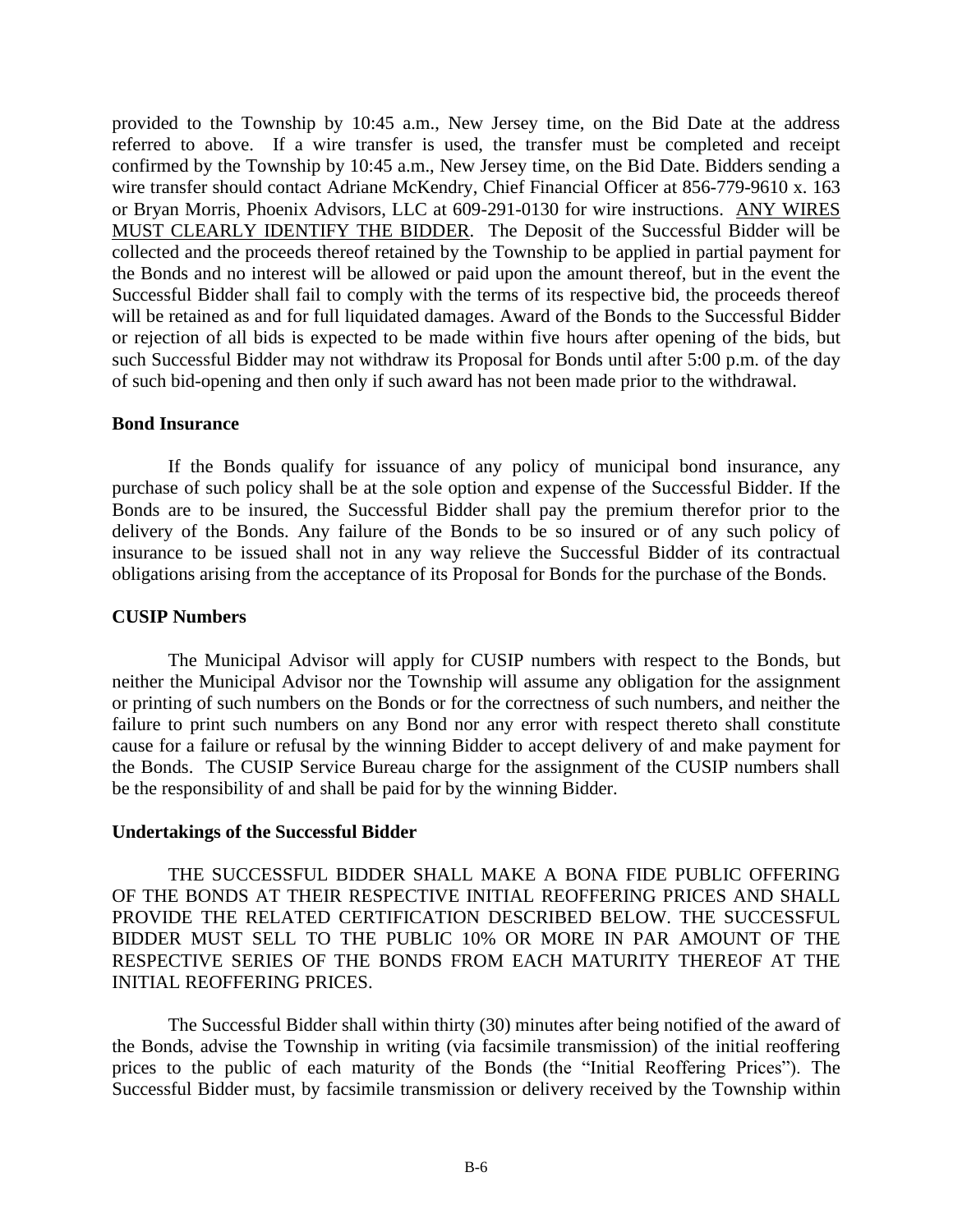twenty-four (24) hours after notification of the award, furnish the following information to the Township to complete the Official Statement in final form, as described below:

A. Selling compensation (aggregate total anticipated compensation to the underwriters expressed in dollars, based on the expectation that all the Bonds are sold at the prices or yields at which the Successful Bidder advised the Township that the Bonds were initially offered to the public).

B. The identity of the underwriters if the Successful Bidder is part of a group or syndicate.

C. Any other material information that the Township determines is necessary to complete the Official Statement in final form. After the award of the Bonds, the Township will prepare copies of the final Official Statement and will include therein such additional information concerning the reoffering of the Bonds as the Successful Bidder may reasonably request. The Successful Bidder will be responsible to the Township in all aspects for the accuracy and completeness of information provided by such Successful Bidder with respect to such reoffering.

The Successful Bidder shall be obligated to furnish to the Township within forty-eight (48) hours prior to the date of delivery of the Bonds a certificate satisfactory to Bond Counsel to the Township to the effect that: (i) each maturity of the Bonds has been the subject of a bona fide initial offering to the public (excluding bond houses, brokers or similar persons or organizations acting in the capacity of underwriters or wholesalers) at the initial public offering price set forth in such certificate; (ii) ten percent (10%) or more in par amount of the Bonds of each maturity were sold to the public (excluding bond houses, brokers or similar persons or organizations acting in the capacity of underwriters or wholesalers) at the initial public offering price for such maturity set forth in such certificate; and (iii) at the time the Successful Bidder submitted its bid to the Township, based upon then prevailing market conditions, the Successful Bidder had no reason to believe that any maturity of the Bonds would be sold to the public (excluding bond houses, brokers or similar persons or organizations acting in the capacity of underwriters or wholesalers) at a price greater than the initial public offering price for that maturity, or that the fair market of any maturity of the Bonds would be in excess of the initial public offering price for that maturity. Such certificate shall state that it is made to the best knowledge, information and belief of the Successful Bidder.

#### **Determination of Issue Price for the Bonds**

In the event the Township receives at least three (3) bids for the Bonds, then the Issue Price for the Bonds shall be established based on the reasonably expected initial offering prices of the Bonds as of the Sale Date (the "Expected Offering Prices"). The Expected Offering Prices shall consist of the prices for each maturity of the Bonds used by the winning bidder in formulating its bid to purchase the Bonds. The winning bidder shall be required to deliver on the Delivery Date a certificate to such effect, and provide to the Township, in writing, the Expected Offering Prices as of the Sale Date. In the event the Township receives fewer than three (3) bids for the Bonds, then the Issue Price for the Bonds shall be established based on the first price at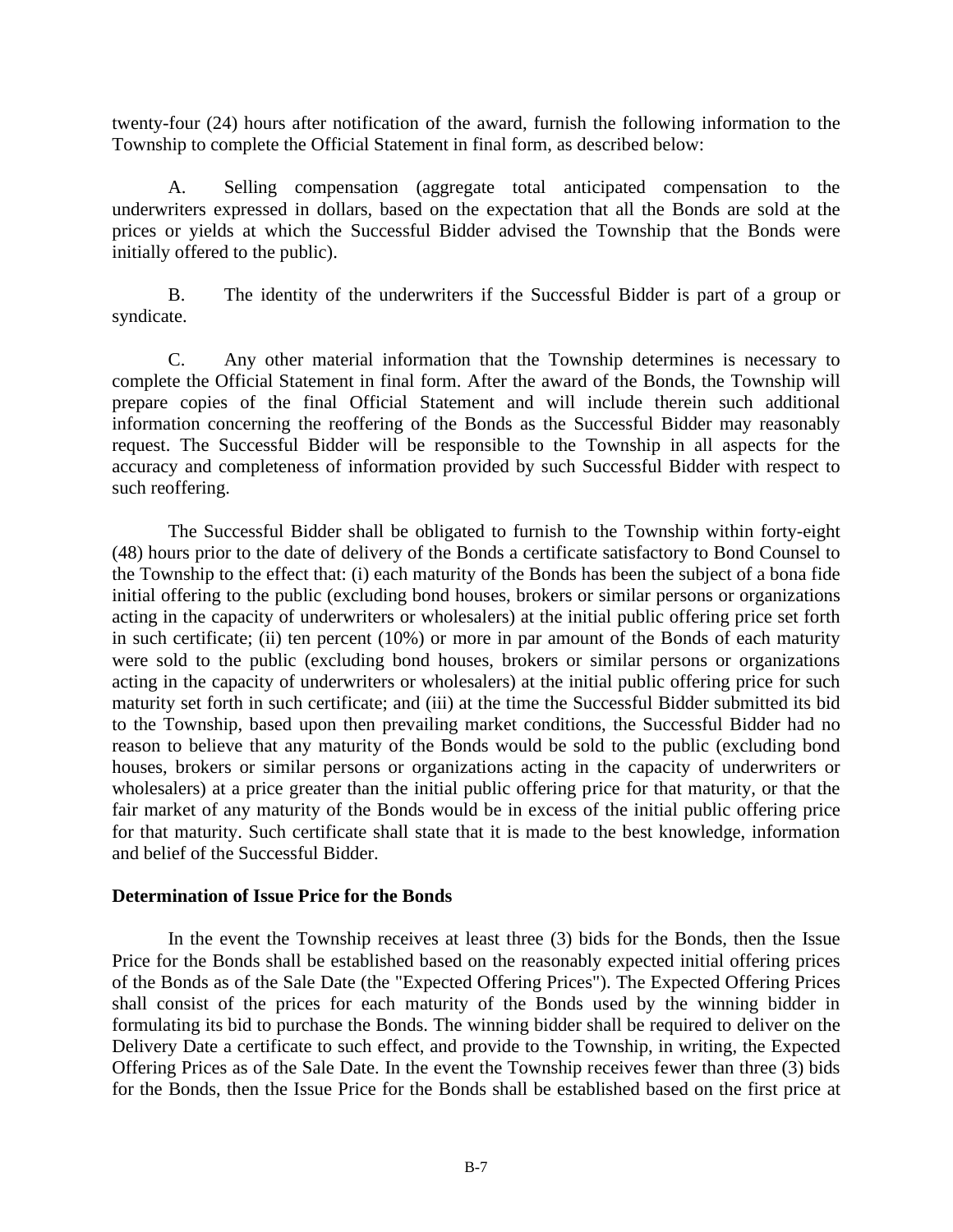which at least 10% of each maturity of the Bonds was sold to the Public (as defined below). The winning bidder shall be required to deliver on the Delivery Date a certificate to such effect, and provide to the Township, in writing, evidence satisfactory to Bond Counsel to the Township of such sales prices for each maturity of the Bonds. In the event that the winning bidder has not sold at least 10% of each maturity of the Bonds to the Public as of the Delivery Date (each, an "Unsold Maturity"), the winning bidder shall (i) provide to the Township, in writing, on the Delivery Date, the Expected Offering Prices for each Unsold Maturity and a certificate regarding same and (ii) have a continuing obligation to provide to the Township, in writing, evidence satisfactory to Bond Counsel to the Township of the first price at which at least 10% of each Unsold Maturity is sold to the Public, contemporaneous with each such sale, until at least 10% of all such Unsold Maturities have been sold to the Public. For purposes of this paragraph, "public" means any person (including an individual, trust, estate, partnership, association, company, or corporation) other than an Underwriter (as defined herein) or a related party to an Underwriter. The term "related party" generally means any two or more persons who have greater than 50 percent common ownership, directly or indirectly. The term "Underwriter" means (i) any person that agrees pursuant to a written contract with the Issuer (or with the lead underwriter to form an underwriting syndicate) to participate in the initial sale of the Bonds to the Public, and (ii) any person that agrees pursuant to a written contract directly or indirectly with a person described in clause (i) of this paragraph to participate in the initial sale of the Bonds to the Public (including a member of a selling group or a party to a retail distribution agreement participating in the initial sale of the Bonds to the Public). A copy of the form of Issue Price certification appears as Exhibit A to this Notice of Sale.

#### **Legal Opinions**

The obligations hereunder to pay for and to accept delivery of the Bonds shall be conditioned on the availability and the delivery at the time of delivery of the Bonds of the approving opinion of the law firm of Malamut and Associates, LLC., Cherry Hill, New Jersey, Bond Counsel to the Township, which will be furnished without cost to the Successful Bidder, substantially in the form set forth in the Official Statement distributed in preliminary form in connection with the sale of the Bonds. Such opinion shall state to the effect that the Bonds are valid and legally binding obligations of the Township, and that all the taxable property therein will be subject to the levy of ad valorem taxes, without limitation as to rate or amount, to pay the principal of the Bonds and the interest thereon; and will also state that under existing law, interest on the Bonds is excluded from gross income for purposes of Federal income taxation.

#### **Concerning the Preliminary Official Statement**

The Township has issued an Official Statement with respect to the sale of the Bonds in preliminary form (the "Preliminary Official Statement") which the Township has deemed final as of its date for purposes of paragraph (b)(1) of Rule 15c2-12 under the Securities Exchange Act of 1934 ("Rule 15c2-12"), except for certain omissions permitted thereunder and except for changes permitted by other applicable law. The Preliminary Official Statement may be accessed via the Internet at www.govdebt.net. A printed version is also available upon request made to the Chief Financial Officer of the Township at 856-779-9610 x. 163.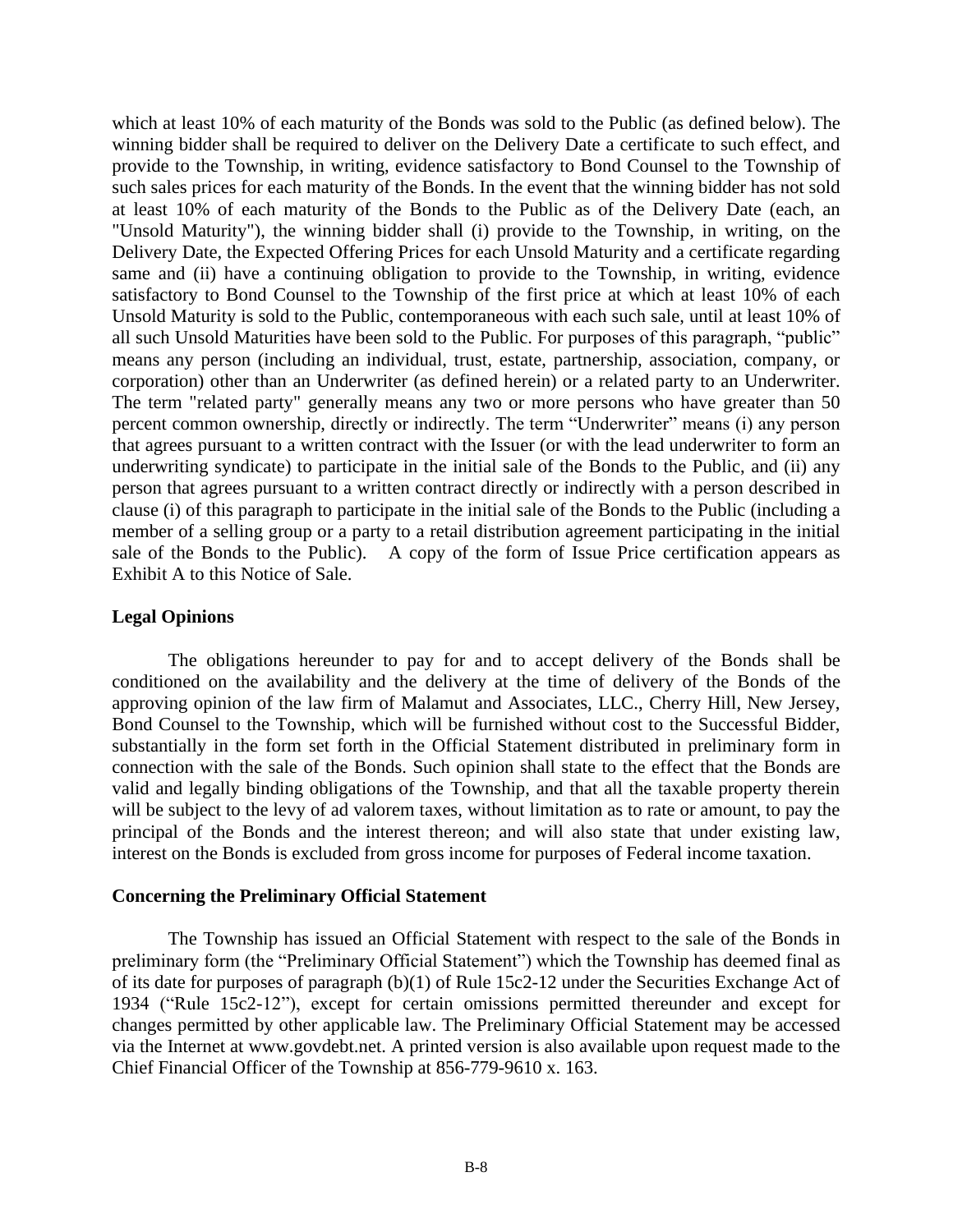#### **Official Statement**

The Township agrees to provide the Successful Bidder with a reasonable number of copies (not to exceed 50) of the final Official Statement adopted by the Township in relation to the sale by the Township of the Bonds within the period of time allowed under Rule 15c2-12, at the sole cost and expense of the Township, with any additional copies which the Successful Bidder shall reasonably request to be provided at the sole cost and expense of the Successful Bidder.

#### **Continuing Disclosure**

In order to assist the Successful Bidder in complying with Rule 15c2-12, the Township agrees to deliver on the Closing Date a Continuing Disclosure Certificate to be dated as of the Closing Date pursuant to which the Township shall agree to provide at the times and to the information repositories and other persons described in Rule 15c2-12 the financial or operating data required to be disclosed on a continuing basis pursuant to Rule 15c2-12.

Dated: March \_\_, 2022 Adriane McKendry

Chief Financial Officer Township of Maple Shade, in the County of Burlington, New Jersey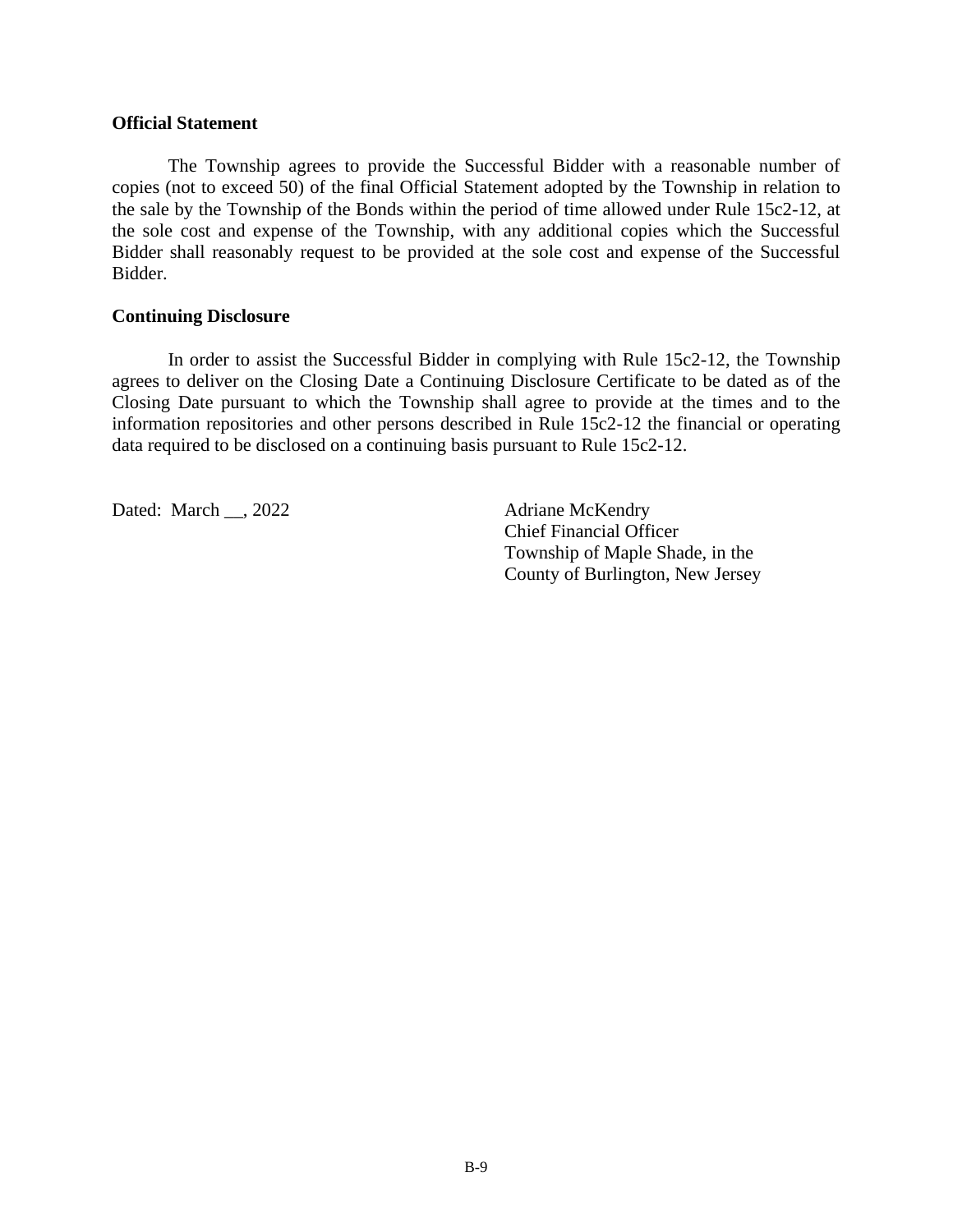#### **EXHIBIT A**

Closing Item No. 4

#### **RECEIPT FOR BONDS AND CERTIFICATION OF PURCHASER**

I, the undersigned, acting on behalf of [UNDERWRITER] (the "Purchaser"), HEREBY

ACKNOWLEDGE receipt of \$19,995,000\* aggregate principal amount of General Obligation

Bonds (the "Bonds") of the Township of Maple Shade, in the County of Burlington, New Jersey

(the "Township"), in consideration for which the Purchaser has paid to the Township the sum of

\$ .00. The Purchaser HEREBY CERTIFIES that:

#### 1. PLEASE SELECT THE APPROPRIATE NARRATIVE

[The Township has determined that the Bonds were sold at a public sale and the Township received three (3) qualifying bids from underwriters. As such, the Issue Price for the Bonds was \$\_\_\_\_\_\_\_\_\_\_\_\_\_\_\_\_\_\_\_\_\_\_, which was established based on the reasonably expected initial offering prices of the Bonds as of March 8, 2022 (the "Sale Date") (the "Expected Offering Price"). The Expected Offering Price consists of the the prices for each maturity of the Bonds used by the Purchaser in formulating its bid to purchase the Bonds.]

#### Or

[The Township has determined that the Bonds were sold at a public sale and the Township did not receive three (3) qualifying bids from underwriters. The Issue Price for the Bonds is \$\_\_\_\_\_\_\_\_\_\_\_\_\_\_, and was established based on the first price at which at least 10% of the principal amount of each maturity of the Bonds was sold to the Public (as defined below). Such sale of at least 10% of the principal amount of each maturity of the Bonds was achieved on \_\_\_\_\_\_\_\_, 2022.] A copy of the pricing wire or equivalent communication for the Bonds is attached to this Certificate.

Or

\_\_\_\_\_\_\_\_\_\_\_\_\_\_\_\_\_\_\_\_\_\_\_\_\_\_\_\_\_\_\_\_

<sup>\*</sup> Preliminary, subject to change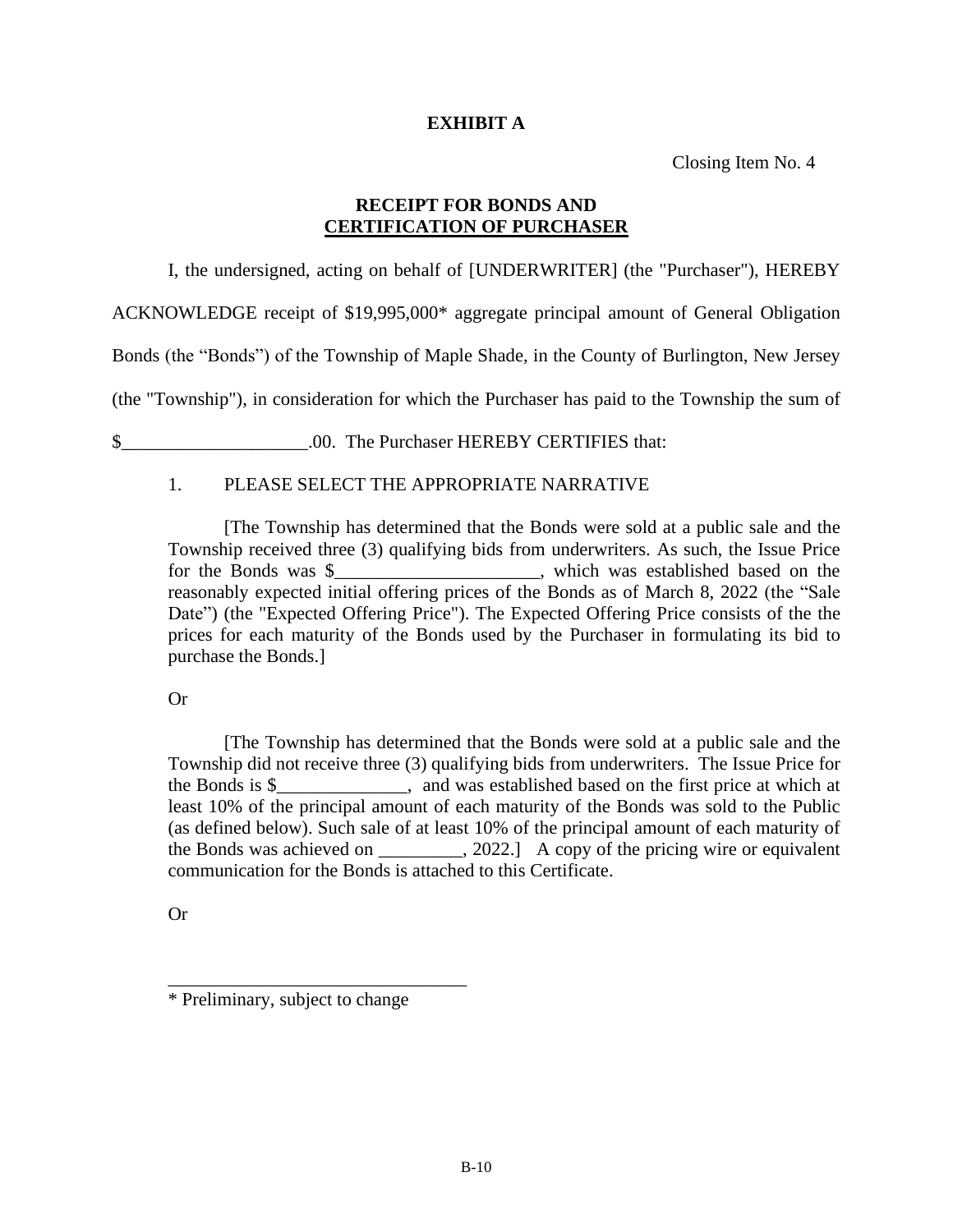[The Township has determined that the Bonds were sold at a public sale and the Township did not receive three (3) qualifying bids from underwriters. As of this date [DATE OF CLOSING], the Purchaser has not sold at least 10% of the principal amount of each maturity of the Bonds to the Public. As of this date, the Expected Offering Price for the Bonds is \$\_\_\_\_\_\_\_\_\_\_\_\_ and the Purchaser hereby assumes a continuing obligation to provide to the Township, in writing, evidence satisfactory to Bond Counsel to the Township of the first price at which at least 10% of the principal amount of each maturity of the Bonds is sold to the Public, contemporaneous with such sale. Such obligation shall be satisfied by the execution of the following:

*On [SALE DATE], the Purchaser was awarded the \$9,358,000\* aggregate principal amount of General Improvement Bonds of the Township of Maple Shade, in the County of Burlington, New Jersey (the "Township"). The Township has determined that the Bonds were sold at a public sale and the Township did not receive three (3) qualifying bids from underwriters. The Purchase Price for the Bonds was \$\_\_\_\_\_\_\_\_\_\_\_\_\_\_\_\_\_\_ and was paid by the Purchaser on \_\_\_\_\_\_\_\_\_\_\_, 20225 (the "Closing Date"). As of the Closing Date, the Purchaser had not yet sold 10% of the principal amount of each maturity of the Bonds to the Public. As of the date of this certificate, the Purchaser hereby certifies that the it has sold 10% of the principal amount of the 20\_\_ maturity of the Bonds to the Public at an Issue Price of \$\_\_\_\_\_\_\_\_\_\_\_\_\_. A copy of the pricing wire or equivalent communication for the the 20\_\_ maturity of the Bonds is attached to this Certificate. {{FOR FINAL MATURITY SOLD}} Based on the revised Issue Price for the 20\_\_ maturity of the Bonds (the last maturity in which 10% of the principal amount for such maturity has been sold), together with the confirmed Issue Prices for the other maturities in which 10% of each maturity has been sold, and using the methodology set forth in paragraph 3 of the Purchaser's certification dated as of the Closing Date, the yield on the Bonds is \_\_\_\_\_\_\_\_\_\_\_\_\_\_\_\_%]*

For purposes of the above paragraph(s), "public" means any person (including an individual, trust, estate, partnership, association, company, or corporation) other than an Underwriter (as defined herein) or a related party to an Underwriter. The term "related party" generally means any two or more persons who have greater than 50 percent common ownership, directly or indirectly. The term "Underwriter" means (i) any person that agrees pursuant to a written contract with the Issuer (or with the lead underwriter to form an underwriting syndicate) to participate in the initial sale of the Bonds to the Public, and (ii) any person that agrees pursuant to a written contract directly or indirectly with a person described in clause (i) of this paragraph to participate in the initial sale of the Bonds to the Public (including a member of a selling group or a party to a retail distribution agreement participating in the initial sale of the Bonds to the Public).

2. The aggregate total anticipated compensation to all entities acting as underwriter shall be \$\_\_\_\_\_\_\_\_\_\_\_ (representing the Issue Price of \$\_\_\_\_\_\_\_\_\_\_ less the purchase price of  $\$$  ).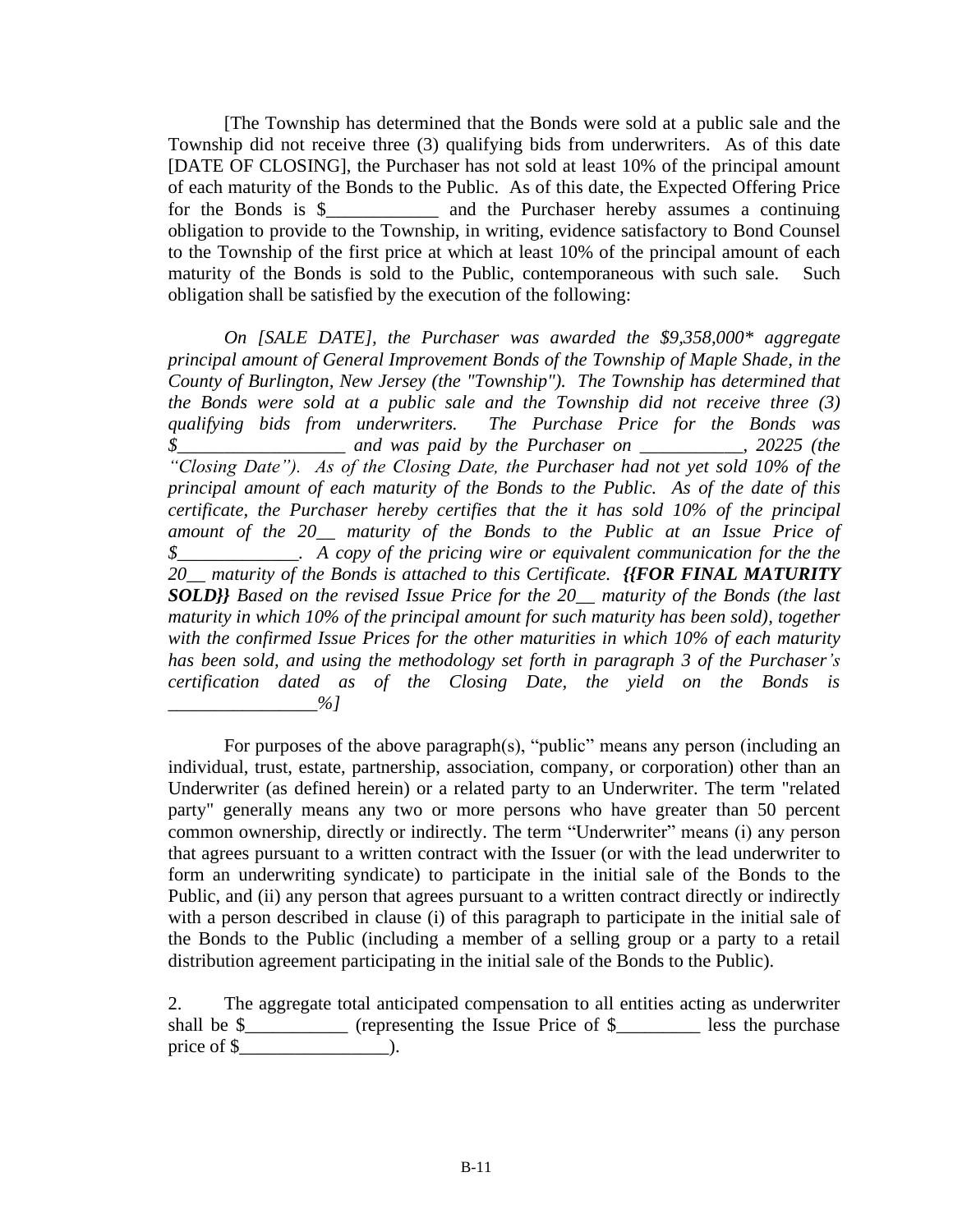3. At the direction of Bond Counsel, we calculated the yield on the Bonds, using on a 360-day year basis and compounding interest semi-annually, and further using the present-value method and an Issue Price of \$\_\_\_\_\_\_\_\_\_\_. The yield on the Bonds is  $\%$  .

4. Beneficial interests in the Bonds may be purchased in amounts of not less than \$5,000 or any integral multiple thereof, except where necessary also in amount of \$1,000 (or such other odd denomination where necessary).

5. We have advised the Township that the CUSIP numbers assigned to the Bonds appears on Exhibit A hereto.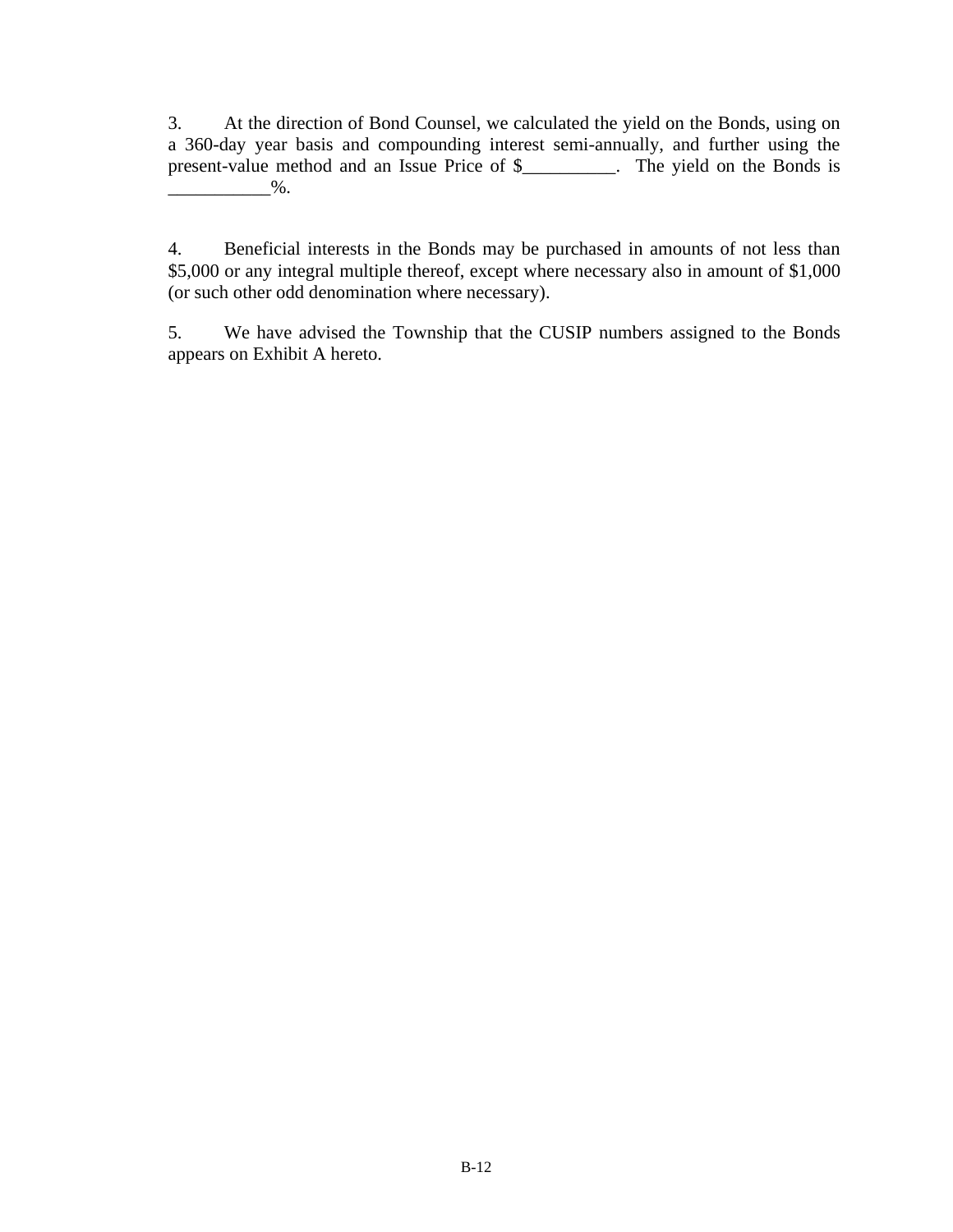#### **APPENDIX C**

#### **TOWNSHIP OF MAPLE SHADE IN THE COUNTY OF BURLINGTON, NEW JERSEY**

#### **SUMMARY NOTICE OF SALE \$19,995,000 GENERAL OBLIGATION BONDS, SERIES 2022; CONSISTING OF \$9,358,000 GENERAL IMPROVEMENT BONDS AND \$10,637,000 WATER AND SEWER UTILITY BONDS**

## **(Book-Entry-Only) (Callable)**

| Sale Date and Time:       | March 8, 2022 at 11:00 a.m.                                                                                                                                                                                                                                                                     |  |  |  |
|---------------------------|-------------------------------------------------------------------------------------------------------------------------------------------------------------------------------------------------------------------------------------------------------------------------------------------------|--|--|--|
| <b>Auction Agent:</b>     | <b>BiDCOMP/PARITY Competitive Bidding System</b>                                                                                                                                                                                                                                                |  |  |  |
| Security:                 | Full faith and credit general obligation of Township                                                                                                                                                                                                                                            |  |  |  |
| Dated Date:               | Date of delivery (which is expected to be March 30, 2022)                                                                                                                                                                                                                                       |  |  |  |
| <b>Interest Payments:</b> | The Bonds will bear interest at the rate or rates per annum<br>specified by the successful bidder therefor in accordance with the<br>Notice of Sale, payable semi-annually on March 15th and<br>September 15th in each year commencing March 15, 2023, until<br>maturity or earlier redemption. |  |  |  |
| <b>Bid Structure:</b>     | Minimum Purchase Price:<br>\$19,995,000                                                                                                                                                                                                                                                         |  |  |  |
|                           | <b>Maximum Purchase Price:</b><br>\$21,394,650 (107%)                                                                                                                                                                                                                                           |  |  |  |
| <b>Interest Rates:</b>    | Not more than one rate may be named for the Bonds of the same<br>maturity. The difference between the lowest and the highest rates<br>named in the proposal for the Bonds shall not exceed two per<br>centum $(2.00\%)$ .                                                                       |  |  |  |
| Legal Opinion:            | Malamut & Associates, LLC.                                                                                                                                                                                                                                                                      |  |  |  |
| <b>Bid Security:</b>      | Good Faith Check or wire transfer must be received by the<br>Township by 10:45 a.m. prior to bidding in the amount of<br>\$399,900 for the Bonds.                                                                                                                                               |  |  |  |
| Maturities:               | March 15th in the years and in the principal amounts set forth<br>below:                                                                                                                                                                                                                        |  |  |  |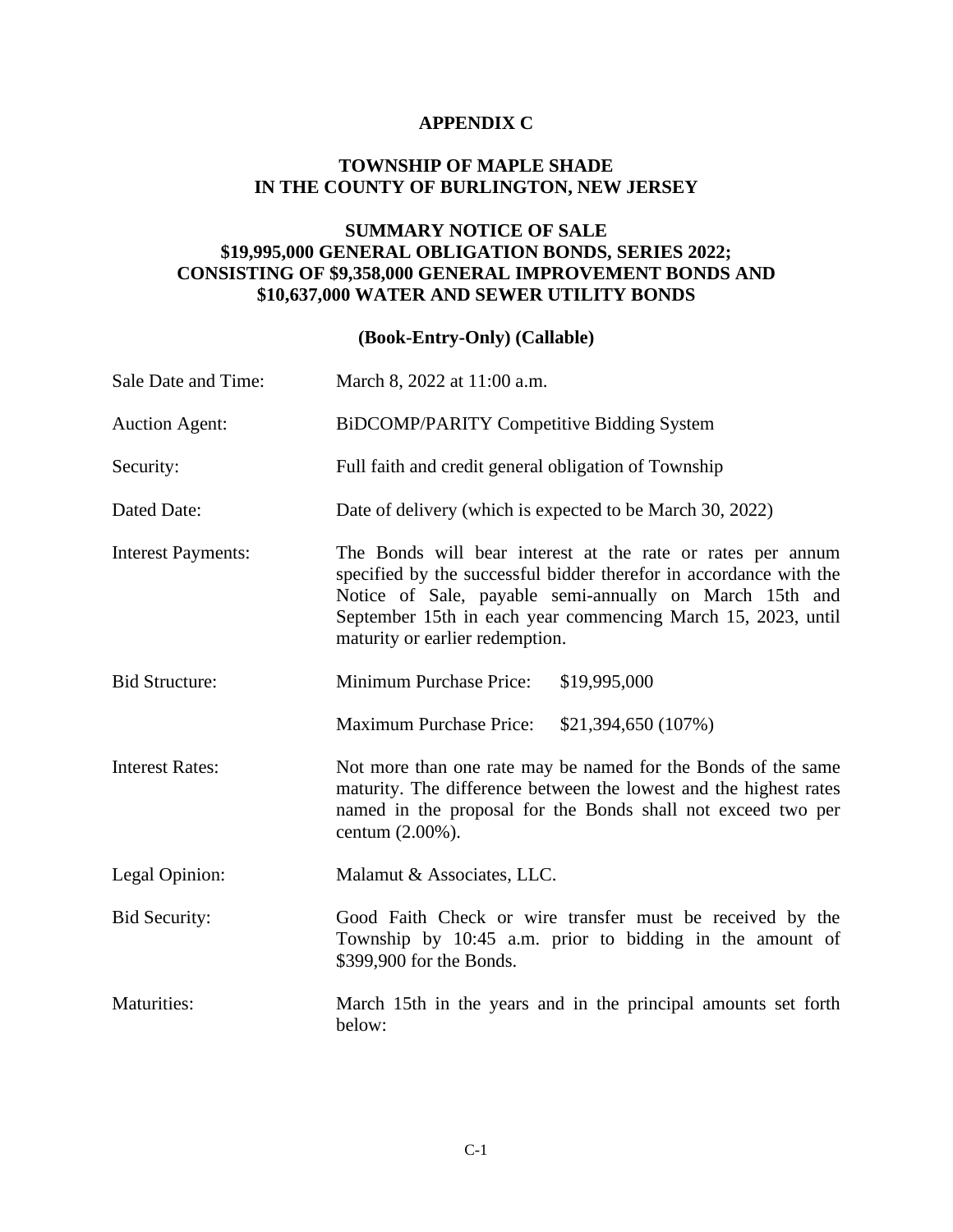| Year | General      | <b>Water and</b>     | <b>Total</b>  |
|------|--------------|----------------------|---------------|
|      | Improvement  | <b>Sewer Utility</b> | <b>Amount</b> |
|      | <b>Bonds</b> | <b>Bonds</b>         |               |
| 2023 | \$738,000    | \$352,000            | \$1,090,000   |
| 2024 | 865,000      | 625,000              | 1,490,000     |
| 2025 | 885,000      | 640,000              | 1,525,000     |
| 2026 | 910,000      | 655,000              | 1,565,000     |
| 2027 | 935,000      | 675,000              | 1,610,000     |
| 2028 | 955,000      | 690,000              | 1,645,000     |
| 2029 | 980,000      | 700,000              | 1,680,000     |
| 2030 | 1,005,000    | 700,000              | 1,705,000     |
| 2031 | 1,030,000    | 700,000              | 1,730,000     |
| 2032 | 1,055,000    | 700,000              | 1,755,000     |
| 2033 |              | 700,000              | 700,000       |
| 2034 |              | 700,000              | 700,000       |
| 2035 |              | 700,000              | 700,000       |
| 2036 |              | 700,000              | 700,000       |
| 2037 |              | 700,000              | 700,000       |
| 2038 |              | 700,000              | 700,000       |
|      | \$9,358,000  | \$10,637,000         | \$19,995,000  |

#### **GENERAL OBLIGATION BONDS\***

\* The Township reserves the right to increase or decrease the aggregate principal amount of the Bonds by an amount not to exceed ten percent (10%) as the Township deems necessary or advisable in order to accomplish the purposes for which the Bonds were issued. No single maturity will be increased or decreased more than ten percent (10%). If the Township elects to increase or decrease the aggregate principal amount of the Bonds and the proposal of the Successful Bidder contains original issue premium for any maturity or maturities of the Bonds, the final purchase price of the Bonds will be adjusted to reflect the total dollar amount of original issue premium on the principal amount of each maturity or maturities of the Bonds. No increase or decrease in the aggregate principal amount of the Bonds as described in this paragraph will affect the basis upon which the Township determines to award the Bonds to the Successful Bidder as described below.

#### **Preliminary Official Statement, Notice of Sale and other details available at [www.GOVDEBT.net](http://www.govdebt.net/) and www.munihub.com.**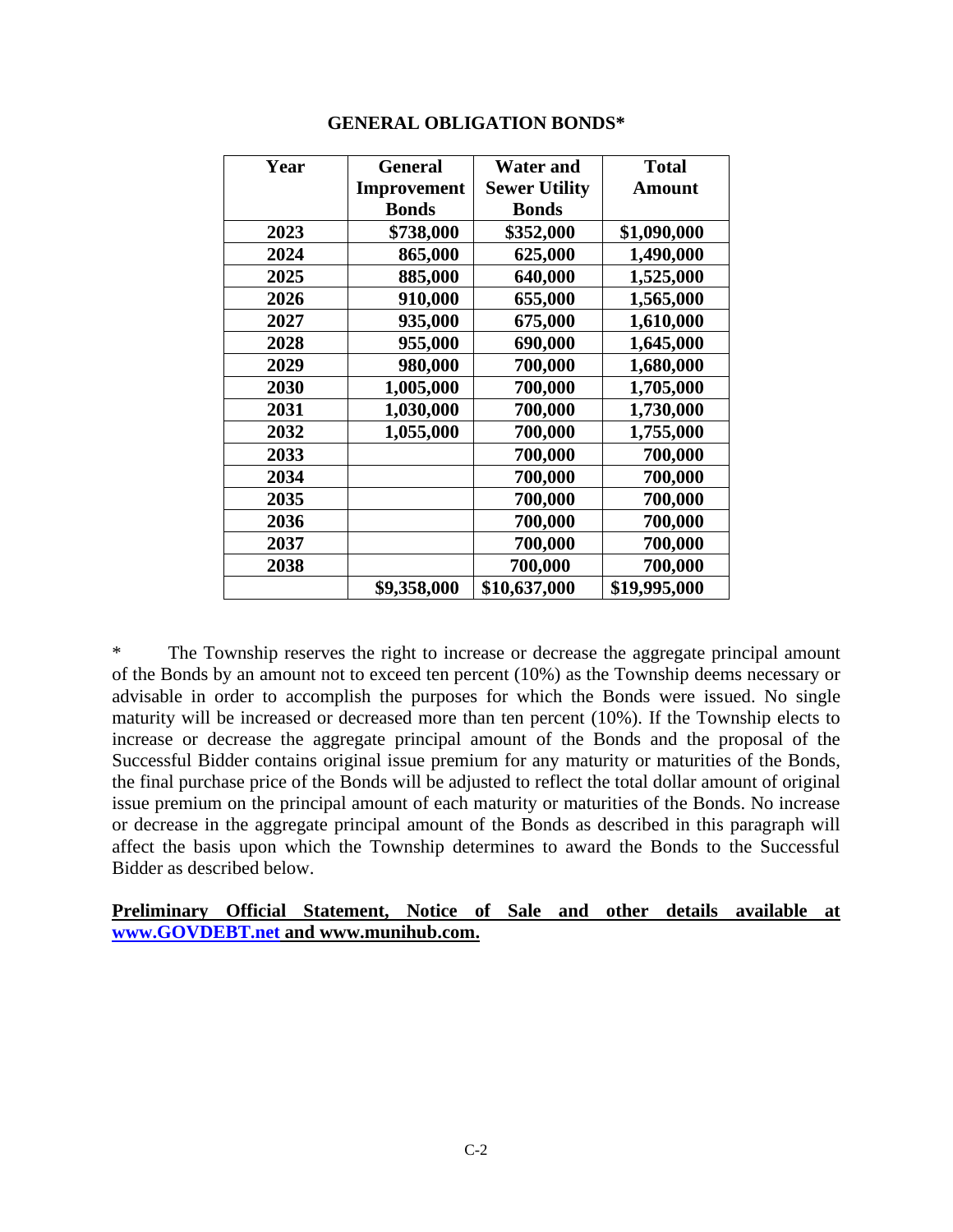#### **APPENDIX D**

 $[GB][WSU]$ -

#### UNITED STATES OF AMERICA STATE OF NEW JERSEY TOWNSHIP OF MAPLE SHADE COUNTY OF BURLINGTON [GENERAL IMPROVEMENT] [WATER and SEWER UTILITY] BOND, SERIES 2022

| <b>INTEREST RATE</b> | <b>MATURITY DATE</b> | DATED DATE   | <b>CUSIP</b> |
|----------------------|----------------------|--------------|--------------|
|                      | March 15, 20         | March . 2022 |              |

#### REGISTERED OWNER: CEDE & CO.

PRINCIPAL SUM:

The Township of Maple Shade, in the County of Burlington, New Jersey, a public body corporate and politic organized and existing under the laws of the State of New Jersey (the "Township"), for value received, hereby acknowledges itself to be indebted and promises to pay to the Registered Owner hereof on the Maturity Date set forth above the Principal Sum set forth above, and to pay interest thereon semi-annually on March 15th and September 15<sup>th</sup> of each year, commencing March 15, 2023 (each, an "Interest Payment Date"), at the Interest Rate specified above, calculated on the basis of a 360-day year consisting of twelve 30-day months, until the payment of the Principal Sum has been made or duly provided for. This Bond shall bear interest from the most recent Interest Payment Date to which interest has been paid, or duly provided for on the Bonds or, if no interest has been paid, from the Dated Date. The principal of this Bond is payable upon presentation and surrender hereof at the offices of the Township or such other financial institution or may be appointed by the Township to act as paying agent (the "Paying Agent").

Interest on this Bond will be paid by check mailed on each Interest Payment Date to the person in whose name this Bond is registered on the registration books of the Township maintained by the Paying Agent, as bond registrar, at the address appearing thereon at the close of business on the 1st day of the calendar month of such Interest Payment Date. The principal of and interest on this Bond are payable in lawful money of the United States of America.

[This Bond is one of a duly authorized issue of \$9,358,000 aggregate principal amount of General Improvement Bonds, Series 2022 (the "Bonds"), of the Township, all of like date and tenor, except as to date of maturity and denomination, and all authorized and issued under and pursuant to the Local Bond Law of the State of New Jersey constituting Chapter 169 of the Laws of 1960, effective January 1, 1962, as amended, various Bond Ordinances finally adopted by the Township and duly published as required by law, and a Resolution of the Township adopted on February 10, 2022. The Bonds are issued for the purpose of providing funds for and towards the costs of various general capital improvements including the repayment of the Township's outstanding bond anticipation notes heretofore issued to finance certain of such improvements.]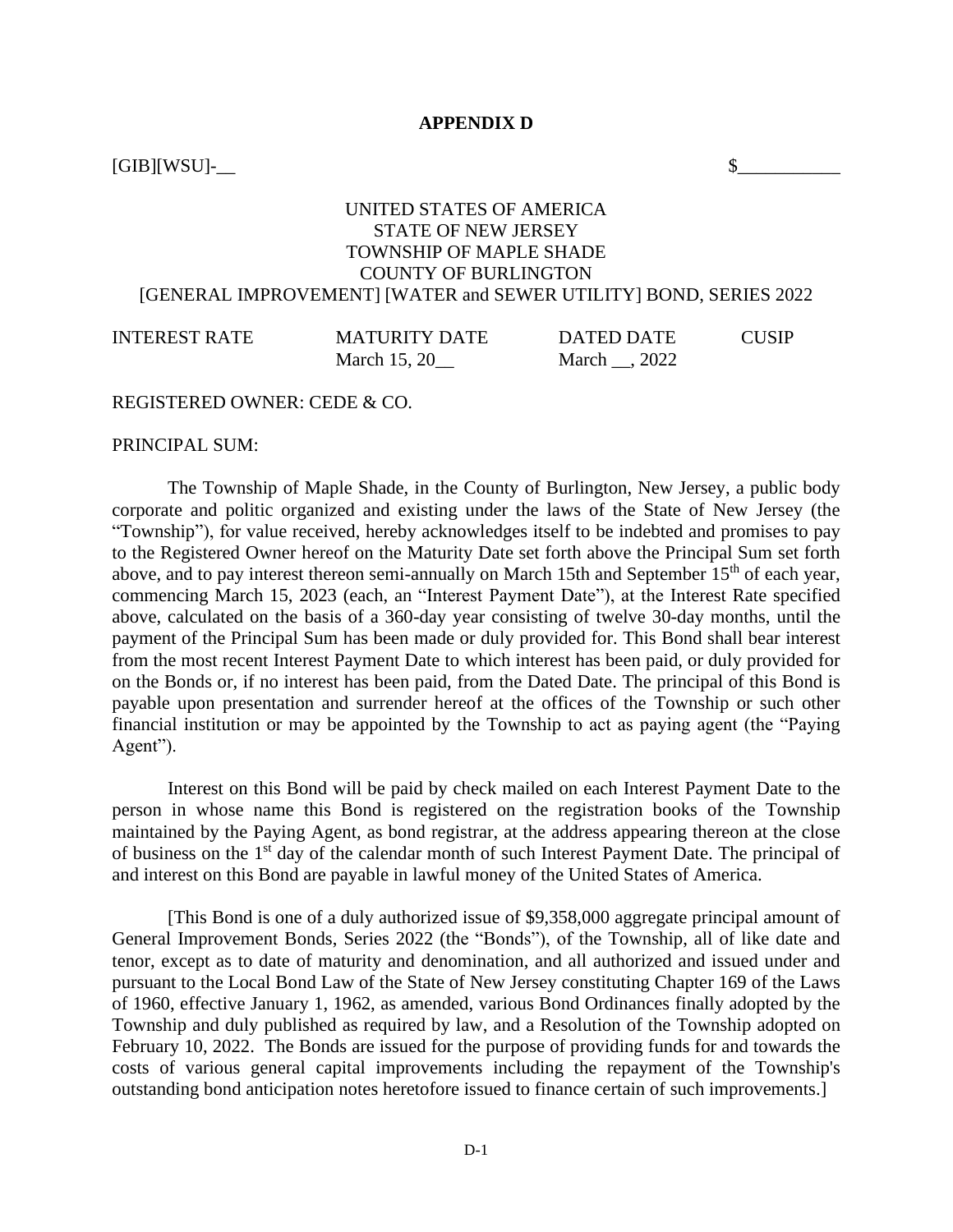[This Bond is one of a duly authorized issue of \$10,637,000 aggregate principal amount of Water and Sewer Utility Bonds, Series 2022 (the "Bonds"), of the Township, all of like date and tenor, except as to date of maturity and denomination, and all authorized and issued under and pursuant to the Local Bond Law of the State of New Jersey constituting Chapter 169 of the Laws of 1960, effective January 1, 1962, as amended, various Bond Ordinances finally adopted by the Township and duly published as required by law, and a Resolution of the Township adopted on February 10, 2022. The Bonds are issued for the purpose of providing funds for and towards the costs of various general capital improvements including the repayment of the Township's outstanding bond anticipation notes heretofore issued to finance certain of such improvements.]

The Bonds maturing prior to March 15, 2030 are not subject to redemption prior to maturity. The Bonds maturing on or after March 15, 2030 are subject to redemption prior to maturity at the option of the Township, as a whole at any time or in part from time to time on or after March 15, 2029, in such order of maturity as decided by the Township, and within a maturity by lot, at a redemption price equal to one hundred percent (100%) of the principal amount to be redeemed plus accrued interest thereon to the date fixed for redemption.

Any Bond subject to redemption as aforesaid may be called in part, provided that the portion not called for redemption shall be in the principal amount of \$5,000 or any integral multiple thereof. If less than all of the Bonds of a maturity are to be redeemed, Bonds of that maturity shall be selected by the Chief Financial Officer (or, if appointed by the Township, the Paying Agent) by lot.

Notice of the redemption of the Bonds shall be given by mailing first class mail in a sealed envelope with postage pre-paid to the registered owners of any Bonds or portions thereof which are to be redeemed, at their respective addresses as they last appear on the registration books of the Township at least thirty (30) but not more than sixty (60) days before the date fixed for redemption. Such mailing shall not be a condition precedent to such redemption, and failure to so mail or receive any such notice to any of such registered owners shall not affect the validity of the proceedings for the redemption of the Bonds. Notice of redemption having been given as aforesaid, the Bonds, or portions thereof so to be redeemed, shall, on the date fixed for redemption, become due and payable at the redemption price specified therein plus accrued interest to the redemption date and, upon presentation and surrender thereof at the place specified in such notice, such Bonds, or portions thereof, shall be paid at the redemption price, plus accrued interest to the redemption date. On and after the redemption date (unless the Township shall default in the payment of the redemption price and accrued interest), such Bonds shall no longer be considered as outstanding hereunder. If moneys sufficient to pay the redemption price and accrued interest have not been made available by the Township on the redemption date, the Bonds called for redemption shall continue to bear interest until paid at the same rate as they would have borne had they not been called for redemption.

During any period in which DTC (or any successor thereto) shall act as securities depository for the Bonds, the notices referred to above shall be given only to such depository and not to the beneficial owners of the Bonds, any failure of such depository to advise any of its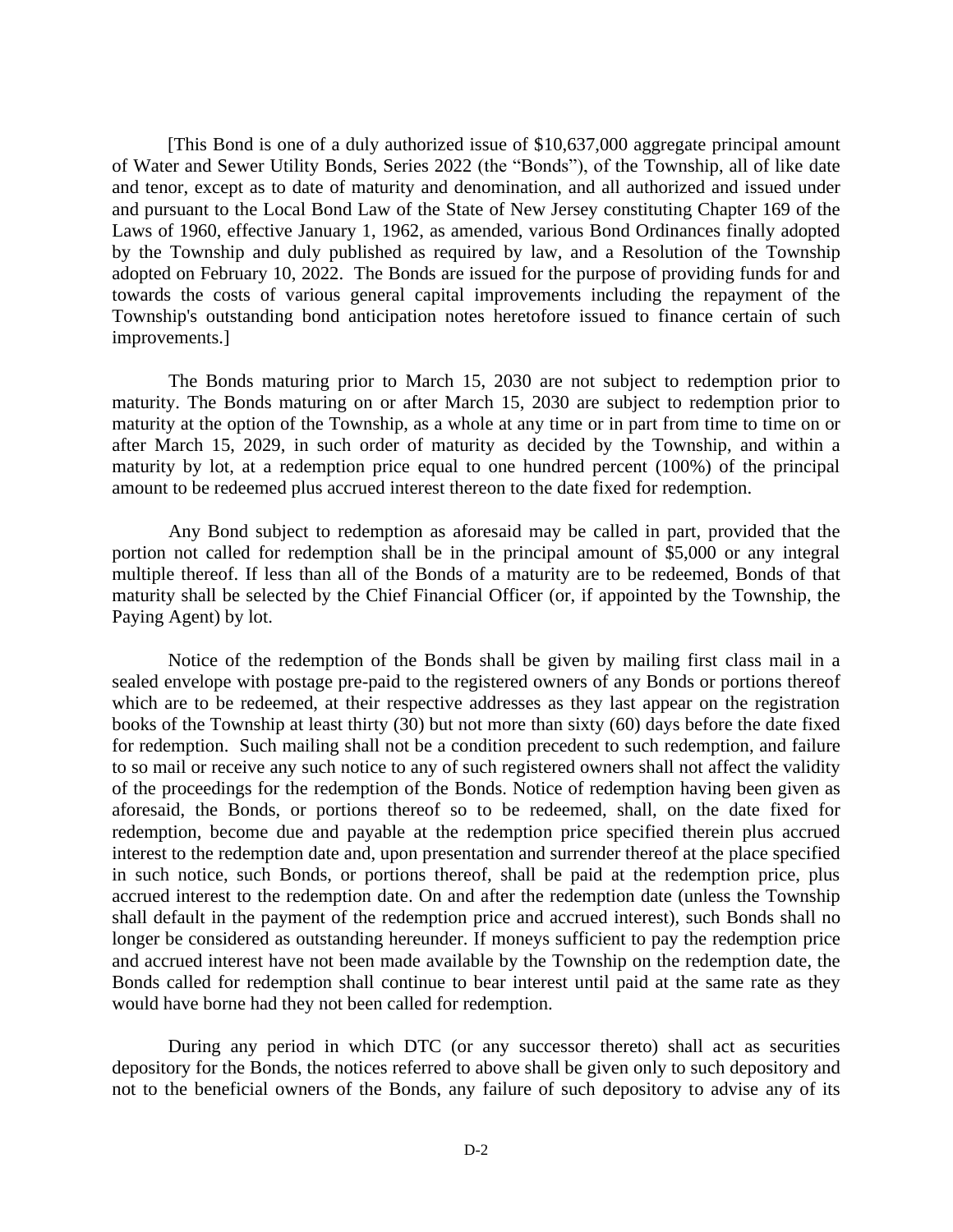participants or any failure of any participant to notify any beneficial owner of any notice of redemption shall not affect the validity of the redemption proceedings.

This Bond is registered as to principal and interest and is transferable by the registered owner or his duly authorized attorney upon surrender hereof at the principal office of the Township or, if applicable, the principal corporate trust office of any other Paying Agent, accompanied by a duly executed instrument of transfer in form satisfactory to the Township or such other Paying Agent. The Township and any other Paying Agent may treat the person in whose name this Bond is registered on the bond register maintained by the Township of such other Paying Agent as the absolute owner of this Bond for all purposes and neither the Township nor any such other Paying Agent shall be affected by any notice to the contrary.

No recourse shall be had for the payment of the principal of or interest on this Bond or for any claim based hereon, against any member, officer or employee, past, present or future, of the Township or any such successor body, under any constitutional provision, statute or rule of law, or by the enforcement of any assessment or by any legal or equitable proceeding or otherwise, and all such liability of such members, officers or employees is released as a condition of and as consideration for the execution and issuance of this Bond.

It is hereby certified that all acts, conditions and things required by the laws of the State of New Jersey to exist, to have happened or to have been performed, precedent to or in the issuance of this Bond or in the creation of the debt of which this Bond is evidence, exist, have happened and have been performed in regular and due form and manner as required by law; and that this Bond, together with all other indebtedness of the Township is within every debt and other limit prescribed by the constitution and the statutes of the State of New Jersey.

Whenever the due date for payment of interest on or principal of this Bond shall be a Saturday, a Sunday, or a day on which banking institutions in the State of New Jersey are authorized by law to close (a "Holiday"), then the payment of such interest or principal need not be made on such date, but may be made on the next succeeding day which is not a Holiday, with the same force and effect as if made on the due date for payment of principal or interest.

For the prompt and full payment of the obligations of this Bond, the entire full faith and credit of the Township are hereby irrevocably pledged.

This Bond shall not be valid or become obligatory for any purpose until this Bond shall have been authenticated by the Paying Agent, by execution of the Certificate endorsed hereon; provided however that for so long as the Township is acting as Paying Agent there shall be no need for such authentication.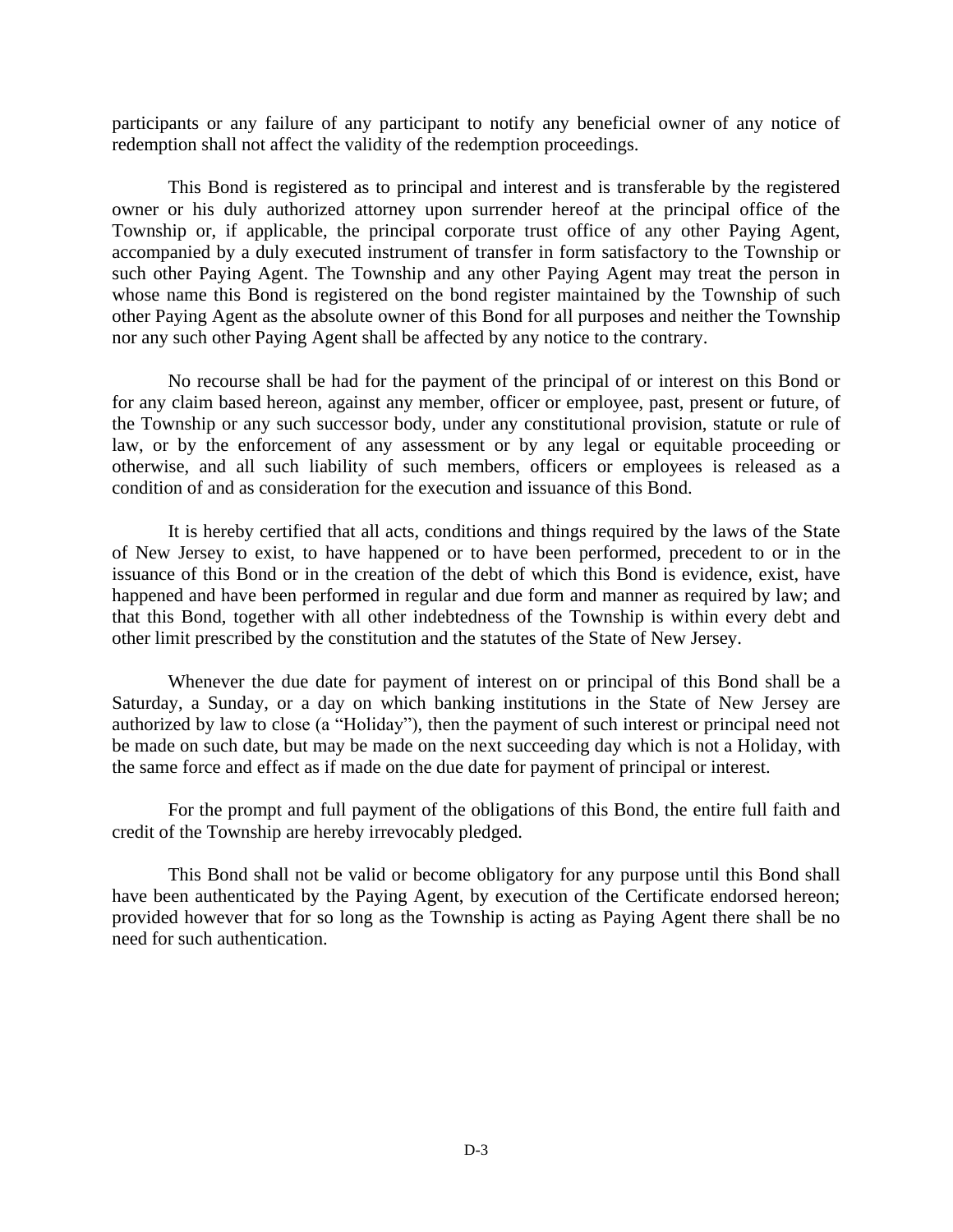IN WITNESS WHEREOF, the Township of Maple Shade, in the County of Burlington, New Jersey has caused this Bond to be signed in its name by the manual or facsimile signatures of its Mayor and Chief Financial Officer and its corporate seal, or a facsimile thereof, to be hereunto affixed, duly attested by the manual signature of its Township Clerk.

(Seal) TOWNSHIP OF MAPLE SHADE IN THE COUNTY OF BURLINGTON NEW JERSEY

Attest: By:

Mayor

By:

Township Clerk Chief Financial Officer

[END OF BOND FORM]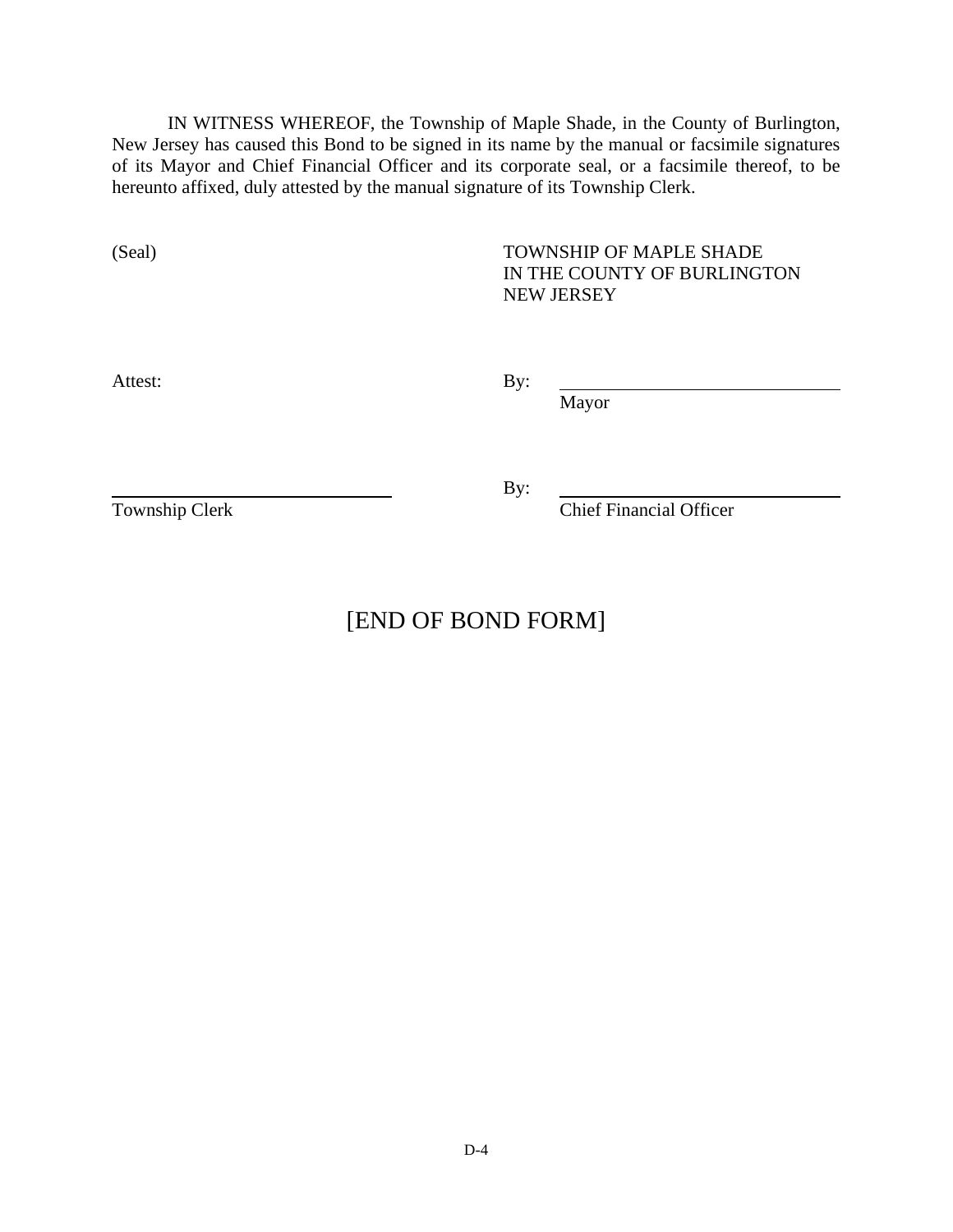## **TOWNSHIP OF MAPLE SHADE RESOLUTION 2022-R-54**

#### RESOLUTION AUTHORIZING ESTABLISHMENT OF LIENS FOR PROPERTY MAINTENANCE FOR VARIOUS BLOCKS AND LOTS

WHEREAS, the Township Code Enforcement Officer issued notice of violation of Chapter 152 of the Township Code regarding property maintenance; and

WHEREAS, the owners of various properties, set forth in Exhibit A, took no action to abate the noted conditions and**/or** failed to contact the Code Enforcement Officer to address the property maintenance issues; and

WHEREAS, Section 152-5 of the Township Code provides for the Township to undertake the actions necessary to bring the properties in compliance with the Township Code and to charge the cost of abatement to the property owners and

WHEREAS, the Code Enforcement Offic**er** has certified to the Township Council that the properties were in violation of the property maintenance code, has identified the actions taken on the various properties by the Township and has provided proof of the costs incurred in bringing the properties into compliance; and

WHEREAS, the Township Council, having reviewed the certifications of the Construction Code Official, hereinafter attached as Exhibit B, and the proof of the cost incurred by the Township, hereby approves the charging of said costs against the subject properties.

NOW, THEREFORE, BE IT RESOLVED, by the Township Council of the Township of Maple Shade, in the County of Burlington and State of New Jersey, as follows:

1. The Township Council hereby approves the charging of the costs against the subject properties, said costs being set forth in Exhibit A.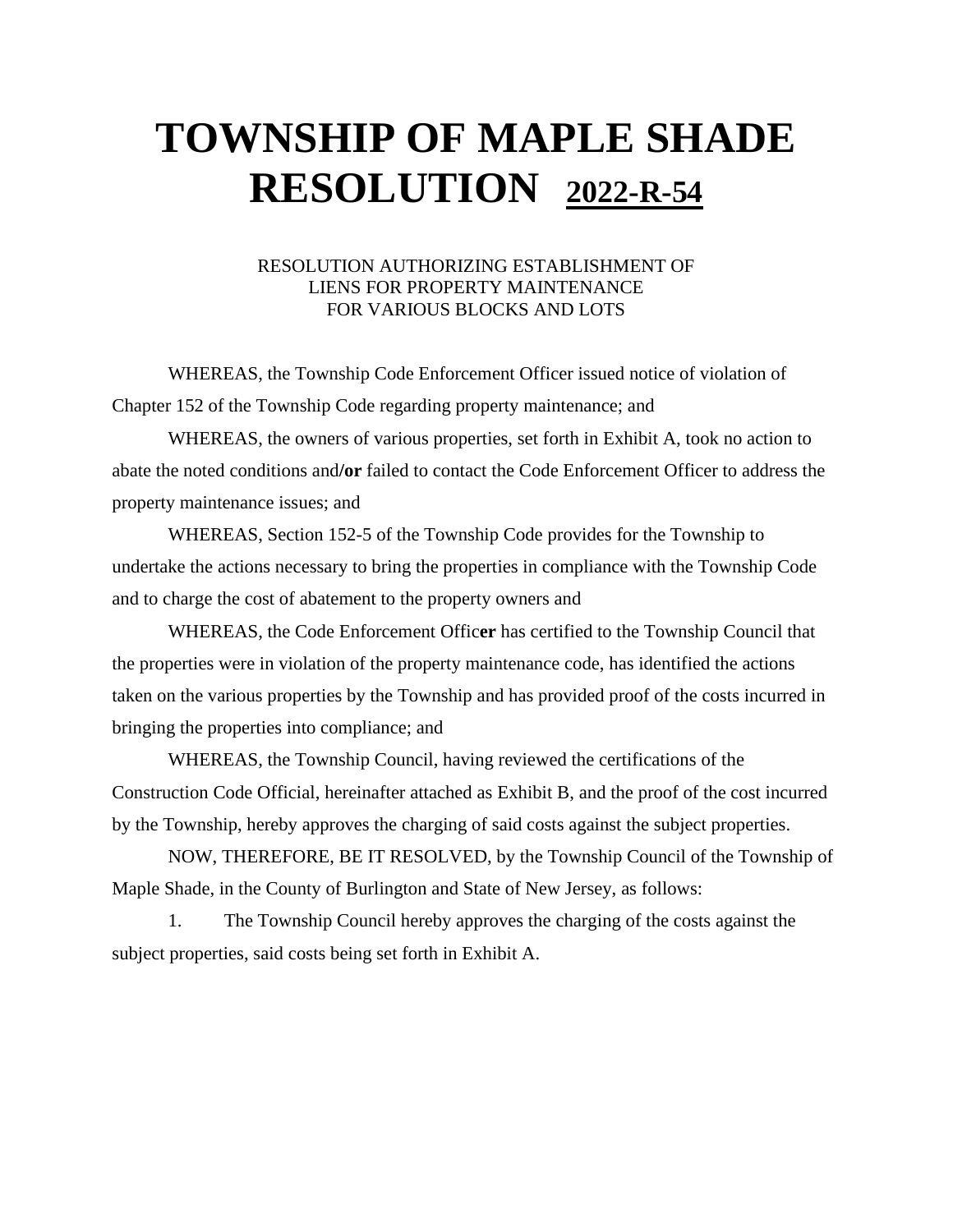## **EXHIBIT A**

| <b>Block</b> | <u>Lot</u> | <b>Address</b>      | <b>Costs</b> |
|--------------|------------|---------------------|--------------|
| 189.03       |            | 2802 Route 73 North | \$652.38     |

### **CERTIFICATION**

I hereby certify the foregoing to be a true copy of a Resolution adopted by the Maple Shade Township Council at a meeting held on February 10, 2022

Andrea T. McVeigh, Township Clerk

\_\_\_\_\_\_\_\_\_\_\_\_\_\_\_\_\_\_\_\_\_\_\_\_\_\_\_\_\_\_\_\_\_\_\_\_

| DAIL. TEDNOANT IV, $2022$ |               |               |             |             |                |               |
|---------------------------|---------------|---------------|-------------|-------------|----------------|---------------|
| COUNCIL                   | <b>MOTION</b> | <b>SECOND</b> | <b>AYES</b> | <b>NAYS</b> | <b>ABSTAIN</b> | <b>ABSENT</b> |
| Kauffman                  |               |               |             |             |                |               |
| Schmidt                   |               | x             |             |             |                |               |
| Volpe                     | X             |               |             |             |                |               |
| Wiest                     |               |               |             |             |                |               |
| <b>Nunes</b>              |               |               |             |             |                |               |

## DATE: FEBRUARY 10, 2022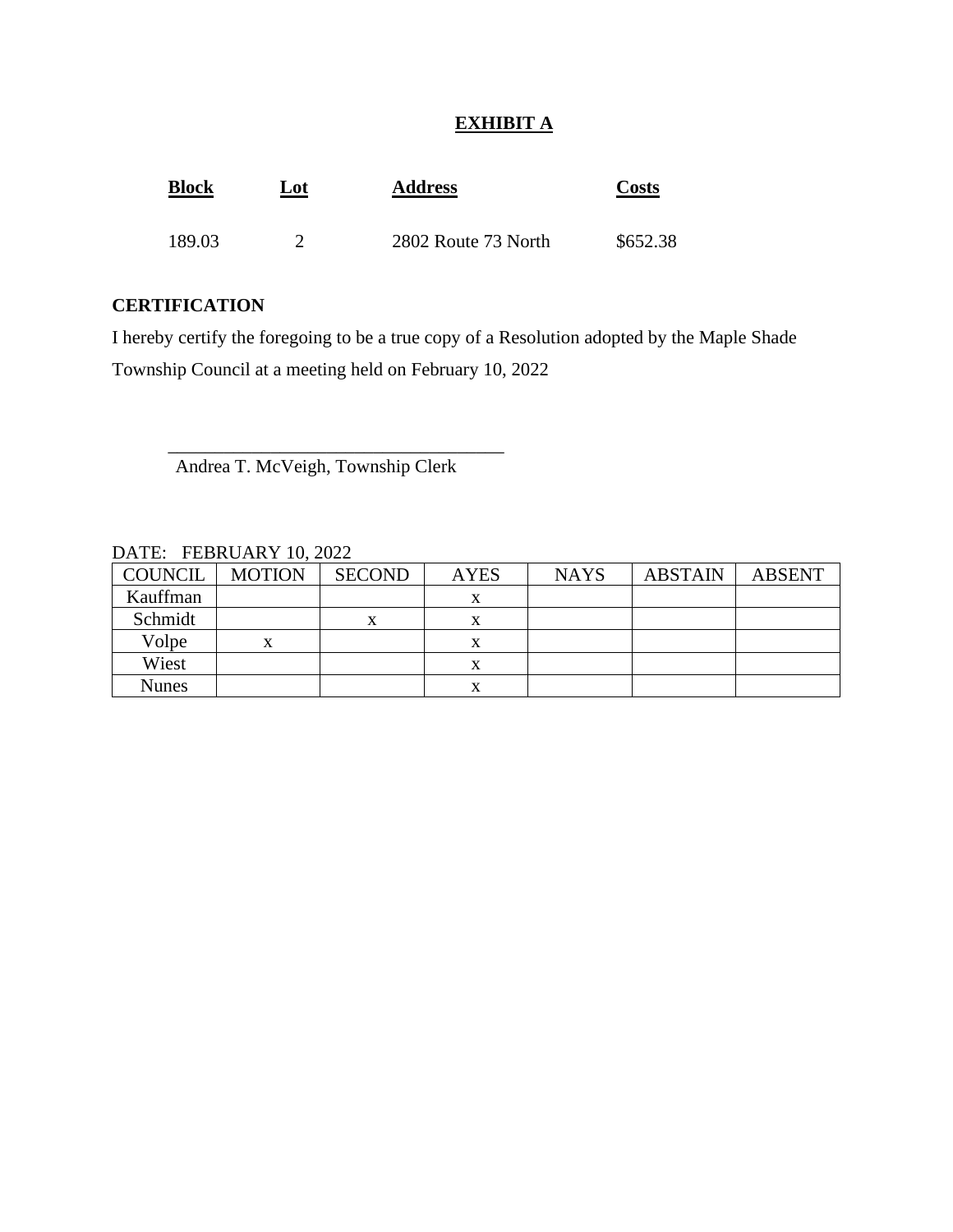# **TOWNSHIP OF MAPLE SHADE RESOLUTION 2022-R-55**

### AUTHORIZE ROAD CLOSINGS FOR MUNICIPAL EVENTS

WHEREAS, the Township has scheduled municipal events for 2022 which require closing certain portions of Main Street, the dates and times of such events and the portion of Main Street to be closed being set forth on attached Exhibit A; and

WHEREAS, Title 39 provides that the Township may provide, by resolution, for a temporary road closure; and

WHEREAS, the Township Manager and the Traffic Safety Officer of the Township Police Department have reviewed the proposed closures and recommend approval.

NOW, THEREFORE, BE IT RESOLVED, by the Township Council of the Township of Maple Shade, in the County of Burlington and State of New Jersey, as follows:

That the Township Council, for the aforementioned reasons, hereby directs that Main Street be closed to vehicular traffic in the areas so identified at the dates and times set forth on attached Exhibit A.

That the Township Council hereby declares that this resolution shall take effect upon approval by the County of Burlington.

### **CERTIFICATION**

I hereby certify the foregoing to be a true copy of a Resolution adopted by the Maple Shade Township Council at a meeting held on February 10, 2022.

| DATE: FEDTUATY 10, $2022$ |               |               |             |             |                |               |
|---------------------------|---------------|---------------|-------------|-------------|----------------|---------------|
| COUNCIL                   | <b>MOTION</b> | <b>SECOND</b> | <b>AYES</b> | <b>NAYS</b> | <b>ABSTAIN</b> | <b>ABSENT</b> |
| Kauffman                  |               |               |             |             |                |               |
| Schmidt                   |               | x             |             |             |                |               |
| Volpe                     | X             |               | х           |             |                |               |
| Wiest                     |               |               |             |             |                |               |
| <b>Nunes</b>              |               |               |             |             |                |               |

Andrea T. McVeigh, Township Clerk

\_\_\_\_\_\_\_\_\_\_\_\_\_\_\_\_\_\_\_\_\_\_\_\_\_\_\_\_\_\_\_\_\_\_\_\_

 $DATE, E.E., ... 10, 2022$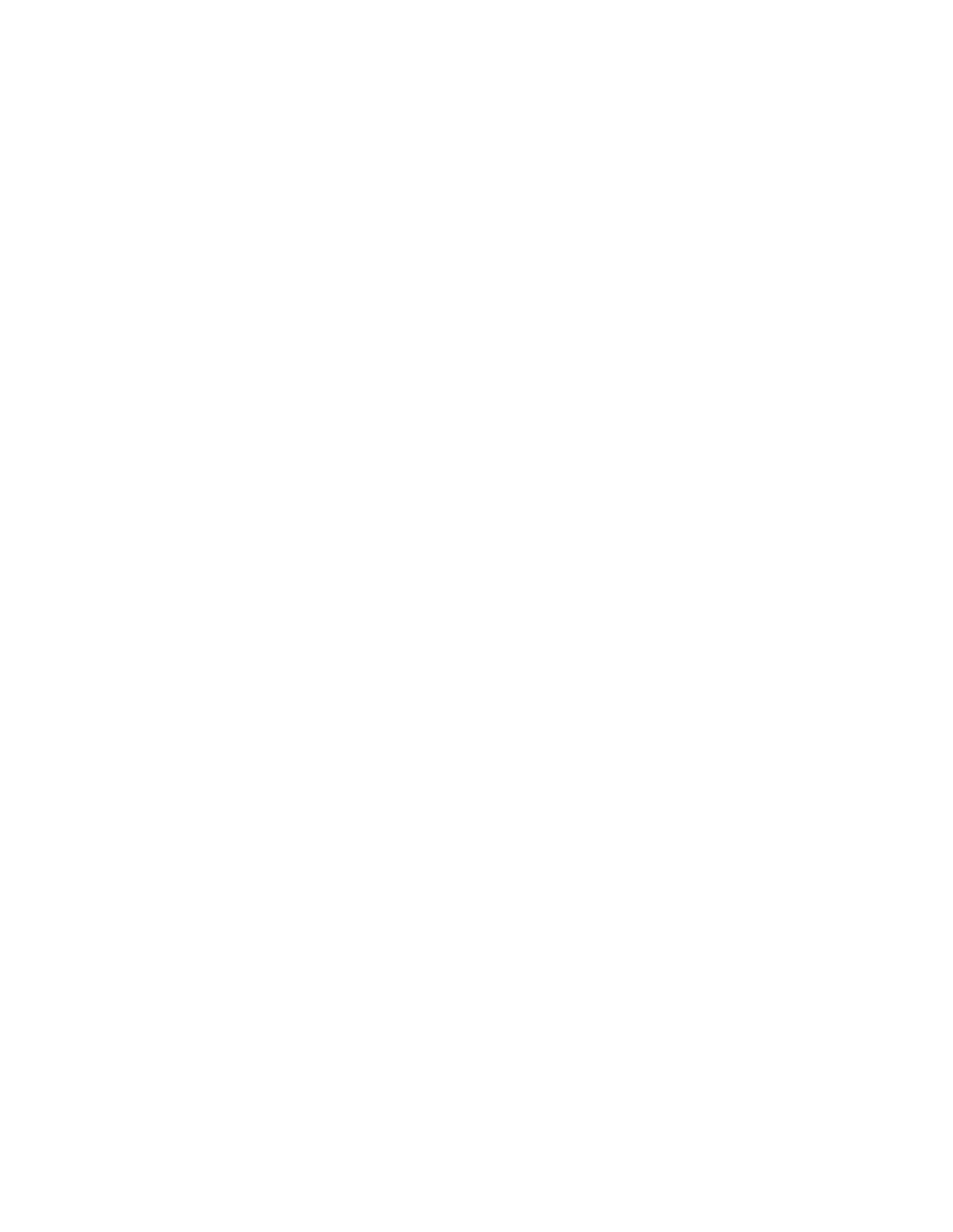# **TOWNSHIP OF MAPLE SHADE RESOLUTION 2022-R-56**

## EMERGENCY TEMPORARY APPROPRIATION

WHEREAS, an emergent condition has arisen with respect to Maple Shade Township and no adequate provision has been made in the 2022 temporary appropriations for the aforesaid purpose, and N.J.S.A. 40A: 4-20 provides for the creation of an emergency temporary appropriation for the purpose above mentioned, and

WHEREAS, the total emergency temporary resolution adopted in the 2022 year pursuant to the provisions of Chapter 96, P.L. 1951 (N.J.S.A.40A:4-20) including this resolution total \$7,251,223.29,

NOW, THEREFORE, BE IT RESOLVED (not less than two-thirds of all the members thereof affirmatively concurring) that in accordance with the provisions of N.J.S.A. 40A:4-20:

1. An emergency temporary appropriation be and the same is hereby made for Shared Service Agreement – Haddonfield Borough – Construction code Office Services in the amount of \$140,122.00

2. That said emergency temporary appropriation Shared Service Agreement – Haddonfield Borough – construction code Office Services will be provided for in the 2022 budget under the title of:

3. That one certified copy of this resolution be filed with the Director of Local Government Services.

## **CERTIFICATION**

I do hereby certify the foregoing to be a true copy of a Resolution adopted by the Township Council of the Township of Maple Shade, in the County of Burlington and State of New Jersey, at a meeting held on February 10, 2022.

Andrea T. McVeigh, Township Clerk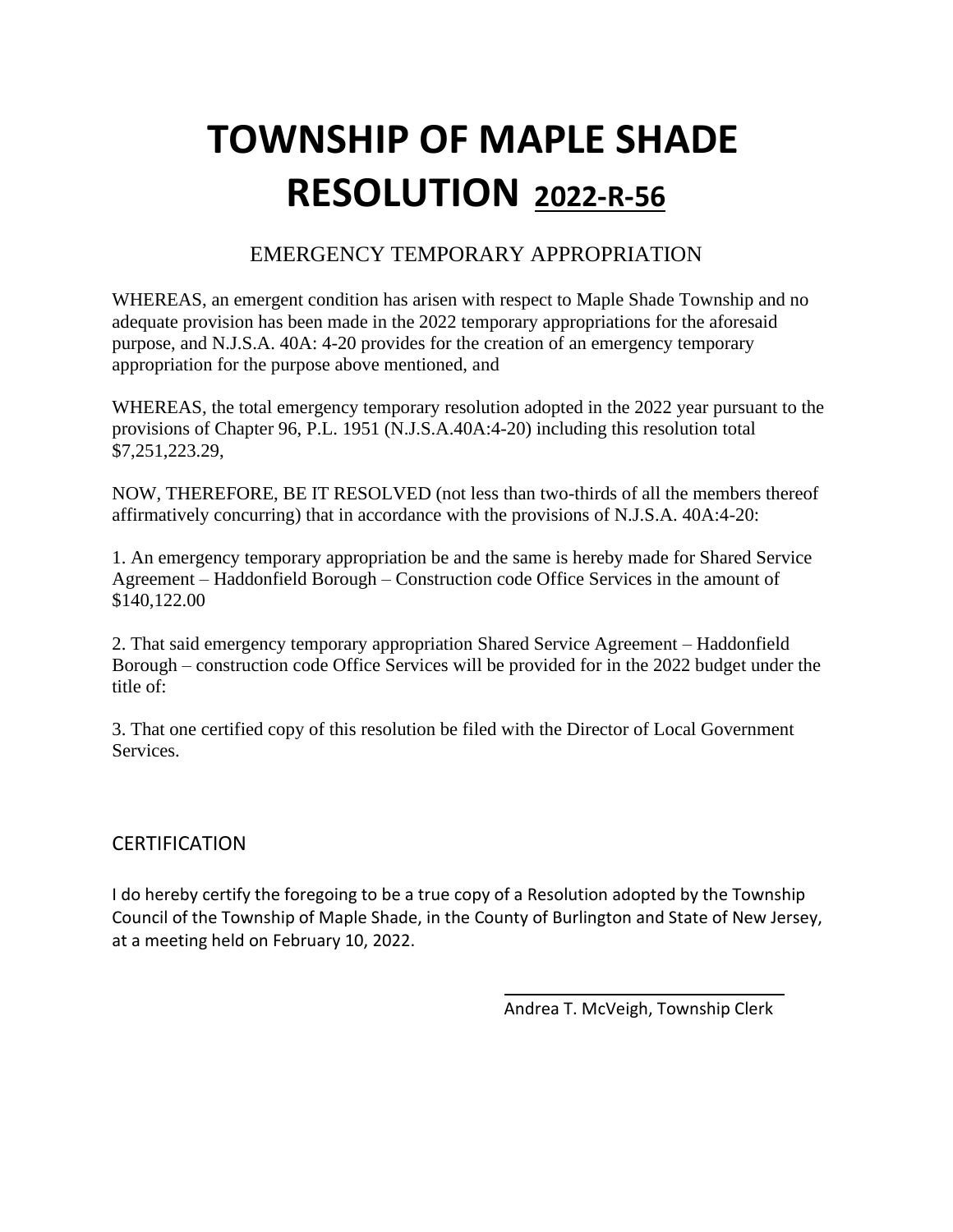DATE: February 10, 2022

| <b>COUNCIL</b> | <b>MOTION</b> | <b>SECOND</b> | <b>AYES</b> | <b>NAYS</b> | <b>ABSTAIN</b> | <b>ABSENT</b> |
|----------------|---------------|---------------|-------------|-------------|----------------|---------------|
| Kauffman       |               |               | х           |             |                |               |
| Schmidt        |               |               | л           |             |                |               |
| Volpe          | x             |               | х           |             |                |               |
| Wiest          |               |               | л           |             |                |               |
| <b>Nunes</b>   |               |               |             |             |                |               |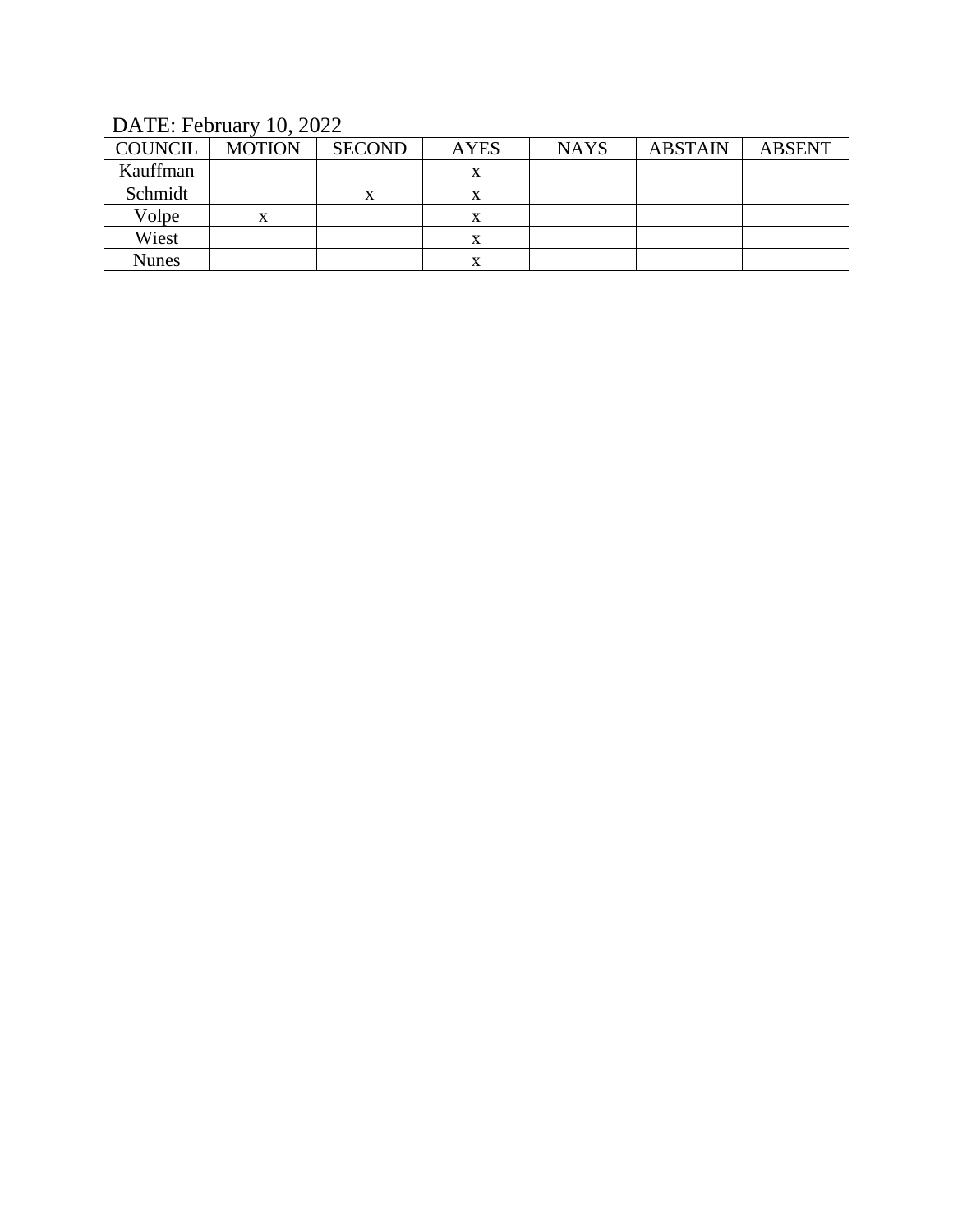## **TOWNSHIP OF MAPLE SHADE RESOLUTION 2022-R-57**

#### **RESOLUTION OF THE TOWNSHIP OF MAPLE SHADE AUTHORIZING THE PURCHASE OF A MULTI-CHANNEL AUDIO AND VIDEO RECORDING SYSTEM THROUGH A NJ STATE APPROVED CO-OP (ESCNJ PURCHASE CONTRACT # ESCNJ 17/18-48 & 21/22-19) FOR AN AMOUNT NOT TO EXCEED \$46,531.75**

**WHEREAS***,* the Township of Maple Shade may by resolution and without advertising for bids in accordance with N.J.S.A. 40A:11-11 of the Local Public Contracts Law, purchase goods and/or services under the New Jersey State Approved Co-op, ESCNJ ; and

**WHEREAS**, the Township of Maple Shade wishes to purchase a Multi-Channel Audio and Video Recording System with accessories for the Court and Administrative Departments; and

**WHEREAS,** BISDIGITAL has been awarded ESCNJ Purchase Contract #ESCNJ 17/18-48 & 21/22-19; and

**WHEREAS,** the total purchase is in the amount of \$46,531.75; and

**WHEREAS**, the Chief Financial Officer, as required by N.J.A.C. 5:30-5.3 (b), has certified that there are sufficient funds available for the purpose of said purchase in an amount not to exceed \$46,531.75 for the year 2022 to be charged to account C-04-215-20-006-001 said certification being attached hereto and made a part hereof.

**NOW, THEREFORE, BE IT RESOLVED** by the Mayor and Township Council of the Township of Maple Shade, County of Burlington, to hereby authorize and approve the purchase of a Multi-Channel Audio and Video Recording System with accessories from BISDIGITAL, LLC, 1350 NE 56th Street, Suite 300, Ft. Lauderdale, FL 33334 under ESCNJ Purchase Contract #ESCNJ 17/18-48 &21/22-19 in an amount not to exceed \$46,531.75.

**BE IT FURTHER RESOLVED** that the appropriate Township Officials are hereby authorized to execute any and all documents to effectuate said purchase.

**BE IT FURTHER RESOLVED** that this Resolution shall take effect immediately upon adoption.

### **CERTIFICATION**

I hereby certify the foregoing to be a true copy of a Resolution adopted by the Township Council of the Township of Maple Shade, County of Burlington and State of New Jersey at a meeting held February 10, 2022.

Andrea T. McVeigh, Township Clerk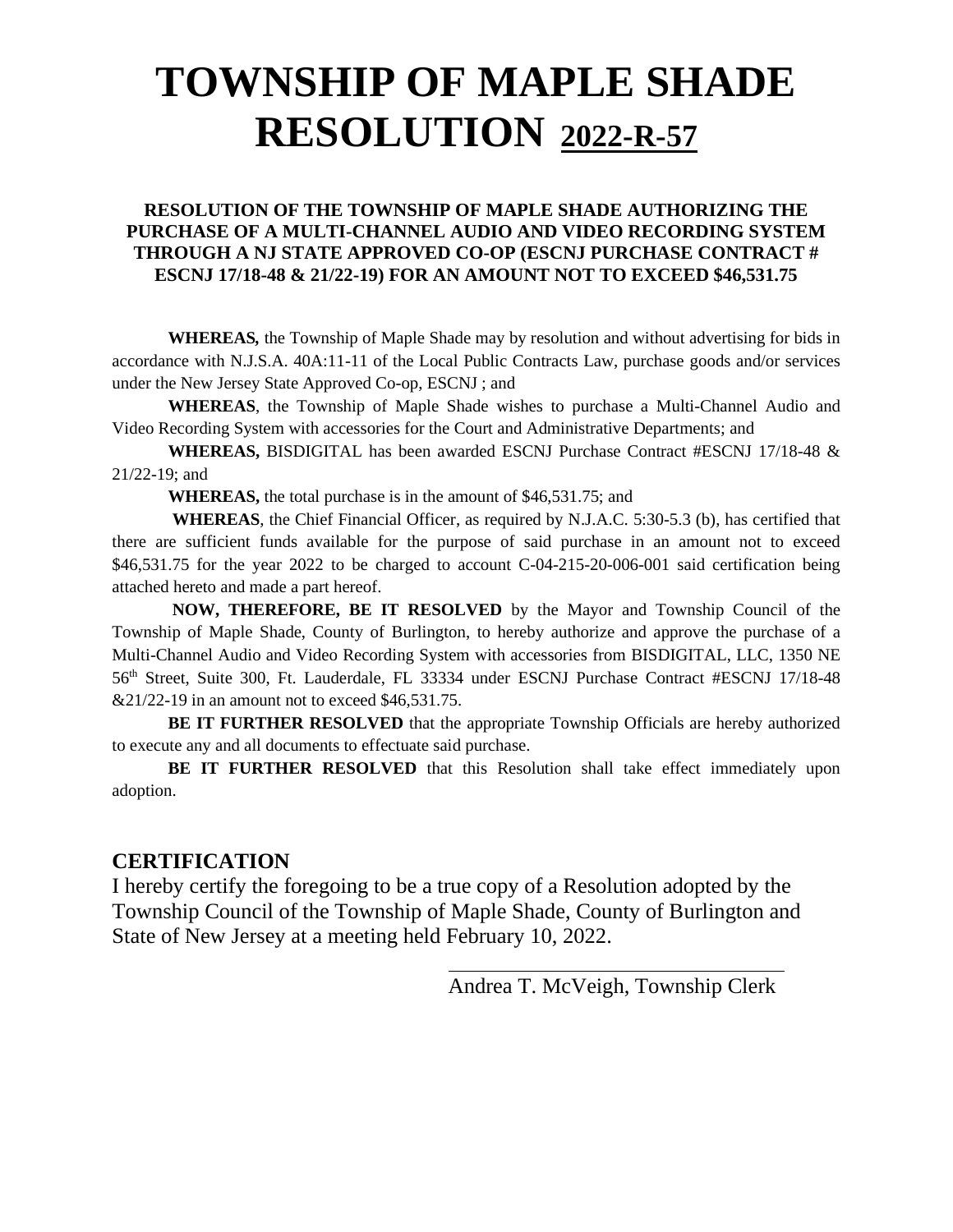DATE: February 10, 2022

| COUNCIL      | <b>MOTION</b> | <b>SECOND</b> | <b>AYES</b> | <b>NAYS</b> | <b>ABSTAIN</b> | <b>ABSENT</b> |
|--------------|---------------|---------------|-------------|-------------|----------------|---------------|
| Kauffman     |               |               |             |             |                |               |
| Schmidt      |               | x             |             |             |                |               |
| Volpe        |               |               |             |             |                |               |
| Wiest        |               |               |             |             |                |               |
| <b>Nunes</b> |               |               |             |             |                |               |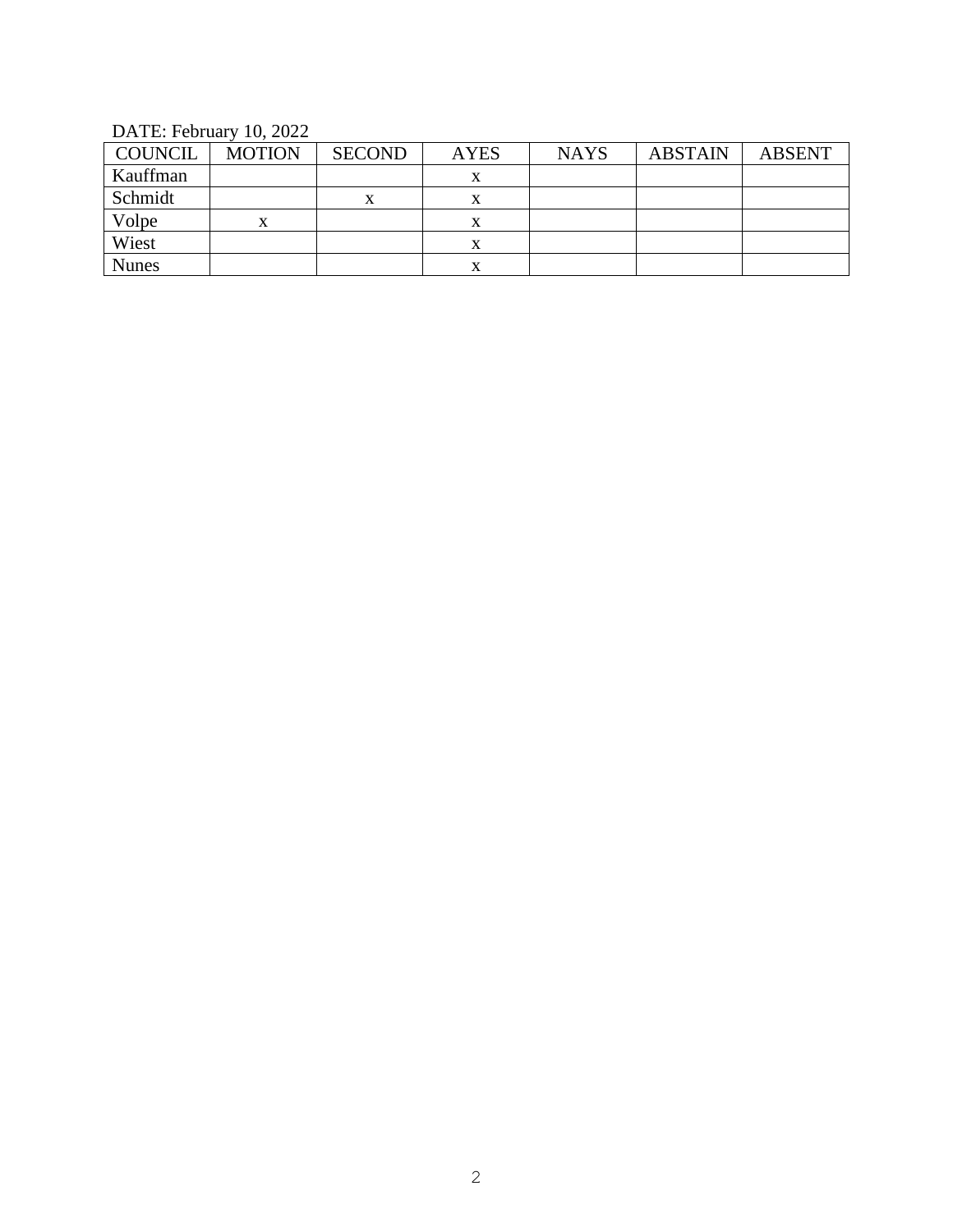## **TOWNSHIP OF MAPLE SHADE RESOLUTION 2022-R-58**

## **AUTHORIZING APPLICATION FOR MUNICIPAL ALLIANCE GRANT FISCAL YEAR 2023 - FORM 1B**

**WHEREAS,** the Governor's Council on Alcoholism and Drug Abuse established the Municipal Alliances for the Prevention of Alcoholism and Drug Abuse in 1989 to educate and engage residents, local government and law enforcement officials, schools, nonprofit organizations, the faith community, parents, youth and other allies in efforts to prevent alcoholism and drug abuse in communities throughout New Jersey.

**WHEREAS, t**he Township Council of the Township of Maple Shade, County of Burlington, State of New Jersey recognizes that the abuse of alcohol and drugs is a serious problem in our society amongst persons of all ages; and therefore has an established Municipal Alliance Committee; and,

**WHEREAS,** the Township Council further recognizes that it is incumbent upon not only public officials but upon the entire community to take action to prevent such abuses in our community; and,

**WHEREAS,** the Township Council has applied for funding to the Governor's Council on Alcoholism and Drug Abuse through the County of Burlington.

**NOW, THEREFORE, BE IT RESOLVED** by the Township Council of Maple Shade, County of Burlington, State of New Jersey hereby recognizes the following:

1. The Maple Shade Township Council does hereby authorize submission of a strategic plan for the Maple Shade Municipal Alliance grant for Fiscal Year 2023 in the amount of: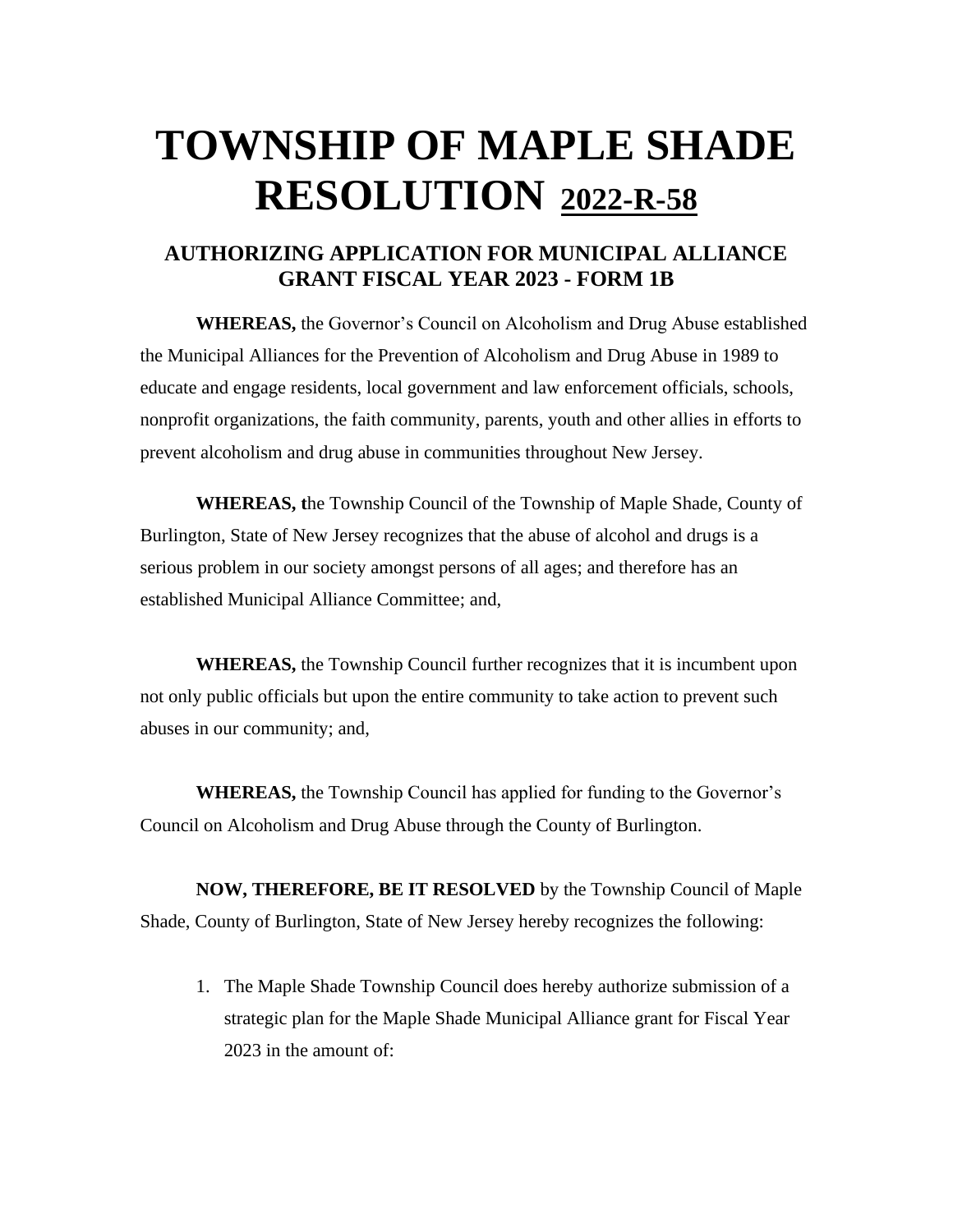| <b>DEDR</b> | \$9,000.00 |
|-------------|------------|
| Cash Match  | \$2,250.00 |
| In-Kind     | \$6,750.00 |

2. The Maple Shade Township Council acknowledges the terms and conditions for administering the Municipal Alliance grant, including the administrative compliance and audit requirements.

## **CERTIFICATION**

I hereby certify the foregoing to be a true copy of a Resolution adopted by the Maple Shade Township Council at a meeting held on February 10, 2022

Andrea T. McVeigh, Township Clerk

\_\_\_\_\_\_\_\_\_\_\_\_\_\_\_\_\_\_\_\_\_\_\_\_\_\_\_\_\_\_\_\_\_\_\_\_

| <b>COUNCIL</b> | <b>MOTION</b> | <b>SECOND</b> | <b>AYES</b> | <b>NAYS</b> | <b>ABSTAIN</b> | ABSENT |
|----------------|---------------|---------------|-------------|-------------|----------------|--------|
| Kauffman       |               |               | X           |             |                |        |
| Schmidt        |               |               | x           |             |                |        |
| Volpe          | х             |               | x           |             |                |        |
| Wiest          |               |               | x           |             |                |        |
| Nunes          |               |               | x           |             |                |        |

#### **DATE: FEBRUARY 10, 2022**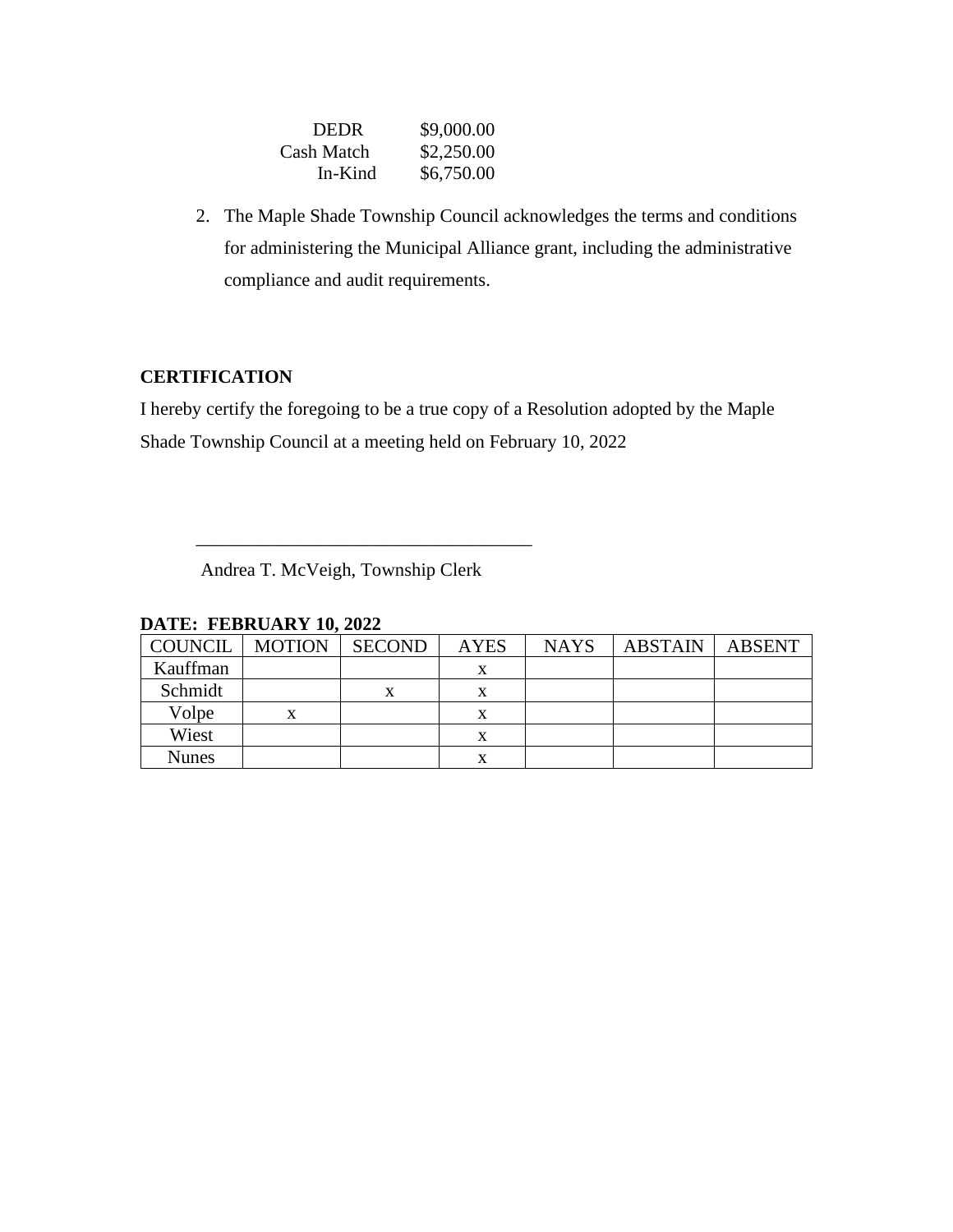## **TOWNSHIP OF MAPLE SHADE RESOLUTION 2022-R-59**

#### RESOLUTION TO DECLARE BLOCK 1.08, LOT 17 AS TAX EXEMPT AND TO CANCEL AND REFUND TAXES FROM JANUARY 26, 2022 THROUGH DECEMBER 31, 2022

WHEREAS, the Tax Assessor, by way of an February 7, 2022 memorandum, has requested that the Township Council cancel and refund the taxes paid from January 26, 2022 through December 31, 2022 for the property known as Block 1.08, Lot 17, and declare said property tax exempt as the Township Assessor has determined that the property owner meets the criteria of N.J.S.A. 54:04-3.30 to merit tax exemption as a totally disabled veteran; and

WHEREAS, the Township Council may revise and adjust past due assessments when in error and desires to act favorably with respect to the aforementioned recommendation.

NOW, THEREFORE, BE IT RESOLVED, by the Township Council of the Township of Maple Shade, in the County of Burlington and State of New Jersey, as follows:

1. That the Township Council, for the aforementioned reasons, hereby cancels and refunds the municipal portion of real property taxes paid from January 26, 2022 through December 31, 2022 for Block 1.08, Lot 17, in the manner and in the amounts set forth in the attached Schedule A.

2. That the Township Council hereby declares Block 1.08, Lot 17, tax exempt pursuant to N.J.S.A. 54:4-3.30 based on the proof submitted that the property owner is a totally disabled veteran.

#### **CERTIFICATION**

DATE: February 10, 2022

I hereby certify the foregoing to be a true copy of a Resolution adopted by the Maple Shade Township Council at a meeting held on February 10, 2022.

| <b>COUNCIL</b> | <b>MOTION</b> | <b>SECOND</b> | <b>AYES</b> | <b>NAYS</b> | <b>ABSTAIN</b> | <b>ABSENT</b> |
|----------------|---------------|---------------|-------------|-------------|----------------|---------------|
| Kauffman       |               |               | x           |             |                |               |
| Schmidt        |               | x             | x           |             |                |               |
| Volpe          | x             |               | x           |             |                |               |
| Wiest          |               |               | x           |             |                |               |
| <b>Nunes</b>   |               |               | x           |             |                |               |

### Andrea T. McVeigh, Township Clerk

 $\overline{\phantom{a}}$  , which is the set of the set of the set of the set of the set of the set of the set of the set of the set of the set of the set of the set of the set of the set of the set of the set of the set of the set of